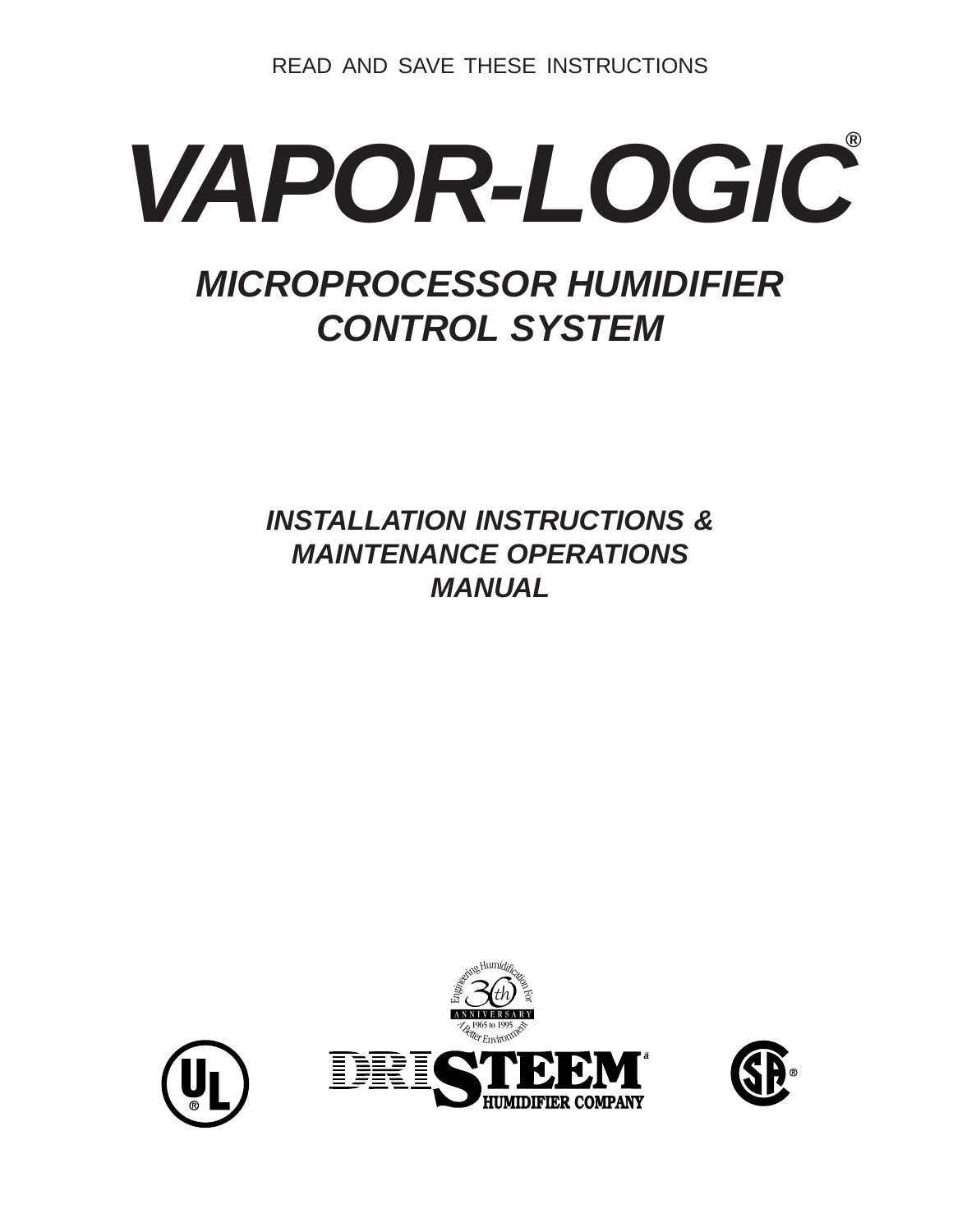### *TO THE PURCHASER AND THE INSTALLER*

Thank you for deciding to purchase the VAPOR-LOGIC® microprocessor humidifier control system. We have applied our best efforts in designing and developing this microprocessor to give you total satisfaction and many years of trouble-free service. Avoiding certain pitfalls during installation and observing proper operating practices thereafter will assure you of achieving that objective. We therefore respectfully urge you to familiarize yourself with the contents of this manual.

#### DRI-STEEM Humidifier Company

| Introduction                                     | 3                      |
|--------------------------------------------------|------------------------|
| <b>VAPOR-LOGIC Control Board</b>                 | $4 - 5$<br>$5 - 8$     |
| <b>VAPOR-LOGIC Key Pad / Digital Display</b>     | $8 - 11$               |
| <b>Sensing Device Placement and Wiring</b>       | 12<br>12<br>$12 - 13$  |
|                                                  | 14                     |
| <b>VAPOR-LOGIC P.I.D. Control Loop</b>           | $15 - 16$<br>$17 - 18$ |
|                                                  | 19                     |
|                                                  | $20 - 21$              |
|                                                  | 22                     |
| Digital Display / Key Pad Trouble Shooting Guide | $23 - 24$              |
|                                                  | $25 - 28$              |
|                                                  | $29 - 35$              |
|                                                  | 36                     |
|                                                  | $37 - 38$              |
|                                                  | 39                     |
|                                                  | 40                     |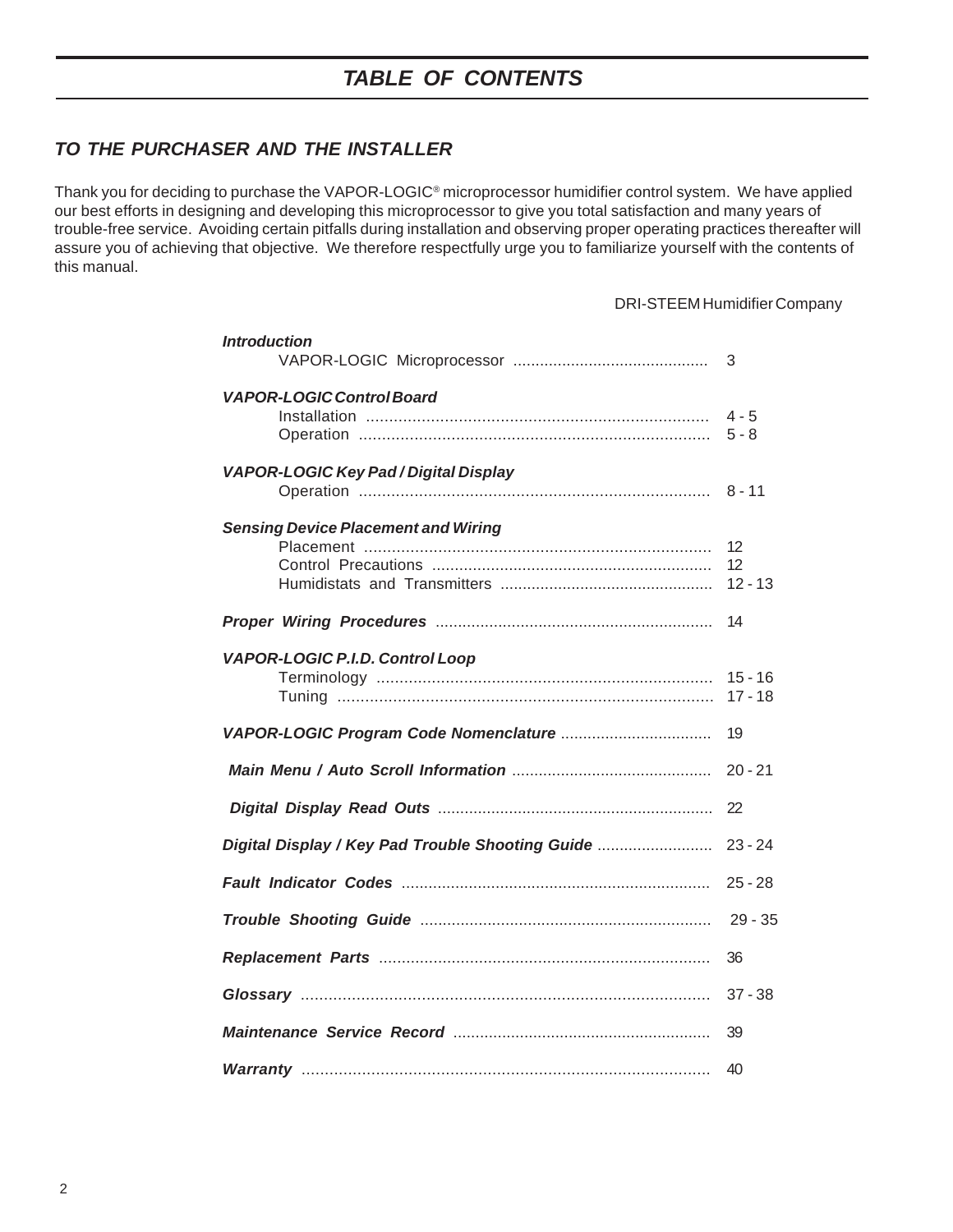### *INTRODUCTION*

This manual explains the operation of, and gives instructions for, the installation and use of the VAPOR-LOGIC® microprocessor.

VAPOR-LOGIC is a custom microprocessor humidifier control system developed to be compatible with DRI-STEEM electric humidifiers. The versatile microprocessor software is configured to meet the needs of a multitude of humidifier applications. The advanced technology of VAPOR-LOGIC is paired with simplified operating procedures that make the microprocessor easy to use.

VAPOR-LOGIC features include a self-diagnostics test during initialization, end of season auto-drain, and a fullfunction digital display key pad which allows you to monitor and adjust humidifier performance parameters as necessary. VAPOR-LOGIC also offers a variety of control modes:

• On-off operating mode controls single or multiple electric staged outputs and multiple zone valve humidification applications. Expected accuracies: *±*5-7% RH

- Time proportioning modulation function controls humidifier outputs via cyclic actions on electrical contactors or a modulated pulsed signal to our solid state zero fired SCR power controllers. Expected accuracies:
	- Contactor Action: *±*2-4% RH
	- SCR Action: *±*1-3% RH
- Proportional Action controls modulating steam or hot water valves by providing a linear analog D.C. signal voltage to the valve motors. (For STS or LTS humidifiers.) Expected Accuracies: *±*2-5% RH
- VAPOR-LOGIC controls with a P.I.D. (proportional, integral, derivative) function. Expected accuracies: *±*1-3% RH

VAPOR-LOGIC controls humidifier systems with capacities up to 1140 pounds per hour.

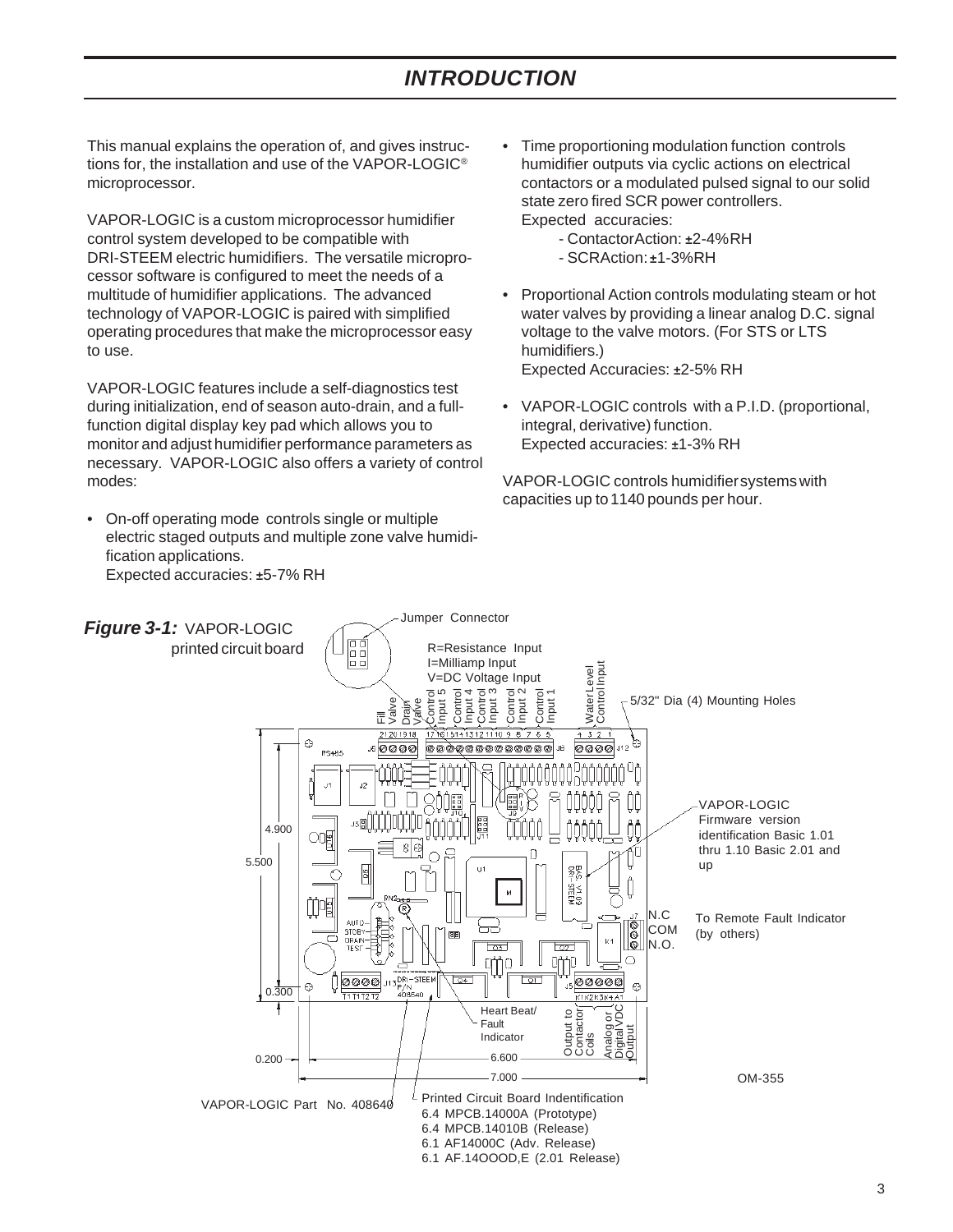### *VAPOR-LOGIC® CONTROL BOARD INSTALLATION*

The VAPOR-LOGIC control board is shipped mounted with all internal wiring completed within a control cabinet. All software has been custom programmed into your VAPOR-LOGIC system according to the original order requirements. Refer to the VAPOR-LOGIC control board drawing for detail of the board and connection points. (See Figure 3-1 on page 3.)

The VAPOR-LOGIC control board should always be wired following local and national electric codes.

VAPOR-LOGIC is powered by a low voltage class #2 control transformer. The transformer provides a 24 VAC supply, protected by an integrally mounted manual reset circuit breaker.

All humidifier power wiring is represented on the humidifier wiring diagram.\* Follow field wire torque requirements shown on the humidifier wiring diagram when connecting the power and control wiring inside the humidifier control cabinet. Additional precautions about VAPOR-LOGIC control board connections:

• Use 1/8" straight blade or number zero Phillips head screwdriver on VAPOR-LOGIC control board terminal blocks.

- DRI-STEEM recommends single #18 gauge pre-tinned wire end. Torque to 5 inch pounds.
- When terminating multiple wires to VAPOR-LOGIC control board terminal blocks, DRI-STEEM recommends securing the multiple wires and one additional wire with appropriately sized wire nut. Use the single additional wire's opposite end to connect to the VAPOR-LOGIC terminal block.
- Never run control system wires bundled with, or in the same conduit as, power wires.
- Pick a location that will allow for easy access to control cabinet and internal electrical components. Mount control cabinet using the mounting tabs.
- Install the control cabinet less than 30 feet from the humidifier.

*\*A wiring diagram and information guide is attached to the inside of control cabinet door. All instructions should remain with the control cabinet after installation.*

# *VAPOR-LOGIC KEY PAD / DIGITAL DISPLAY INSTALLATION*

When the local and/or remote digital display key pads are provided with the VAPOR-LOGIC system, mounting and wiring the modules have been simplified for you. *Do not locate the module inside the control cabinet.* The hardware is pre-mounted in a thermoplastic case with front access to digital display and key pad. DRI-STEEM also provides 26 gauge 4-wire pre-connected modular cables with male modular plugs attached. The modular plugs are 6-position 4-wire type RJ11 arrangement. Position case in a convenient location for easy access. *The ambient temperature range for modules is 32°-122°F. Exceeding these limits will result in a poor reading, or no reading at all.*

The digital display key pad case is fabricated in two sections; light pressure at the base of the back of the case will separate the two sections. The front half includes the electronic display module control board and key pad, which are secured by four screws. DRI-STEEM recommends the back section of enclosure be secured to a standard flush mounted single gang electrical switch box with modular cable routed out the rear of the case. (See Figure 4-1.) A second choice is a direct mount to any surface using field supplied screws. Route modular cable out the bottom of enclosure. Because of various

mounting possibilities, first provide necessary clearance holes for the hardware you are using by opening the two pilot mounting holes on back of enclosure. Mount back of enclosure to flat surface and secure as necessary. *Caution: Overtightening will distort the back of the case.*



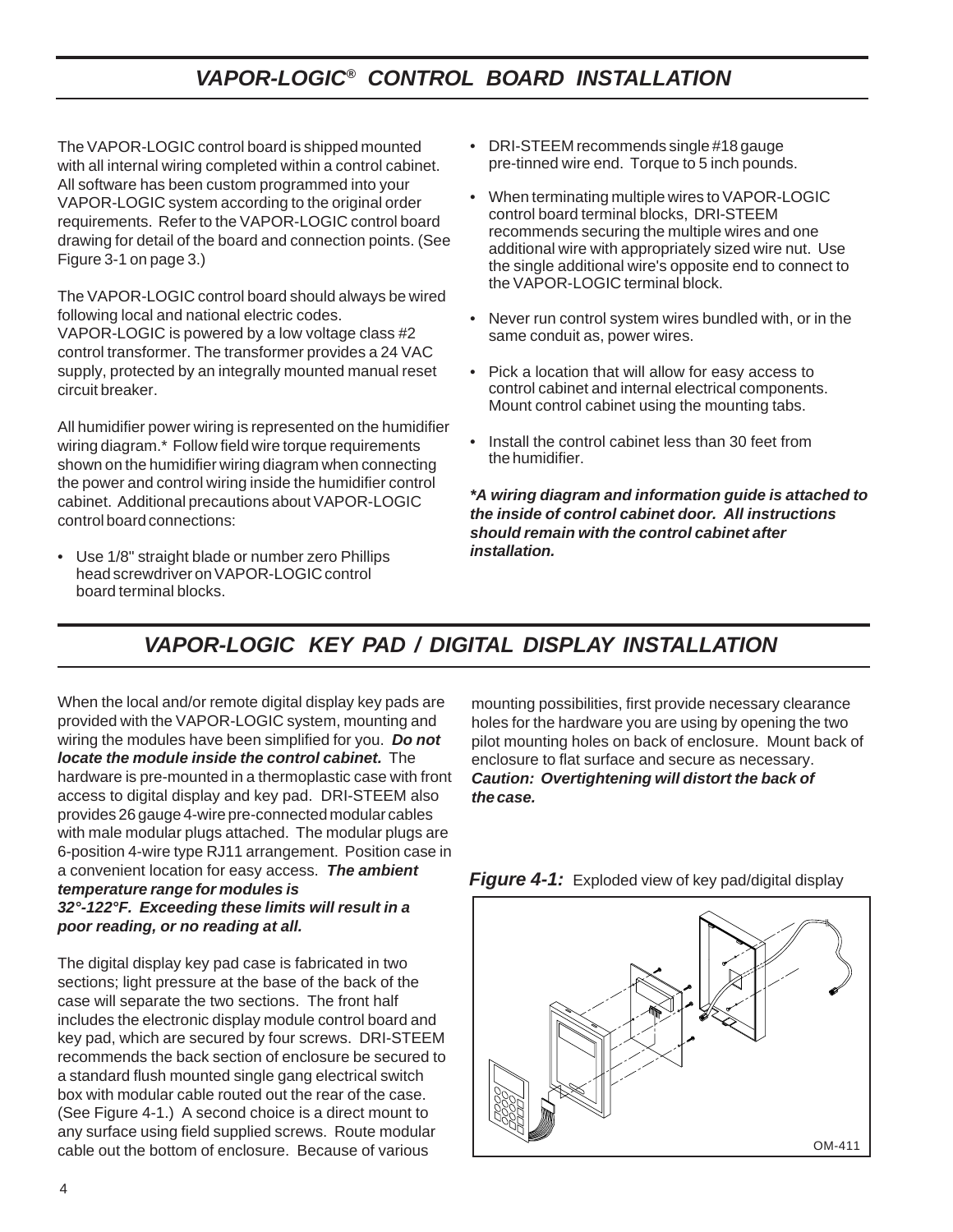### *VAPOR-LOGIC® KEY PAD / DIGITAL DISPLAY INSTALLATION*

Align the front section over the two top finger hooks on the back section, rotate down, and snap front section onto the back section. Route modular cable as needed to control cabinet and drill necessary hole for appropriate cable strain relief fitting. *Note: Do not wrap cable around the key pad.* When routing modular cable within control cabinet, route cable away from all power wiring and connect the male modular plug into either VAPOR-LOGIC printed circuit board-mounted female modular receptacles, J1 or J2. Push male plug in until you hear a "click." The 4-wire cable provides the D.C. power to digital module and completes the RS485 type digital communication between the local and/or remote modules and the VAPOR-LOGIC control board.

*Caution: When fabricating longer modular cables, electrical polarity is very important in securing the type RJ11 male plugs to cable. Both ends of cable polarity connections must be identical. (See Figure 5-1.)*

*Important:* To properly identify the second remote key pad to the master VAPOR-LOGIC microprocessor, a shunt connection is provided and installed by DRI-STEEM across connector pin J6. Refer to the digital module printed circuit board on page 8 to confirm location and





### *VAPOR-LOGIC CONTROL BOARD OPERATION*





**Figure 5-2:** Four position slide switch placement

- *AUTO* When the slide switch is in "AUTO" position, the humidifier is in full operation, maintaining the water level and capable of generating steam upon a call for humidity.
- *STDBY* When the slide switch moves to the "STDBY" (stand-by) position, it interrupts the control system and turns the humidifier off. "STDBY" is used for regular humidifier inspection.
- *DRAIN* When the slide switch moves to the "DRAIN" position, it deactivates the heating elements and the fill valve. The electric drain valve is then activated, and the water drains from the evaporating chamber. The drain valve also has a manual drain lever. If the humidifier needs to be drained during an electrical power outage, this function can be used. (A "DI" model humidifier will have a "DRAIN" mode only with special option End of Season Drain.)
- *TEST* When the slide switch moves to the "TEST" position, it activates the test cycle. All electrical devices that are on when the test cycle is initiated are deactivated. During this cycle the fill valve and all electrical contactors will be cycled on-off individually. The drain valve will then be held open for 30 seconds. At the completion of the test cycle, VAPOR-LOGIC will revert to stand-by mode. (The "TEST" mode is not functional on Slave Boards.)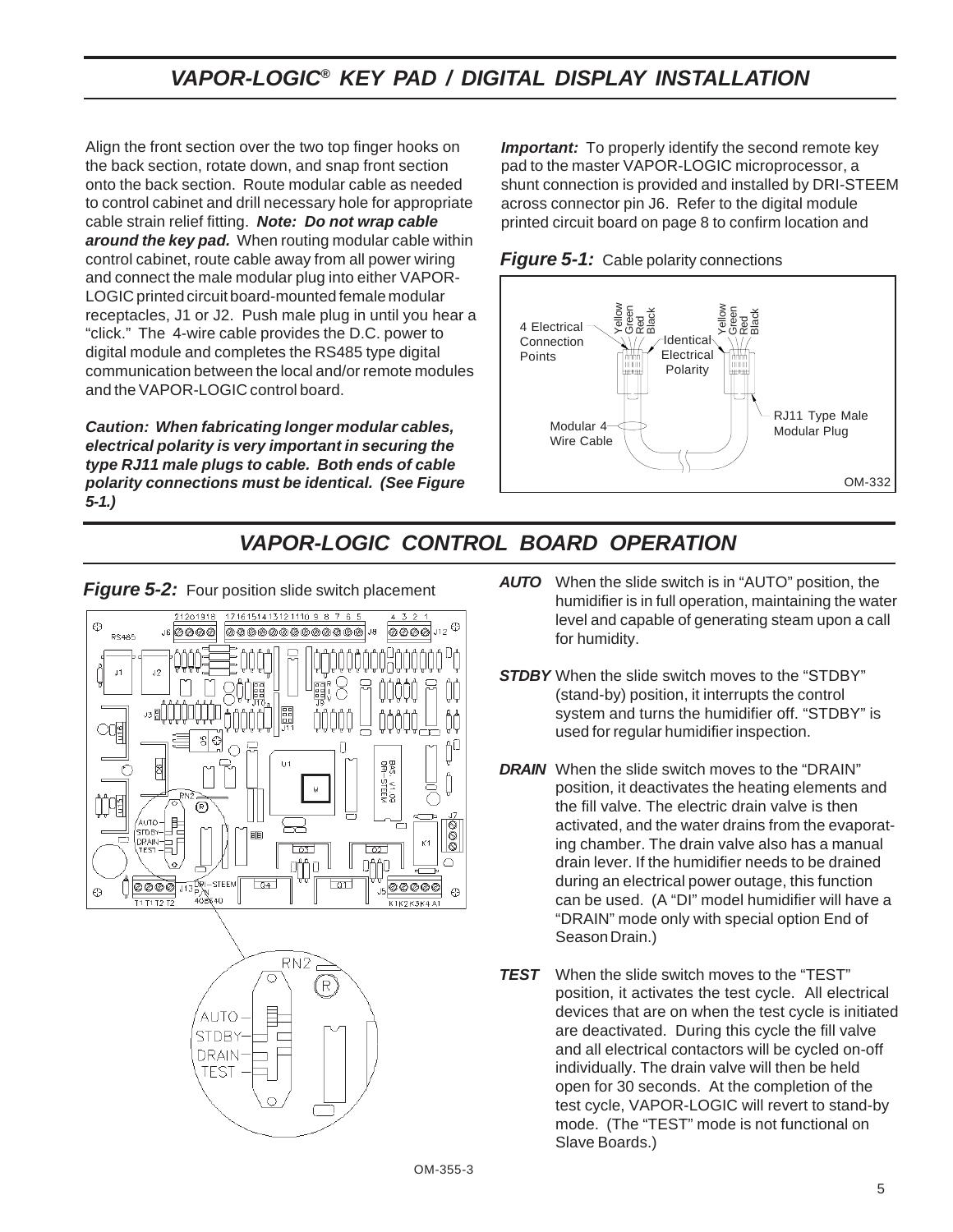#### *Auto Drain Sequence*

VAPOR-LOGIC is pre-programmed to enter an automatic drain, flush, and refill cycle based upon the actual time the humidifier has produced steam. VAPOR-LOGIC is factoryset for a 50 hour (accumulated "ON" time) drain interval, with 8 minute drain and 8 minute flush durations. When VAPOR-LOGIC initiates the auto drain sequence, all energized heaters are turned off. The drain valve is then opened to allow the tank to drain. The drain valve remains open during the flush sequence for drainage while the fill valve is open. At the completion of the flush cycle, the drain valve closes, allowing the fill valve to refill the tank. The VAPOR-LOGIC timers are then reset and the humidifier returns to normal "AUTO" operation.

#### *End of Season Drain*

If there is not a call for humidity over a 72 hour period, VAPOR-LOGIC automatically drains the evaporating chamber. The drain valve is held open for one hour. The humidifier then switches into "STDBY" mode until there is a call for humidity, at which time VAPOR-LOGIC automatically resumes normal operation.



#### **Figure 6-1:** Conductivity probe system

#### *Probe System*

A conductivity probe system allows VAPOR-LOGIC to control water levels for optimum operating efficiency. The three-probe system is monitored by the VAPOR-LOGIC control, which performs all the necessary logic and timing functions to provide total water level control and safety shutdown.

VAPOR-LOGIC automatically maintains the water level between the upper two probes A and B. When the water level falls below probe B, the fill valve is opened until the water level reaches the upper probe A. A minimum two second delay is incorporated in the skim time software to ensure that turbulence does not cause an incomplete fill. An adjustable skim time allows for an extended skim period (2-60 seconds) to reduce surface mineral accumulation. The fill valve remains energized for the designated delay time. Access this adjustment through the key pad sub-menu. (See page 10.) Probe C provides low water protection for the heating elements. If the water level falls below probe C, the heaters are de-energized. (See Figure 6-1.)

In addition to controlling the water level, VAPOR-LOGIC determines when the heaters are turned on. If there is a

call for humidification, even during the fill cycle, the heating elements will stay on to provide continuous output.

#### *On-Board Fault Indicator Light*

The indicator light has dual functions. One function is to present a continuous heartbeat (cycling on-off), indicating a normal operation control by the VAPOR-LOGIC microprocessor. The second function is the detection of a FAULT condition, indicated by the change from the normal heartbeat to an on-off cycle of long and short pulses. The different pulse patterns indicate the type of fault detected. The chart of fault code descriptions can be found in the Trouble-shooting Guide on pages 24-27.

To have an indication of a humidifier fault at a remote location, VAPOR-LOGIC has a pre-wired fault relay (SPDT contact arrangement) wired to control terminal block J7. This will allow for field connection of a low voltage (24 VAC, 1 amp max.) circuit for remote indication that a fault condition exists. The remote fault indication does not indicate which fault has occurred, only that VAPOR-LOGIC has detected a fault. You must return to the humidifier VAPOR-LOGIC control board to read the on-board fault indicator light code in order to determine what type of fault was detected.

#### *Control Board Connections* (See Figure 7-1.)

- J1, J2 Two parallel wired type RJ11 (6 position, 4 wire) female modular jack connections for supply voltage and VAPOR-LOGIC communication to optional digital key pad. When multiple humidifier systems are combined using RS485 communication format, J1 and J2 also provide communication to additional VAPOR-LOGIC control slave boards.
- J3 End of line communication terminator pins require a jumper connector across J3 pins when VAPOR-LOGIC supports a "Remote" digital key pad.
- J5 Wire terminal connection supplies output signal to electric contactor coils and/or modulating SCR control.
	- Terminal K1: 24 VAC signal to heater number 1 contactor
	- Terminal K2: 24 VAC signal to heater number 2 contactor
	- Terminal K3: 24 VAC signal to heater number 3 contactor
	- Terminal K4: 24 VAC signal to heater number 4 contactor
	- Terminal A1: A time proportioned positive polarity 0-SVDC signal to the input of a slave SCR power controller, 0-15 VDC to the input steam or hot water valve. The negative polarity from SCR is connected to terminal #4 of wire connector J12.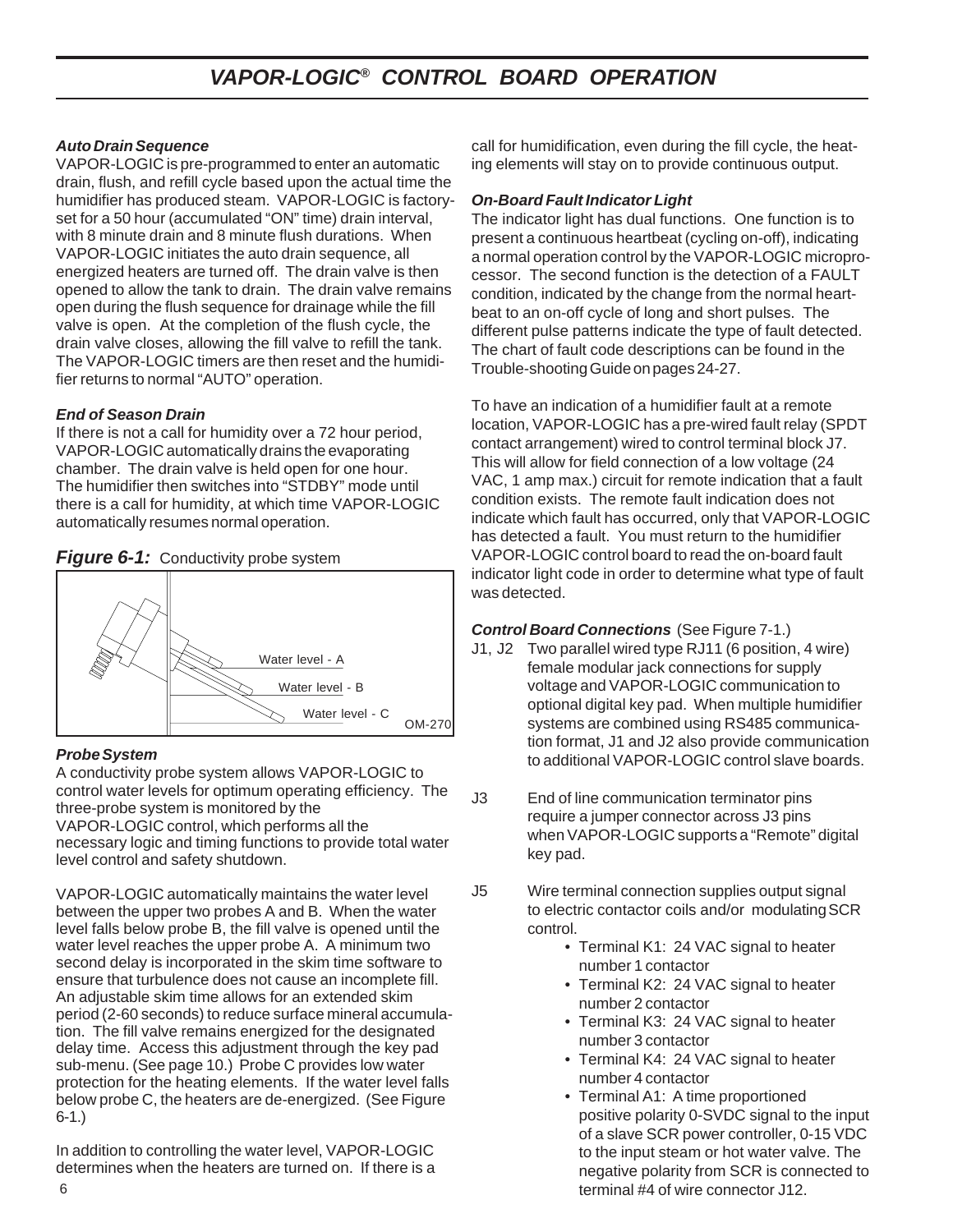### *VAPOR-LOGIC® CONTROL BOARD OPERATION*

- J6 Wire terminal connector supplies 24 VAC voltage to fill (20) and drain (18) valves with terminals 19 (drain) and 21 (fill) as neutral returns.
- J7 Wire terminal connection allows for remote fault indication.
- J8 Wire terminal connector receives the necessary input signal from external device:
	- a. Humidity Control uses Control Input 1.
		- Terminal 5: Positive polarity 21 VDC supply max. 25 mA
		- Terminal 6: Positive polarity of control signal
		- Terminal 7: Negative polarity of control signal
		- Input selector pin J9 configures Input 1.
	- b. Optional high limit humidity control uses Control Input 2.
		- Terminal 8: Positive polarity 21 VDC supply max. 25 mA
		- Terminal 9: Positive polarity of control signal
		- Terminal 10: Negative polarity of control signal

Input selector pin J10 configures Input 2.

- c. Optional temperature compensation sensor uses Control Input 3.
	- Terminal 11: Positive polarity 21 VDC supply max. 25 mA
	- Terminal 12: Positive polarity of control signal
	- Terminal 13: Negative polarity of control signal

Input selector pin J13 configures Input 3.

- d. Air flow proving switch uses optically isolated Control Input 4. Terminal 14 supplies 24 VAC to proving switch circuit, SPST, normally closed. Terminal 15 is return connection from proving switch into VAPOR-LOGIC control.
- e. Optional freeze protection aquastat uses optically isolated Control Input 5. Terminal 16 supplies 24 VAC to aquastat, SPST, normally closed. Adjustable temperature range 40*°*-180*°*F, but 40*°*F setting preferred. Terminal 17 is return connection from aquastat into VAPOR-LOGIC control.
- J9 Selection pins control the configuration of the type of input control into Control Input 1 (Terminals 5 through 7) of wire terminal connector J4.
- a.  $R =$  Resistance 0-135 ohms range
	- used with on-off humidistats, staging switches, PE switches
	- used with analog 0-135 ohm input device (pneumatic transducer or humidistat)
- b.  $I =$  Milliamp 4-20 mA range
	- used with any humidity sensor with output 4-20 mA
	- used with any computer or energy management system with 4-20 mA output
	- internal resistance 250 ohms, terminal #6 positive VDC input, terminal #7 negative VDC input
- c.  $V = Volts D.C. 1-15 volt range (6-9 VDC)$ control span)
	- used with any control humidistat 0-15 VDC
	- Terminal #5 provides positive 21 VDC supply, terminal #6 positive VDC input, terminal #7 negative VDC input
- J10 Identical to J9 input selector pins except configures Control Input 2 (Terminals 8 through 10) of wire terminal connector J4. Typically used for high limit humidistat.

*Important:* All connection diagrams show connector shunts on J9 and J10. The connector shunts and appropriate computer software have been selected by DRI-STEEM based on original customer orders. *Field changing the input connector shunts will require computer software modification.*

J11 Identical to J9 input selector pins except configures Control Input 3 (Terminals 11 through 13) of wire terminal connector J4. Typically used for on-off staging or 4-20 mA input for optional temperature compensation.

*Figure 7-1:* VAPOR-LOGIC printed circuit board

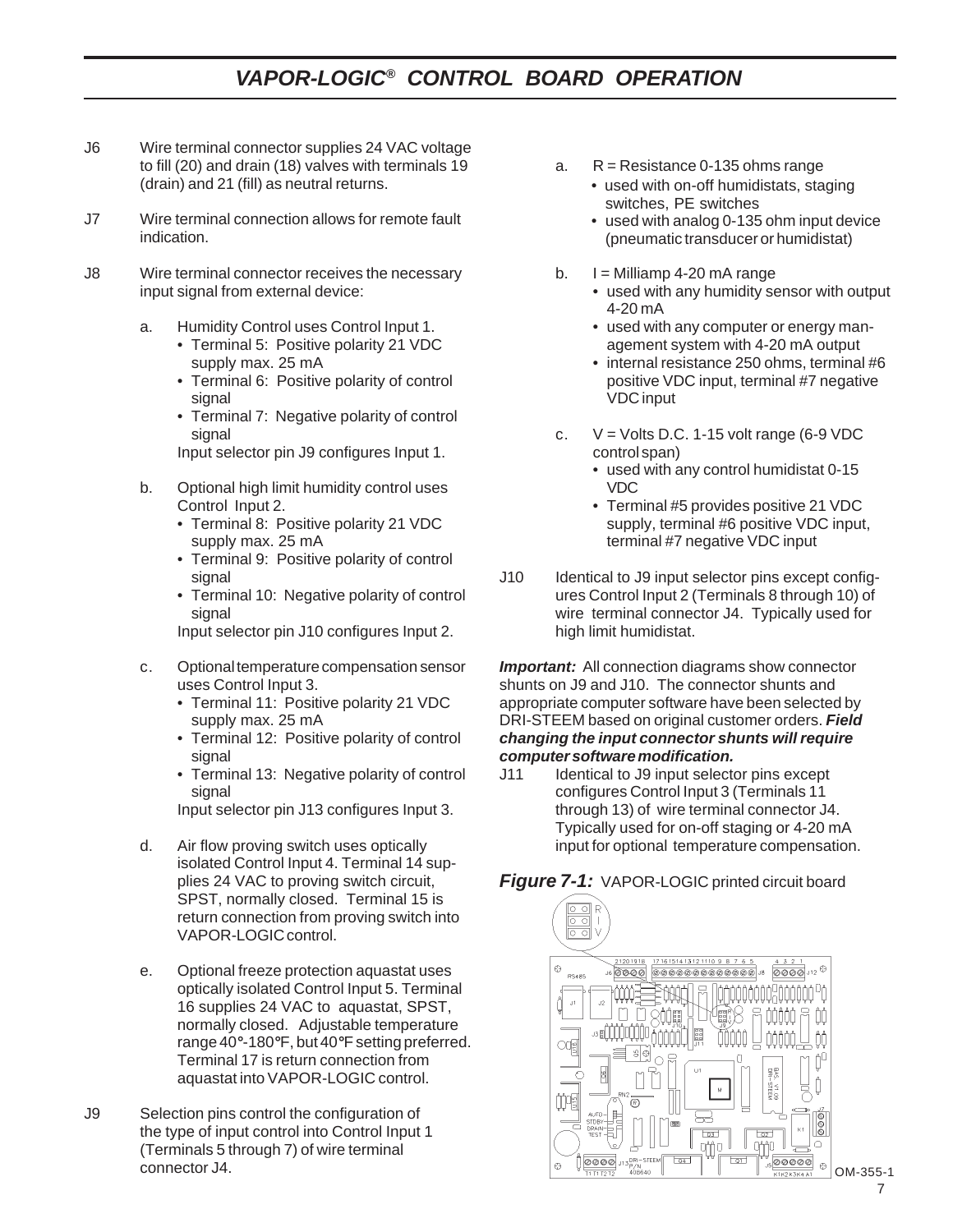# *VAPOR-LOGIC® CONTROL BOARD OPERATION*

- J12 Connector receives necessary continuity input signals from water detection devices.
	- a. Probe system water level detection
		- Terminal 1 detects maximum water level from top probe rod and brown wire plug.
		- Terminal 2 detects water level at refill point from middle probe rod and orange wire plug.
		- Terminal 3 detects water level at its lowest point from lower probe rod and purple plug wire.
		- Terminal 4 is the common return path for all water detection rods from the humidifier tank ground (yellow pigtail wire in humidifier junction box) back to VAPOR-LOGIC control.
- b. DI system detection
	- Terminals 1 & 2 are not used.
	- Terminal 3 is connected to the humidifier tank low water float switch (normally open).
	- Terminal 4 is the return signal from float switch to VAPOR-LOGIC control.
- J13 Wire terminal connector supplies 24 VAC to power the VAPOR-LOGIC control board.
	- Double terminal T1 24 VAC +, 7 VA maximum load.
	- Double terminal T2 24 VAC-comm.

The key pad/digital display completes the advanced VAPOR-LOGIC system. The key pad with the digital LCD read-out provides descriptions of any faults detected by VAPOR-LOGIC, continuous scrolling of all functions and conditions, and access to VAPOR-LOGIC main and submenus in order to change operating parameters.

# *VAPOR-LOGIC KEY PAD / DIGITAL DISPLAY OPERATION*

The standard key pad/digital display is identified as the "Local" module by the VAPOR-LOGIC microprocessor. *Important: When a second key pad is supplied, VAPOR-LOGIC must identify it as "Remote."* DRI-STEEM does this by attaching a connector shunt

across pin J6 on the digital display printed circuit board. (See Figure 8-1 for location.)

*CAUTION: Do not connect or disconnect modular cable on key pad/digital display from VAPOR-LOGIC control board while power is applied. A communication failure would most likely take place.*

#### *Digital Display Printed Circuit Board Connections* (See Figure 8-1.)

- J1, J2 Same as VAPOR-LOGIC control board. (See page 6.)
- J4 A plastic connector shunt placed over J4 pins will terminate the end of line communication.
- J5 A plastic connector shunt or jumper placed over J5 pins will allow you to test each function of the key pad keys.
- J6 A plastic connector shunt placed over J6 pins will identify the key pad/digital display as the second, or remote operating device, to the VAPOR-LOGIC microprocessor.
- RT1 You may adjust the visual vertical angle at which the display reads using this control. Turning in a clockwise direction will direct the angle of

view above center. (Later model incorporates fixed resistors on wide angle displays.)

DL1 The indicator light will blink on and off at a constant heartbeat rate to indicate that all system controls are operating properly.

#### *Key Pad Key Descriptions*

(See Figure 9-1.)

*0-9* The number keys allow you to enter new data into a VAPOR-LOGIC sub-menu.



# **Figure 8-1:** Digital display printed circuit board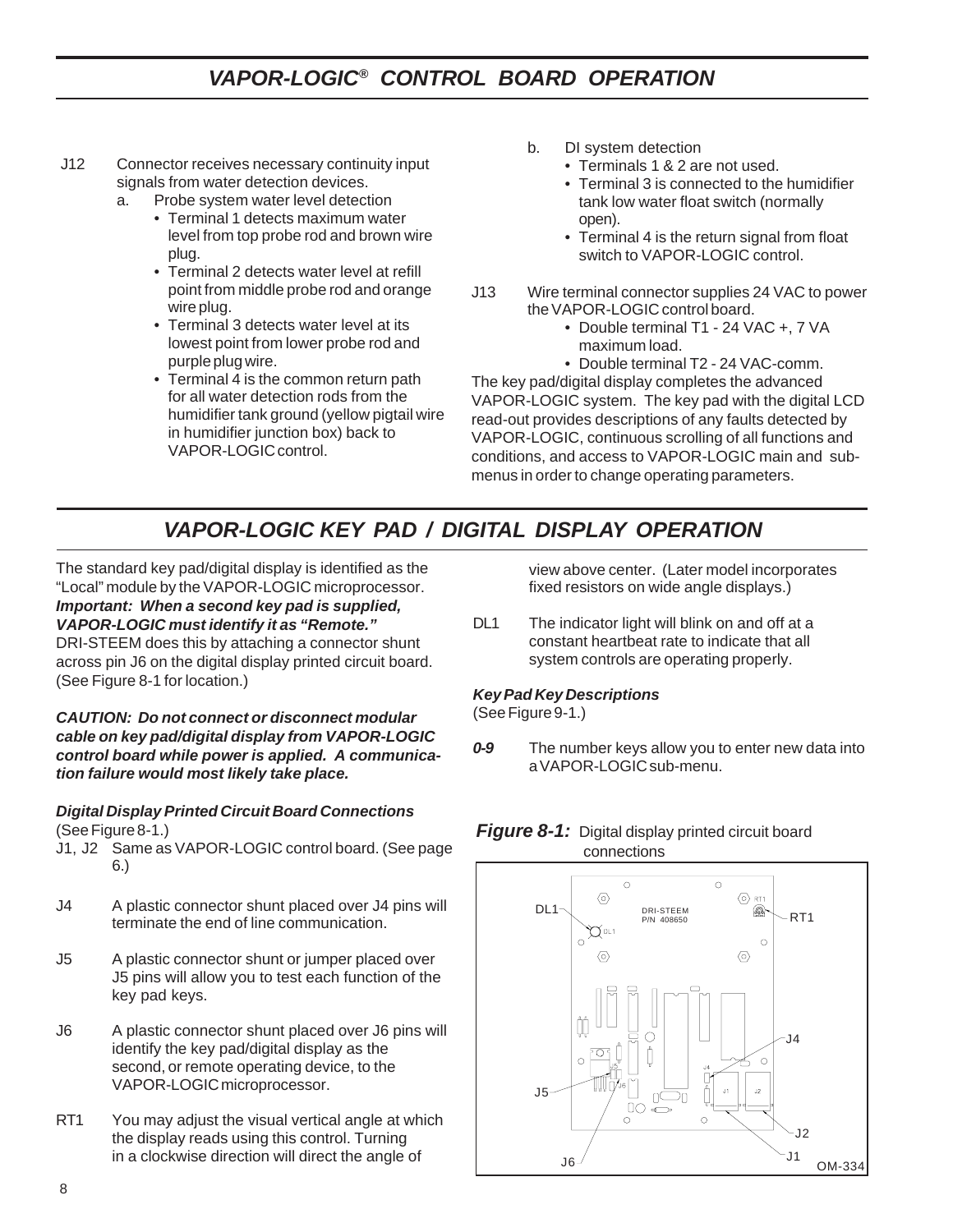### *VAPOR-LOGIC® KEY PAD / DIGITAL DISPLAY OPERATION*

- *CLR* The "clear" function will clear any new data presented to VAPOR-LOGIC sub-menu. Pressing this key will also return you to the VAPOR-LOGIC main menu from the sub-menu. Pressing "CLR" a second time will place you into "AUTO" mode.
- **ENT** The "enter" function will display the information held in VAPOR-LOGIC sub-menu memory and will also enter new data into the sub-menu memory.
- *TEST* (Located in the same position as , the test key was used on VAPOR-LOGIC firmware V1.01 through

ers are incorporated, each humidifier's fill and drain valves and contactors are cycled on-off, one humidifier at a time.) No other functions are accessible during a "test" cycle. If the humidifier is in operation at the time the "test" function is initiated, all humidifier electrical devices are turned off before the cycle begins. V1.10.) The "test" function will initiate a self-test cycle on the humidifier. The test mode will perform an on-off cycle of fill and drain valves and all electrical contactors. (When multiple humidifi-

*Figure 9-1:* Key pad



*ARROWS* The "up" and "down" arrows will allow you to scroll through the VAPOR-LOGIC main menu one step at a time. *MODE* The "mode" function transfers VAPOR-LOGIC from the automatic scrolling mode into the Main Menu format. You may then scroll through the main menu using the arrow keys to find the item of interest. After selecting the item, press the "ENT" key. VAPOR-LOGIC will

> take you into the submenu and display the present data held in

OM-335

memory for that item. To change the data in memory, enter the new information using the 0-9 keys. After new information is keyed in, press the "ENT" key to have VAPOR-LOGIC read the new information and store in the microprocessor memory. Press "mode" to return to the automatic scrolling mode.

 $\angle$  (On key pad/digital displays with firmware V2.01 and higher.) The " $\times$ " function will transfer one of the automatic scrolling items on the lower line to the upper line for review. The item selected will be updated every few seconds if a change is detected by VAPOR-LOGIC and will remain isolated on the upper line while the remaining functions will continue scrolling on the lower line. Typical items that may be selected from Auto Scroll for review are: Actual RH, Actual High Limit RH, Glass Temperature, System Demand, and System Output.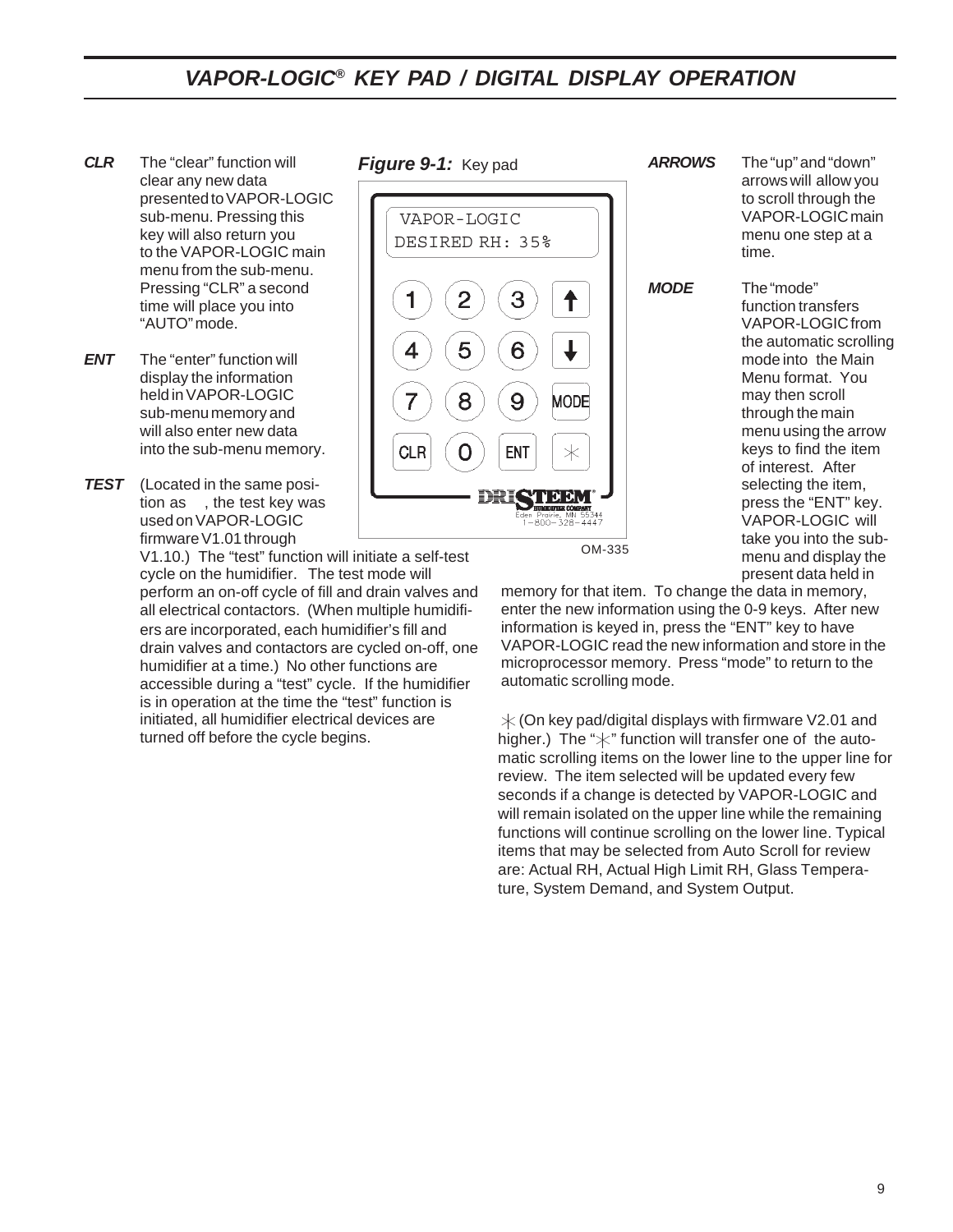### *VAPOR-LOGIC® KEY PAD / DIGITAL DISPLAY OPERATION*

#### *Sensor Trim Calibration*

VAPOR-LOGIC can compensate for differences in sensing device accuracies caused by sensor placement, environment, aging, etc. By accessing the VAPOR-LOGIC submenu (press "MODE" key) and scrolling to the appropriate sensor trim menu (using arrow keys), pressing the "ENT" key will allow you to input a two-digit trim factor to the sensor input. (Note:As long as the adjusted value does not exceed the range limits for each sensor, the trim value will allow you to compensate for small variances in the readings.)

Example: The desired room RH is 50%, the display shows 48% RH, and the actual value is 51%.

- 1. Access the trim % RH sub-menu as directed above.
- 2. Key in the RH value: 51
- 3. Press "ENT." VAPOR-LOGIC will then enter the value into memory.
- 4. Press "CLR" twice to complete the adjustment.

Note: To disable any trim value, enter "00" into the submenu. This will return you to the value being read.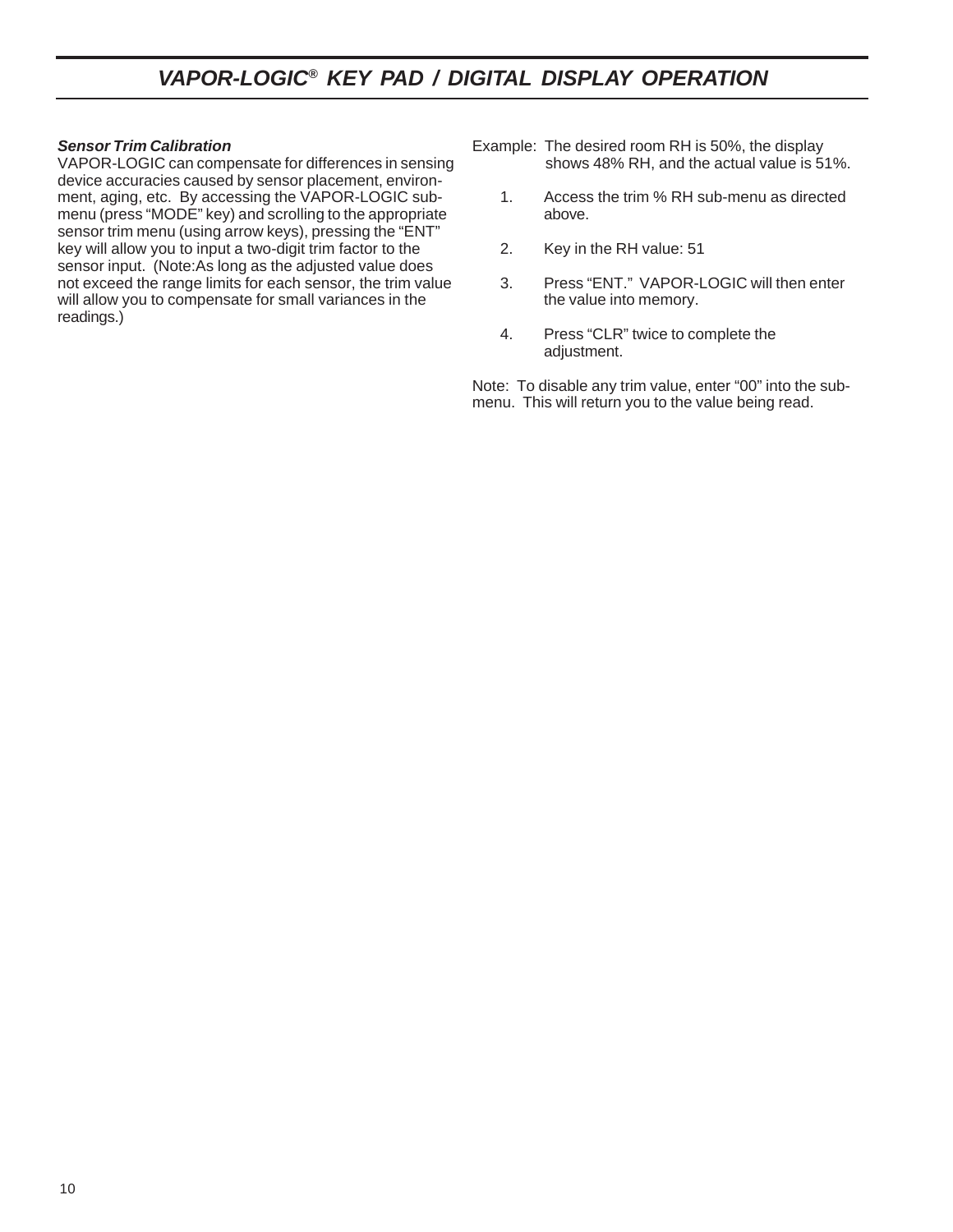#### *Key Pad/Digital Display Function Keys Test*

To perform the operation test on the function keys:

- 1. Turn power off.
- 2. To access the printed circuit board, remove the front section of the key pad. (Apply pressure at the bottom of the key pad.)
- 3. Remove the connector shunt from the single pin of J5 and reposition it across the pair of J5 pins.
- 4. Restore power.
- 5. The display will read: "DISPLAY DIAG. TEST," while alternately flashing "ADJUST CONTRAST" and "SHORT J6 TO CONT."
- 6. Place the second connector shunt across J6 pins. This will initiate the self-test of key pad function keys.
- 7. The first prompt, "DISPLAY DIAG.TEST," and "PRESS <1>" will appear. Press key number "1." If key number "1" operates satisfactorily, the key pad will bring up the next prompt: "PRESS <2>." This process will continue, from left to right, top row to the bottom row, until all the keys have been tested.
- 8. At the completion of the test, remove connector shunt J5 and reposition to a single pin of J5. IMPORTANT: If the key pad was identified as a "Local" display, remove connector shunt from the pair of J6 pins and reposition to a single pin of J6.
- 9. Re-connect front section of the key pad to the back section.
- 10. Press the "RESET" button on the sub-panel inside the control cabinet and hold for a few seconds to restart VAPOR-LOGIC.

#### *Accessing VAPOR-LOGIC Sub-Menu Information*

To access any sub-menu from the main menu, press "MODE" and then use the up and down arrow keys to scroll through until the menu item you want is shown. Press "ENT." As an example, this is how you would access the first sub-menu item and change the parameters:

- 1. Press "MODE." "Set % RH" will be displayed.
- 2. To view present set point, press "ENT" and VAPOR-LOGIC will bring up the current information:
	- 1. Set % RH \_\_: 35% RH
- 3. You may now either return to the Main Menu (press "CLR") or enter a different set point. To enter a new set point, press the numerical keys that correspond. For instance, if you want to enter a set point of 50%, press "5" followed by "0." The display will read:
	- 1. Set % RH 50: 35% RH
- 4. Press "ENT" to instruct VAPOR-LOGIC to replace the old set point with the new information you just entered. The key pad should now display :

1. Set % RH \_\_: 50% RH

Note: If you exceed the range limits of any sub-menu (see chart on pages 20-21), VAPOR-LOGIC will prompt: "Out of Range." Press "CLR" to return to Item 1 of the Main Menu and start over.

5. Scrolling up and down (using the arrow keys) will allow you to choose another sub-menu. Press "CLR" again to return VAPOR-LOGIC to "AUTO" mode. (Press "MODE" at any time while in<br>the Main Menu or Sub-Menu items to return to the Main Menu or Sub-Menu items to "AUTO" mode.)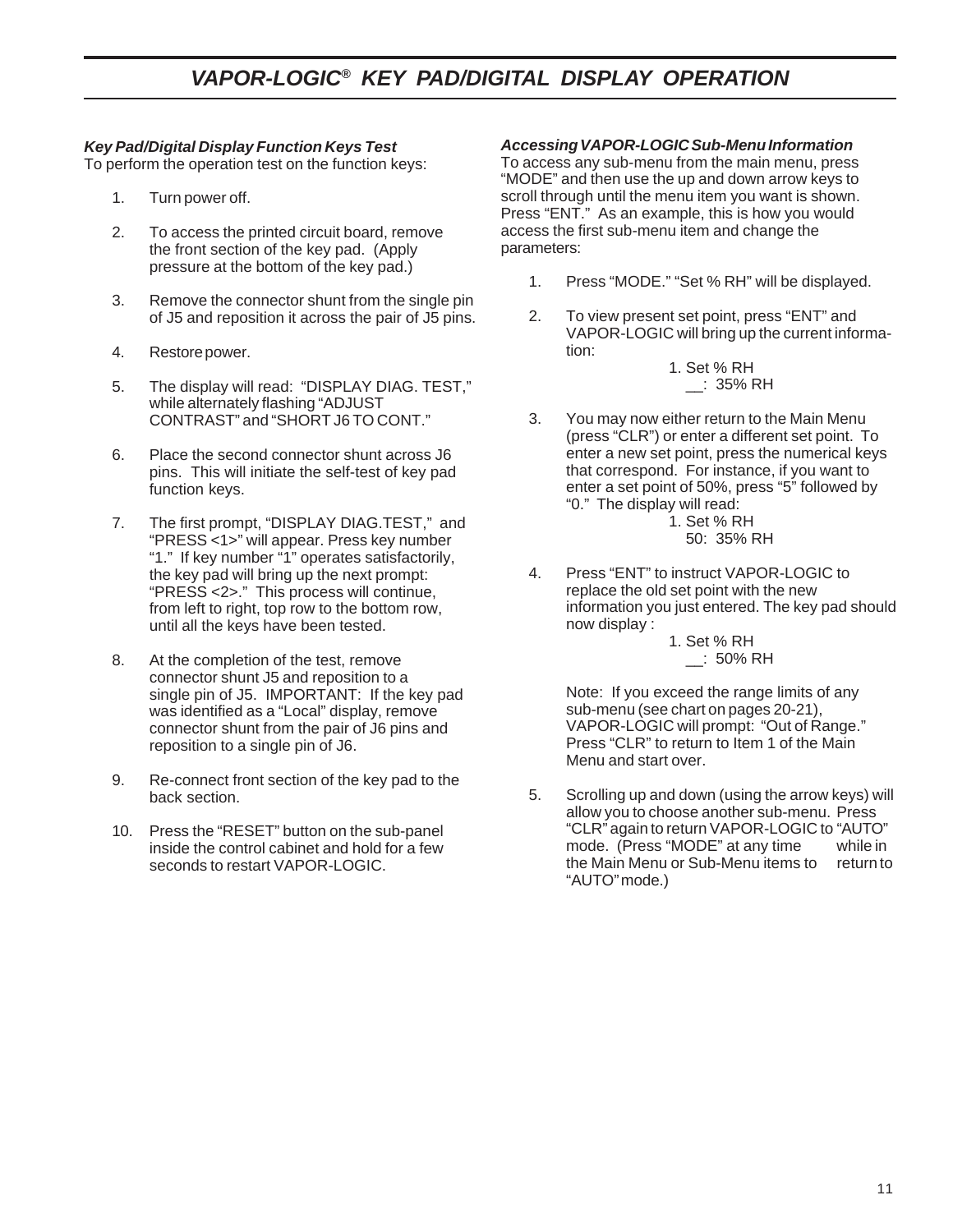### *SENSING DEVICE PLACEMENT AND WIRING*

#### *Sensing Placement*

The location of the humidity sensing devices is very important to achieve accurate humidity control. A drawing of a typical small air handling system is shown below (Figure 12-1). For the best control, place the humidity sensing device in the center of room, just inside of the return air duct (location "A"). This will provide the least amount of variation caused by air flow patterns and room temperature. Placement of the duct humidity sensing device within outlet of air handler (location "D") is ideal for duct high limit control, but the actual placement must be downstream from dispersion tubes a sufficient distance to ensure steam absorption has taken place. Accurate control of temperatures in room and ducts is also very important to improve control of relative humidity.

#### *Control Precautions*

Unsatisfactory results from humidifying control may involve more than just the controller's capability to control the system. Other factors that play an important role in overall system control are:

- Size of the humidification system.
- Overall system dynamics associated with moisture migration time lags.
- Accuracy of humidistats and humidity transmitters and their location.
- Dry bulb temperature accuracy in space or duct.
- Velocities and air flow patterns in ducts and space environments.
- Electrical noise or interference.

#### *Wiring On-Off Humidistats*

DRI-STEEM may provide three types of on-off controls: wall mounted, duct mounted, and pneumatic/electric relay. The wiring diagram (found on the inside of the humidifier control cabinet) will show proper wiring for these controls.

#### *Wiring Modulating Humidistats*

The standard modulating humidistat controllers DRI-STEEM may provide are either duct or room humidistats.

The humidistats are powered by 21 VDC supply provided by the VAPOR-LOGIC control board. A 6-9 VDC control signal is returned to provide the modulating function.

Using a pneumatic modulating signal, DRI-STEEM may provide a transducer to accept a 3-20 psi pneumatic input range.

A two-wire 0-135 ohm humidistat is also adaptable to the VAPOR-LOGIC control board.

#### *Wiring Modulating Humidity or Temperature Transmitters*

All transmitters provided by DRI-STEEM are two-wire devices. (See your wiring diagram for proper connections.) The humidity transmitters have a range of 0-100% RH with an output of 4-20 mA. The temperature transmitters (there are two models) have ranges of -20° to 120° F or -20° to 160° F. Both produce 4-20 mA output. %RH= (Milliamp reading minus 4.) Divide by .16.



#### **Figure 12-1:** Humidistat control or humidity and temperature transmitters recommended placement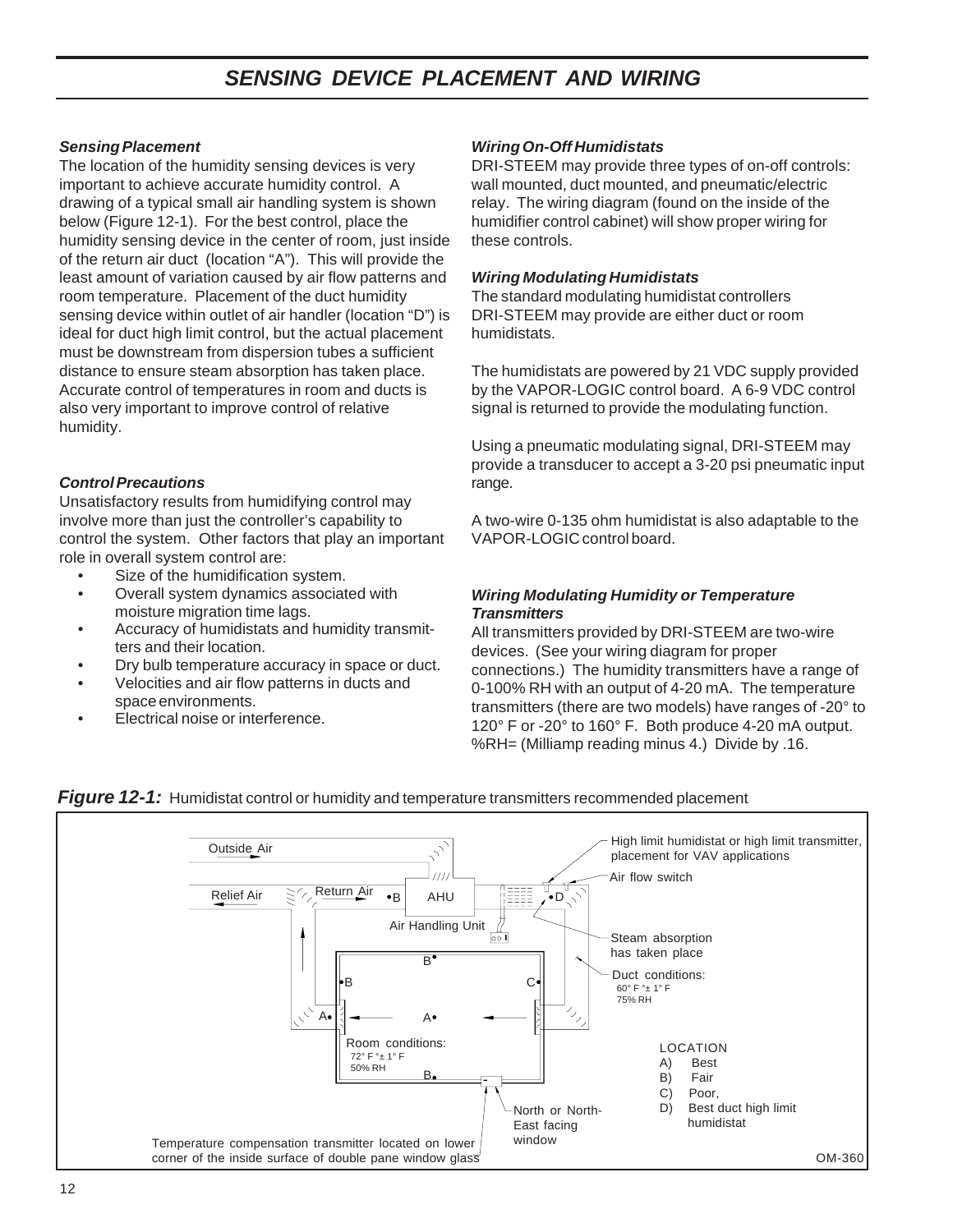### *SENSING DEVICE PLACEMENT AND WIRING*

**OPTION***: Variable Air Volume (VAV)* (30 feet from the humidifier.) When the VAV control option is requested, DRI-STEEM will provide, in addition to the room control transmitter, a duct mounted humidity transmitter (4-20 mA output over 0-100% RH range).

*Note: DRI-STEEM recommends using a #18 gauge plenum rated shielded cable for transmitter wiring and grounding shield at a common point in control cabinet. (See Figure 13-1.)*





#### *OPTION*: *Cold Snap RH Offset*

When selected as an option, DRI-STEEM provides a cold snap temperature transmitter. The cold snap transmitter monitors interior window glass temperature to prevent condensation from forming on the interior glass surfaces by lowering the relative humidity set point below the dew point.

The transmitter provided with VAPOR-LOGIC firmware V1.01 through V1.10 (part #405882) is calibrated for -20° F to 120° F with output from 4-20 mA. A temperature reading of 50° F should produce a measurement of 12 mA.

The transmitter provided with VAPOR-LOGIC firmware V2.01 and higher (part #405889) is calibrated for -20° F to 160° F with output from 4-20 mA. A temperature reading of 70° F should produce a measurement of 12 mA.

*Cold Snap Transmitter Placement* (See Figure 13-2.)

- 1. Position the cold snap transmitter control box on a wall adjacent to lower window framing and route the temperature sensor umbilical cord behind the wall and out through window framework.
- 2. Place flat surface of temperature sensor tip on lower corner of glass surface.
- 3. Temporaily hold the sensor tip in place with strips of masking tape.
- 4. Apply small amount of clear RTV silicone adhesive over and around the sensor tip (making sure the sensor tip is in contact with the window glass).
- 5. After adhesive has cured, remove masking tape.



#### **Figure 13-2:** Cold snap transmitter placement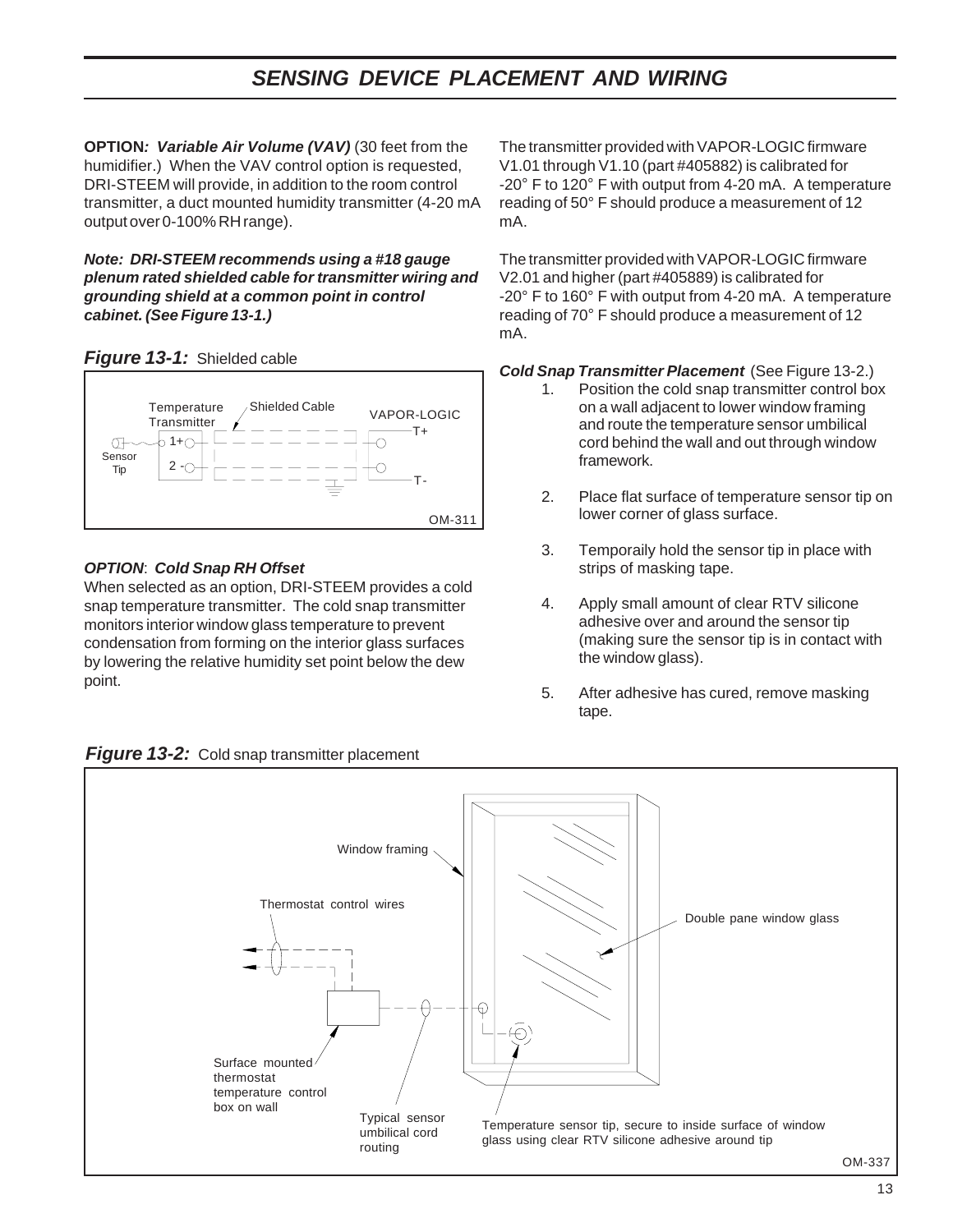### *PROPER WIRING PROCEDURES*

Electrical currents can produce undesirable effects in the electronic control circuits that eventually affect controllability. Electrical "noise" is generated by electrical equipment, such as switching resistive loads, electric motors, solenoid coils, welding machinery, fluorescent light circuits, etc. The electrical "noise" or interference generated from these sources (and the effects on controllers) is very difficult to define, but most common symptoms are erratic operation or intermittent problems.

However, most noise problems can be prevented by using wiring practices and techniques which do not allow for coupling or inducing of electrical interference into control circuits. Some simple wiring practices associated with DRI-STEEM humidifier equipment should minimize interaction of noise and controls:

- Humidifier and control cabinets must be connected to a code approved earth ground.
- When routing electrical wiring inside the control cabinet, separate line voltage wiring from low voltage control circuit wiring.
- Use separate electrical conduits for line and low voltage wiring from the humidifier to humidity sensors airflow switches etc.
- Do not mix chassis or safety grounds with current carrying commons. No safety grounds should ever be used as a conductor or neutral to return circuit current.
- The preferred method of external electrical connections to humidistats, room/duct humidity and temperature transmitters, water level control devices and control signal input connections from building control systems is by using minimum size #18 gauge plenum rated wire cable of twisted pair type, including cable shielding and ground wire.
- All grounding of shielded cable connections should be returned to the control cabinet and tied to the earth a single ground point. Do not ground shield at the device end.
- Do not locate the control cabinet more than 30 feet from the humidifier.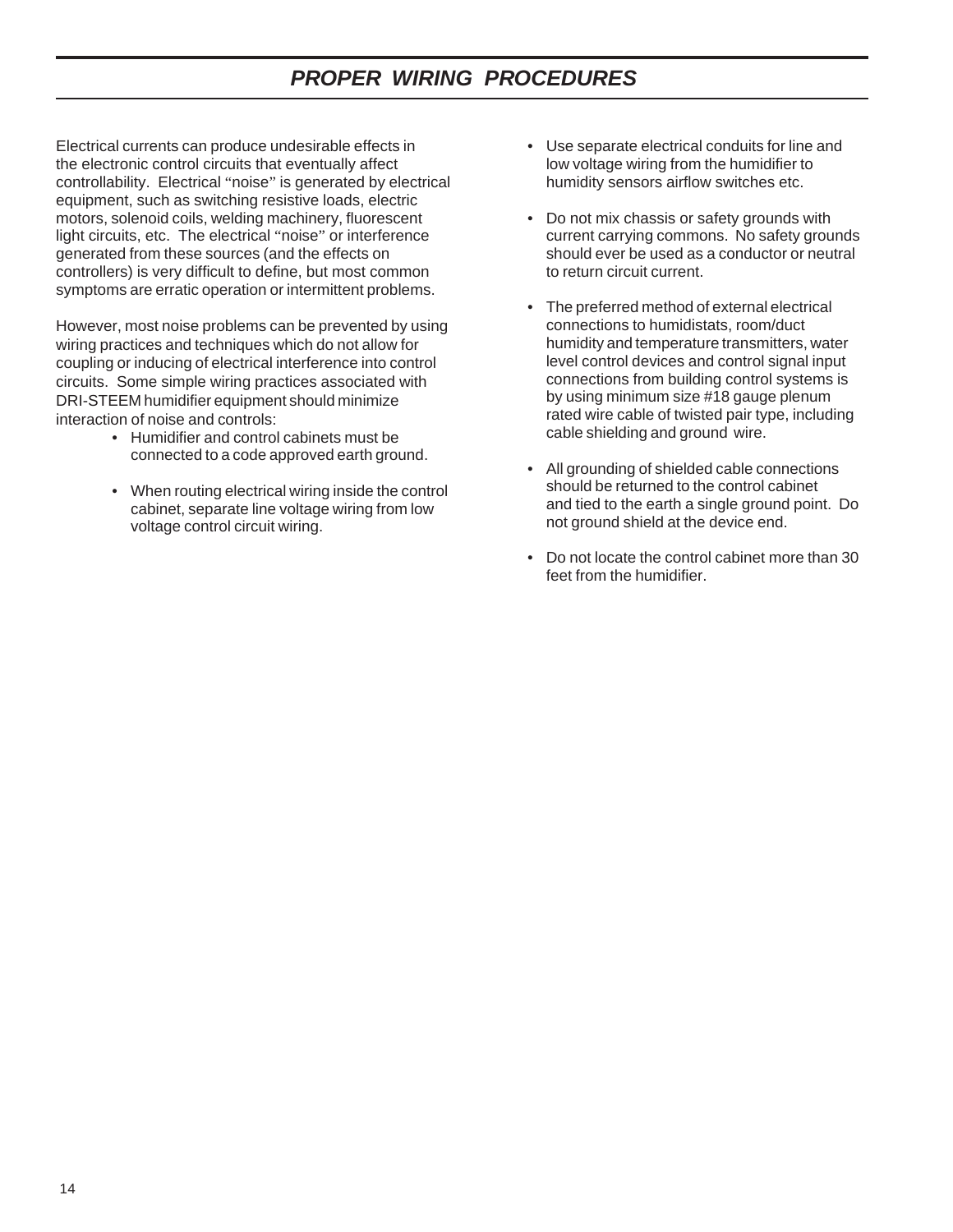# *VAPOR-LOGIC® P.I.D. CONTROL LOOP: TERMINOLOGY*

#### *Optional Feature*

Using the P.I.D. Control Loop in conjunction with VAPOR-LOGIC gives you the potential for unprecedented control accuracies. You are able to fine-tune the control system to meet your specific humidification needs. Understanding the terminology of P.I.D., and the purpose for each inclusion, will greatly assist you in using VAPOR-LOGIC P.I.D. to its full potential.

#### *Proportional Band (P)*

Adjustable range: 100, or 20% RH, to 1000, or 2% RH.

The Proportional Band is the % RH band below the set point where the control will time-proportion the output via a contactor or solid state SCR preset at 10% RH. Or, it is the % RH band below the set point where the control will provide a steady state analog VDC signal to a steam or hot water valve.

If the Proportional Band is too narrow, on-off control action hunting will be evident. There will be minimal proportional action.

If the Proportional Band is too wide, proportional action will be present, but there will be slow response to change. The greatest potential in this situation would be to control away from the desired set point. (See Figure 15-1.)

#### *Integral Term (I)*

Adjustable range: 50 to 500 factor, with default of 250.

The Integral, or reset, Term will reduce the actual set point droop from the desired set point when added to the Proportional Band control.

To do this, the Integral Term algorithm actually shifts the Proportional Band around the desired set point to increase or decrease the output as needed.

If the Integral Term is too little, droop will be evident.

If the Integral Term is too large, on-off cycling, or hunting, will be evident. (See Figure 15-2.)





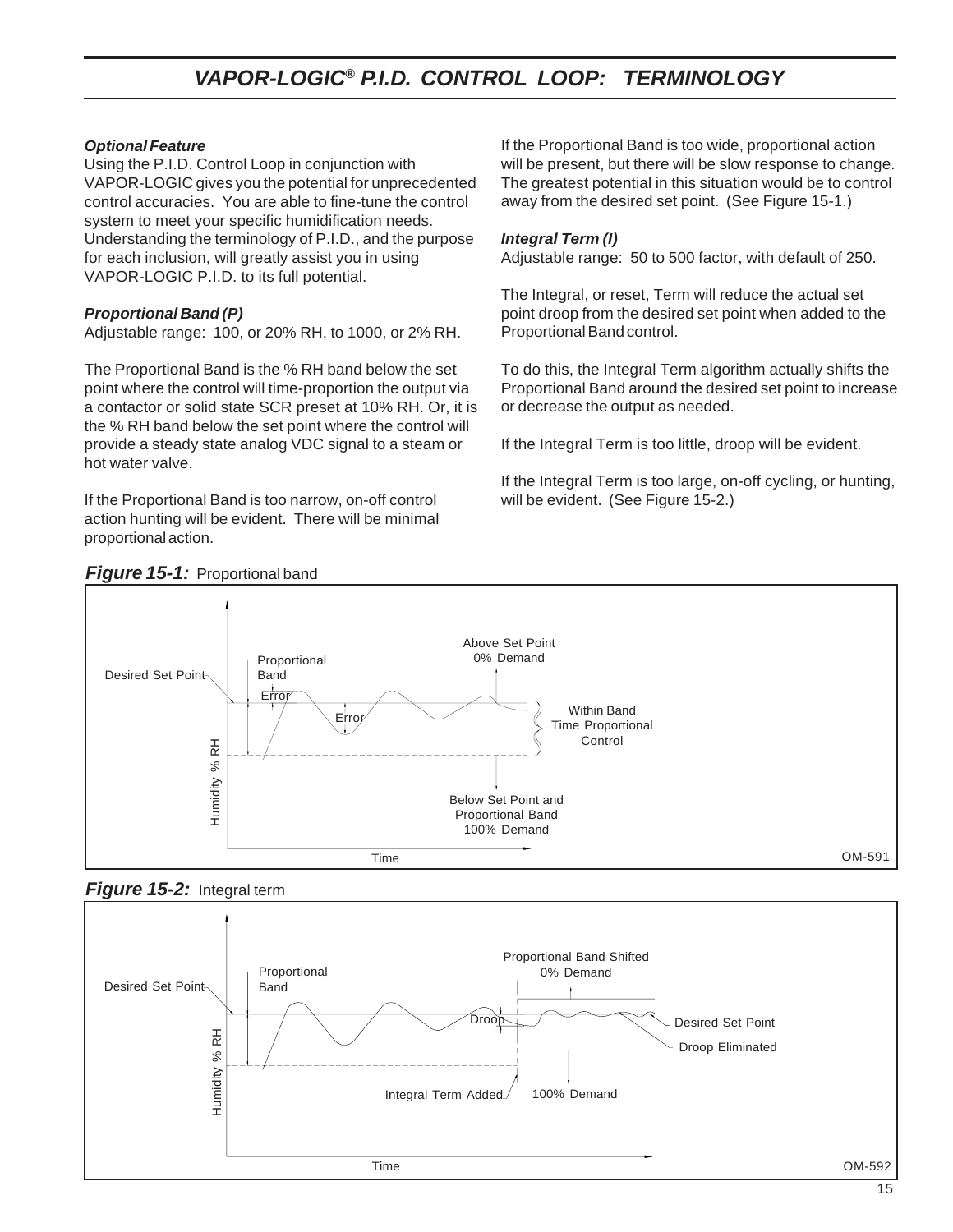### *VAPOR-LOGIC® P.I.D. CONTROL LOOP: TERMINOLOGY*

#### *Derivative Term (D)*

Adjustable gain factor range: 0 to 500, with default of zero.

The Derivative, or rate (anticipatory), Term reduces the potential for overshoot and undershoot around the desired set point when added to the Proportional Band and Integral control functions. The Derivative algorithm measures the rate of % RH change-over time that is taking place and forces the control into the proportioning actions on an accelerated basis to slow the change.

As the rate of change diminishes, the Derivative Term becomes less effective on the Proportional Band. (See Figures 16-1 and 16-2.)

*Important:* In 80% of the humidification applications, the Derivative Term is not necessary, which explains why the default value is zero.

If there is too little Derivative Term, overshoot is evident.

If there is too much Derivative Term, there will be very poor control, frequent system disturbances, or too much time to reach the desired set point.

#### *Sample Interval*

Adjustment range: 5 to 1200 seconds, default value of 30 seconds.

The Sample Interval is the interval time (in seconds) during which VAPOR-LOGIC reviews all the controlling parameters (desired and actual RH set points, P.I.D. terms, and output percentage) and then makes the necessary adjustments to the control output to achieve the desired set point.

If the Sample Interval is too short, over control and system on-off hunting will be evident.

If the Sample Interval is too long, there will be poor response to changes and large errors from the desired set point.





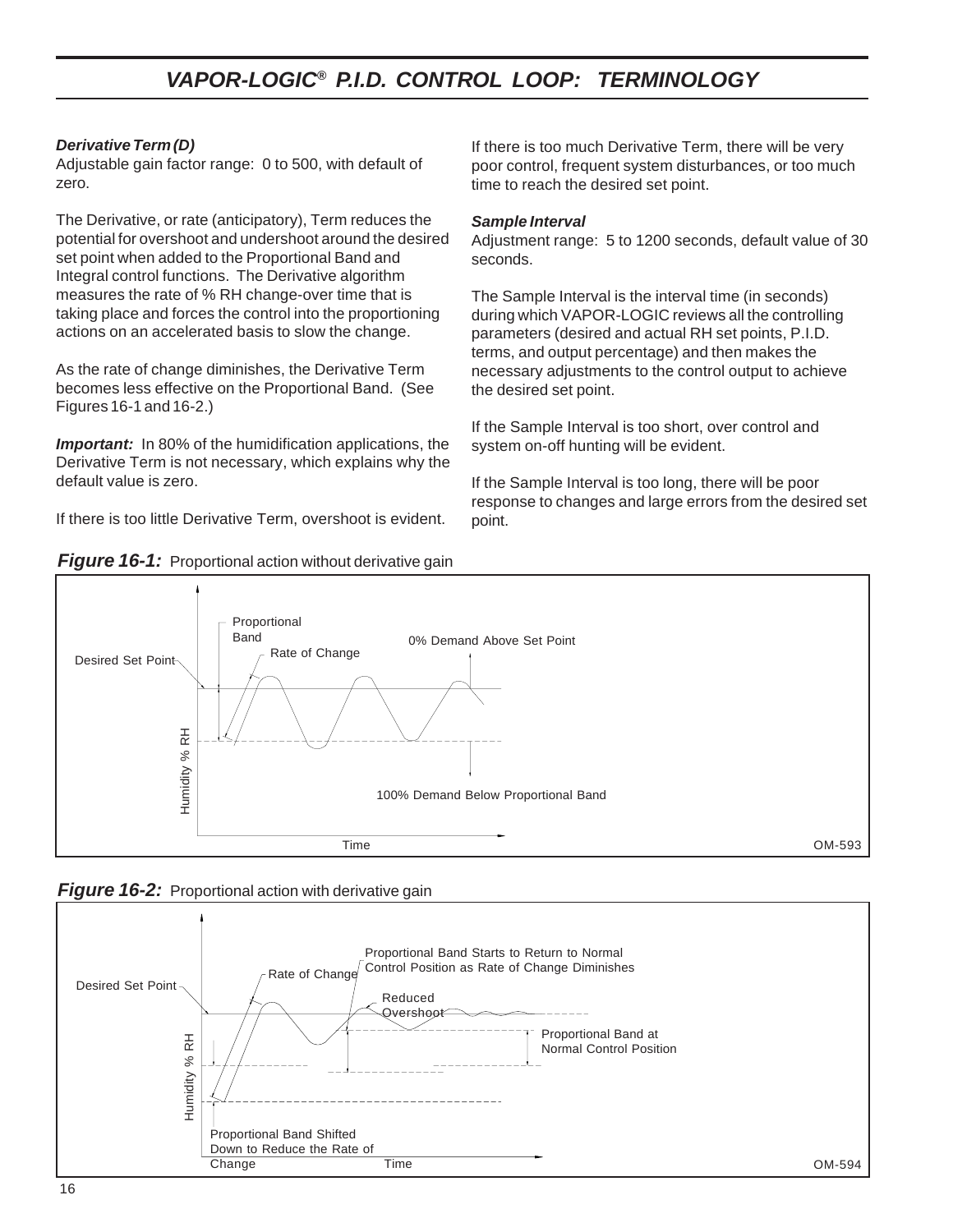# *VAPOR-LOGIC® P.I.D. CONTROL LOOP: TUNING*

In this section, we will focus on the VAPOR-LOGIC P.I.D. controller as the primary control in a closed loop system that needs to be tuned for optimum performance. The availability of these adjustments provide a means to work with different humidification applications.

The following steps are general and applicable to most humidification situations. Each setting is gone through in sequence: Proportional Band, Integral, Derivative, and Sample Interval Rate.

#### *Precautions*

- · Take your time when tuning the VAPOR-LOGIC system.
- Evaluate the system dynamics: slow changes in large humidification areas or humidification for comfort, medium changes for most applications, and fast changes for system RH's that can change in seconds, controlling within a duct or controlling downstream from the humidifier.
- · Do not change more than one control adjustment at a time, allowing the system to settle down and reach a state of equilibrium before making another change.
- Remember that the time you spend tuning the VAPOR-LOGIC system is in direct proportion to the accuracy of control you need.

#### *Potential Accuracies*

- TP modulation (contactor): *±* 2-5% RH
- TP modulation (SCR): *±* 2-4% RH
- 100% SCR modulation: *±* 1-3% RH
- 100% SCR modulation (DI/RO water systems): *±* 1-2% RH
- Modulated steam and hot water valves: *±* 1-4% RH

#### *The P.I.D. controls are listed in the sequence in which they should be adjusted.*

#### *Proportional Band Adjustment*

The Proportional Band adjustment is the means of selecting the response speed (gain) or sensitivity of the VAPOR-LOGIC controller to achieve stability in the system. The Proportional Band is measured in the percent RH span that must be wider than the natural dynamics of the system and yet not wide enough to dampen the system response. (Time Proportioning Output.)

The internal cycle time is pre-set to switch faster than the natural dynamics of the system.

The tuning procedure is very simple if a humidity recorder is available to monitor the actual % RH variable. If a recorder is not available, observe the process response and record readings over a defined time period using a wet/dry bulb psychrometric sling.

If there are oscillations with the Proportional Band at its narrowest setting (not zero), the adjustment of the Proportional Band should be increased in small increments until the offset (droop) starts to increase. When the Proportional Band has been tuned properly, you will see system stability. Often, an offset (droop) from the set point will then occur. At this point in tuning the system, the % RH variable should be in a state of equilibrium, but not right at the desired set point. (Refer to Figures 17- 1,17-2 and 17-3.)

#### *Figure 17-1:*

If the system response looks like this, decrease the Proportional Band by a factor of two.



#### *Figure 17-2:*

If the system response looks like this, increase the Proportional Band



#### *Figure 17-3:*

If the system response looks like this, the Proportional Band is very close to the correct setting for this system. Increase the Proportional Band in small increments until the % RH stabilizes.

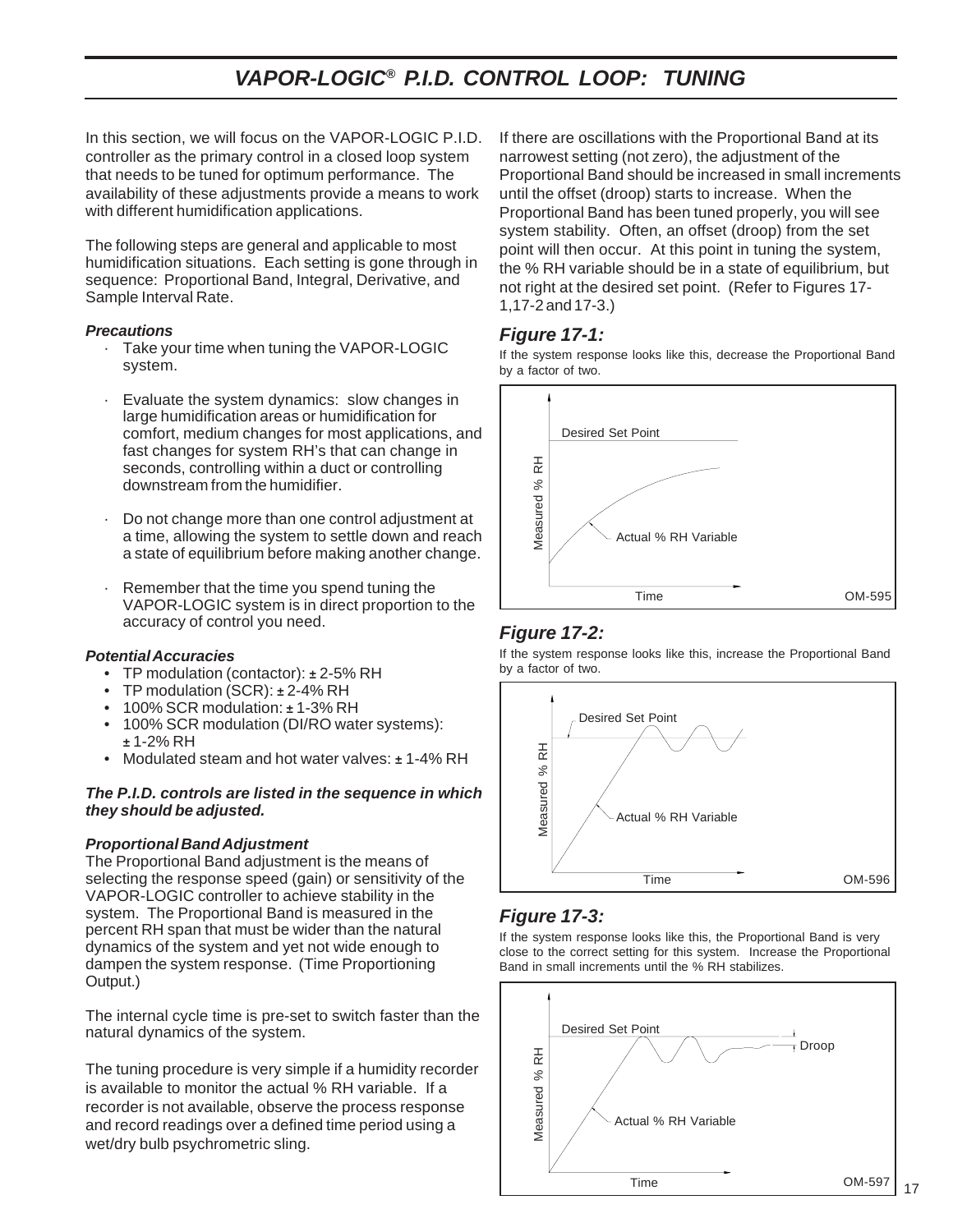### *VAPOR-LOGIC® P.I.D. CONTROL LOOP: TUNING*

#### *Integral Adjustment*

The VAPOR-LOGIC Integral Adjustment is tuned at this point in time to adjust for the droop that is caused by the proportional output. (VAPOR-LOGIC default is 250 derivative adjustment for Integral Term.) The operator will make small Integral Adjustments in the proper direction (increase or decrease) to bring about the alignment of the actual % RH and the desired % RH set point.

Please make small changes in the Integral Adjustment (range 0 to 1000) and allow the system to return to a state of equilibrium before making additional changes. This may take several system cycle times. Also, the integral will have to be changed if the % RH set point or other dynamic characteristics are changed substantially.

#### *Derivative*

The initial setting for the Derivative Adjustment should be at the smallest integer possible (least corrective action). Increase the integer in small increments and increase the % RH set point moderately after each adjustment. Observe the actual process of the approach of the % RH to the set point. If it overshoots, continue to increase the rate integer in small increments. Then increase the set point % RH moderately until the optimum approach to the desired set point is achieved. If at some point the system becomes very sluggish, or doesn't reach the new set point at all, too much Derivative action has been adjusted in the control system. The amount of Derivative value must be decreased to reduce the "dampening" effect.

#### *Sample Interval Adjustment*

The Sample Interval default setting is at 30 seconds, and this will perform satisfactorily in most applications. The range of Interval time is from 4 to 1200 seconds. Too short an Interval will cause over control, while too long an Interval will cause sluggish control.

*Important: Any dramatic set point changes or system dynamic variations will require a re-tuning of the control parameters (P.I.D.).*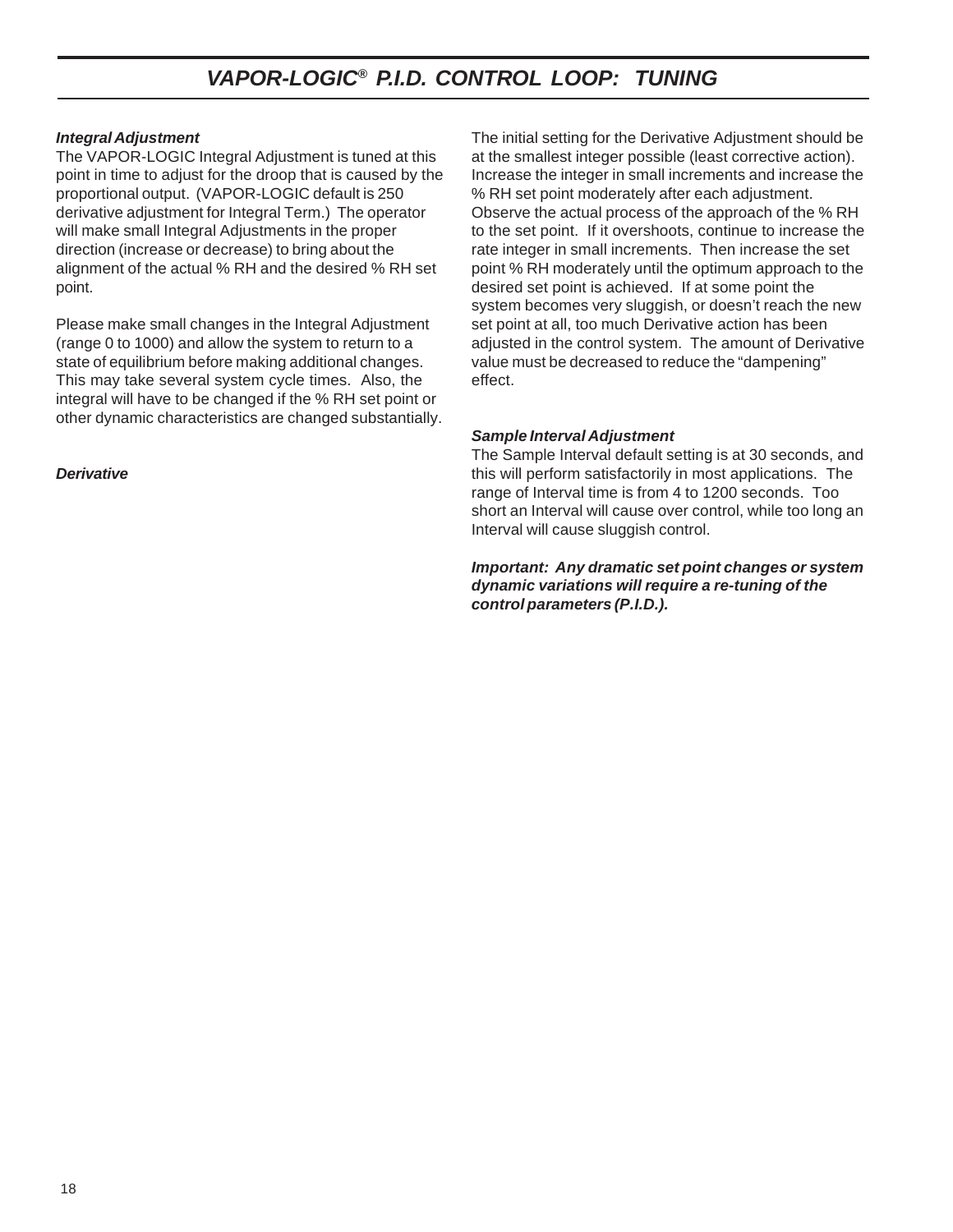# *VAPOR-LOGIC® PROGRAM CODE NOMENCLATURE*

All the combinations represented are supported by appropriate software. Your particular system may not include all the features shown in this program code nomenclature. Always refer to your wiring diagram on the inside of control cabinet door to identify your particular Program Code Number, then decipher your system using VAPOR-LOGIC Program Code described below.

VAPOR-LOGIC PROGRAM CODE



Revised 2-18-94

OM-361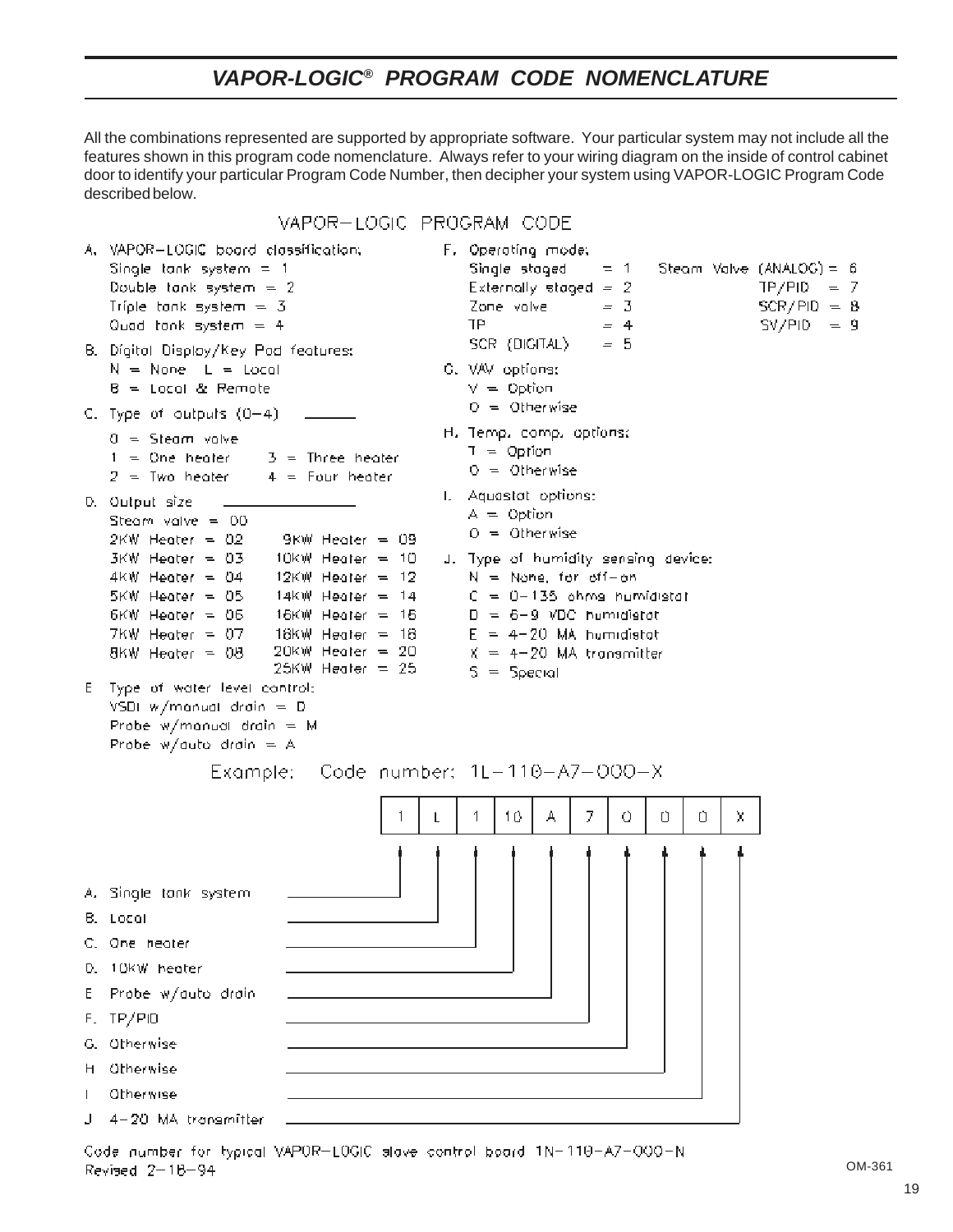# *MAIN MENU/AUTO SCROLL INFORMATION*

The following pages contain information about the digital read-outs and fault conditions that VAPOR-LOGIC communicates. This includes a wide variety of present system conditions, faults, and programmable parameters that ultimately control the humidification system, as well as a trouble-shooting guide to help you with operational procedures. The charts are organized based upon when or why the information is communicated.

| <b>MAIN MENU</b><br><b>READ-OUT</b> | <b>MAIN MENU</b><br><b>DESCRIPTION</b>                                             | <b>RANGE</b>                                                    | <b>DEFAULT</b> | <b>AUTO</b><br><b>SCROLL</b> | <b>AUTO SCROLL</b><br><b>READ-OUT</b> |
|-------------------------------------|------------------------------------------------------------------------------------|-----------------------------------------------------------------|----------------|------------------------------|---------------------------------------|
| "SET % RH"                          | Room Set Point (1)                                                                 | 20-80% RH                                                       | 35%            | yes                          | "DESIRED RH:%"<br>"ACTUAL RH: %"      |
| "TRIM % RH"                         | Trim Range (1)                                                                     | $±10\%$ from<br>present set<br>point reading                    | No trim.       | no                           |                                       |
| "SET RH T.R."                       | Throttling Range (1)                                                               | 2-20% RH                                                        | 11% RH         | no                           |                                       |
| "SET H.L. RH"                       | Duct Set Point<br>(VAV Option)<br>(2)                                              | 50-90% RH                                                       | 70% RH         | yes                          | "MAX. H.L. RH:%"<br>"ACT. H.L. RH:%"  |
| "TRIM H.L. %RH"                     | Trim High Limit Range<br>(2)                                                       | $±10\%$ from<br>present high<br>limit set point<br>reading      | No trim.       | no                           |                                       |
| "TRIM TEMP"                         | <b>Trim Temperature</b><br>Range<br>(3)                                            | $±20^{\circ}$ F from<br>present glass<br>temperature<br>reading | No trim.       | no                           |                                       |
| "SET ADS<br><b>INTERVAL"</b>        | Auto Drain Sequence<br>Interval<br>(4)                                             | 1-99 hours                                                      | 50 hours       | no                           |                                       |
| "SET ADS<br><b>DURATION"</b>        | Auto Drain Sequence<br>Duration (4)                                                | 1-30 minutes                                                    | 8 minutes      | no                           |                                       |
| "SET AFS<br><b>DURATION"</b>        | Auto Flush Sequence<br>Duration (4)                                                | 1-30 minutes                                                    | 8 minutes      | no                           |                                       |
| "SET SKIM DUR"                      | <b>Skim Time Duration</b>                                                          | 2-60 seconds                                                    | 2 seconds      | no                           |                                       |
| "TIME TO ADS"                       | Time Until Auto Drain<br>Sequence (in hours,<br>minutes, seconds)<br>(4)           | 1-99 hours                                                      | 50 hours       | no                           |                                       |
| "TIME TO<br><b>SERVICE"</b>         | <b>Time Until</b><br>Recommended<br>Service (in hours,<br>minutes, seconds)<br>(4) | Counts down<br>from 2000<br>hours.                              | 2000 hours     | no                           |                                       |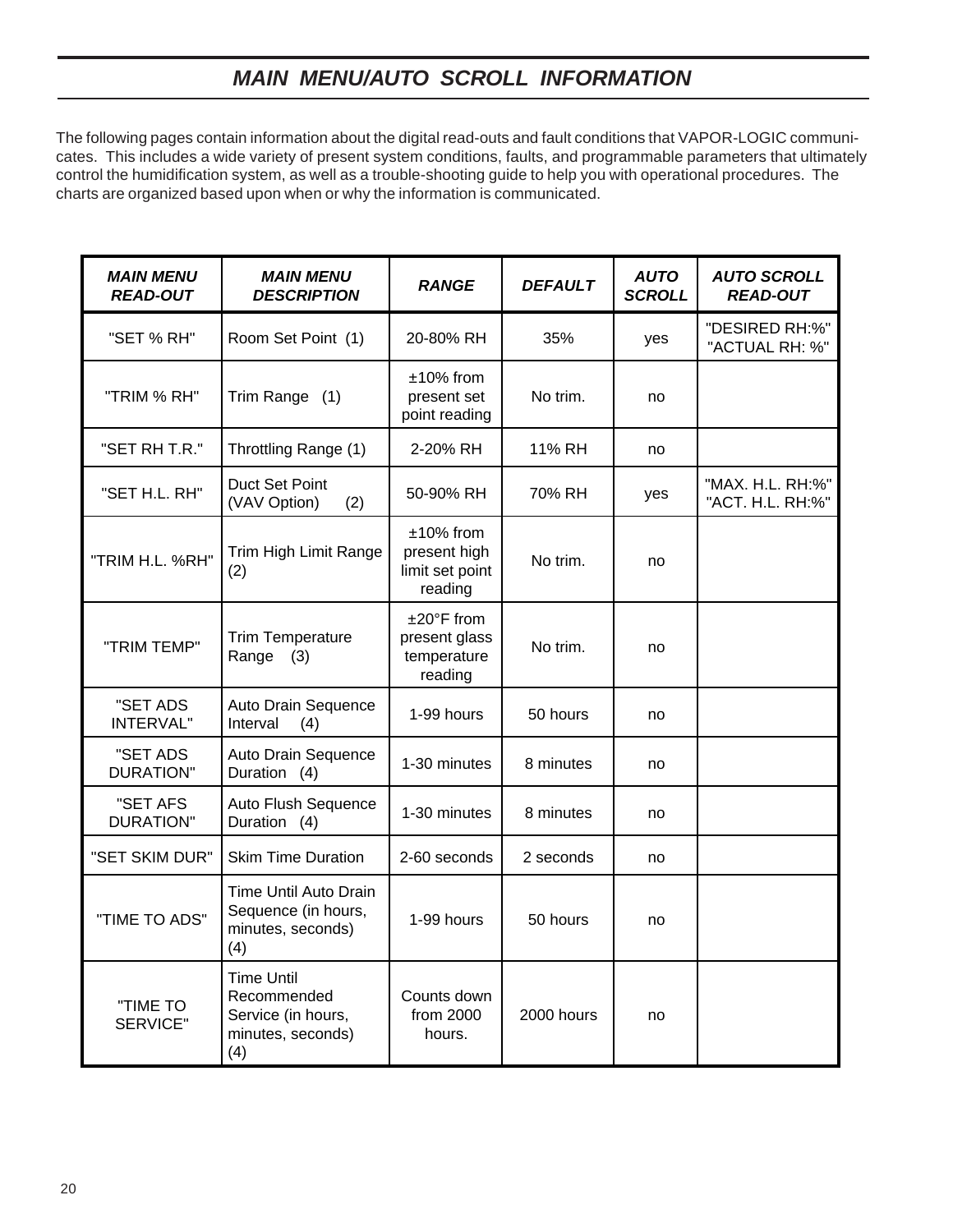# *MAIN MENU/AUTO SCROLL INFORMATION*

| <b>MAIN MENU</b><br><b>READ-OUT</b>      | <b>MAIN MENU</b><br><b>DESCRIPTION</b> | <b>RANGE</b>      | <b>DEFAULT</b>       | <b>AUTO</b><br><b>SCROLL</b> | <b>AUTO SCROLL</b><br><b>READ-OUT</b> |
|------------------------------------------|----------------------------------------|-------------------|----------------------|------------------------------|---------------------------------------|
|                                          | Cycle Time (1)                         |                   |                      |                              |                                       |
| "SET CYC TIME"                           | TP Type Control                        | 15-99<br>seconds  | 20 seconds           | no                           |                                       |
| "SET CYC TIME"                           | <b>SCR Type Control</b>                | 4-99 seconds      | 4 seconds            | no                           |                                       |
| "SET DLY TIME"                           | Multiple Heater Delay<br>Time<br>(1)   | 4-99 seconds      | 20 seconds           | no                           |                                       |
| "SET KP"                                 | Proportional Band (5)                  | 100-1000          | 10%<br>(200)         | no                           | none                                  |
| "SET KI"                                 | Integral Gain Factor<br>(5)            | 50-500            | 5%<br>(250)          | no                           | none                                  |
| "SET KD"                                 | Derivitive Gain<br>Factor (5)          | $0 - 500$         | $\Omega$<br>(000)    | no                           | none                                  |
| "SET SMPL INT"                           | Sample Interval (5)                    | 5-1200<br>seconds | 0030<br>(30 seconds) | no                           | none                                  |
| <b>AUTO SCROLL</b><br><b>DESCRIPTION</b> |                                        |                   |                      | <b>AUTO</b><br><b>SCROLL</b> | <b>AUTO SCROLL</b><br><b>READ-OUT</b> |
| <b>Heater One</b><br>Demand %            |                                        |                   |                      | yes                          | "K1 DEMAND: %"                        |
| <b>Heater Two</b><br>Demand %            |                                        |                   |                      | yes                          | "K2 DEMAND: %"                        |
| <b>Heater Three</b><br>Demand %          |                                        |                   |                      | yes                          | "K3 DEMAND: %"                        |
| <b>Heater Four</b><br>Demand %           |                                        |                   |                      | yes                          | "K4 DEMAND: %"                        |
| <b>Total System</b><br>Demand %          |                                        |                   |                      | yes                          | "SYS DEMAND:%"                        |
| <b>Steam Ouput</b><br>(lbs/hr)           |                                        |                   |                      | yes                          | "SYS OUT: #/HR"                       |

(1) Modulation type control

- (2) Modulation type control with VAV option
- (3) Modulation type control with % RH offset option
- (4) VPC Series with Auto-Drain feature
- (5) Modulation type control with PID control option feature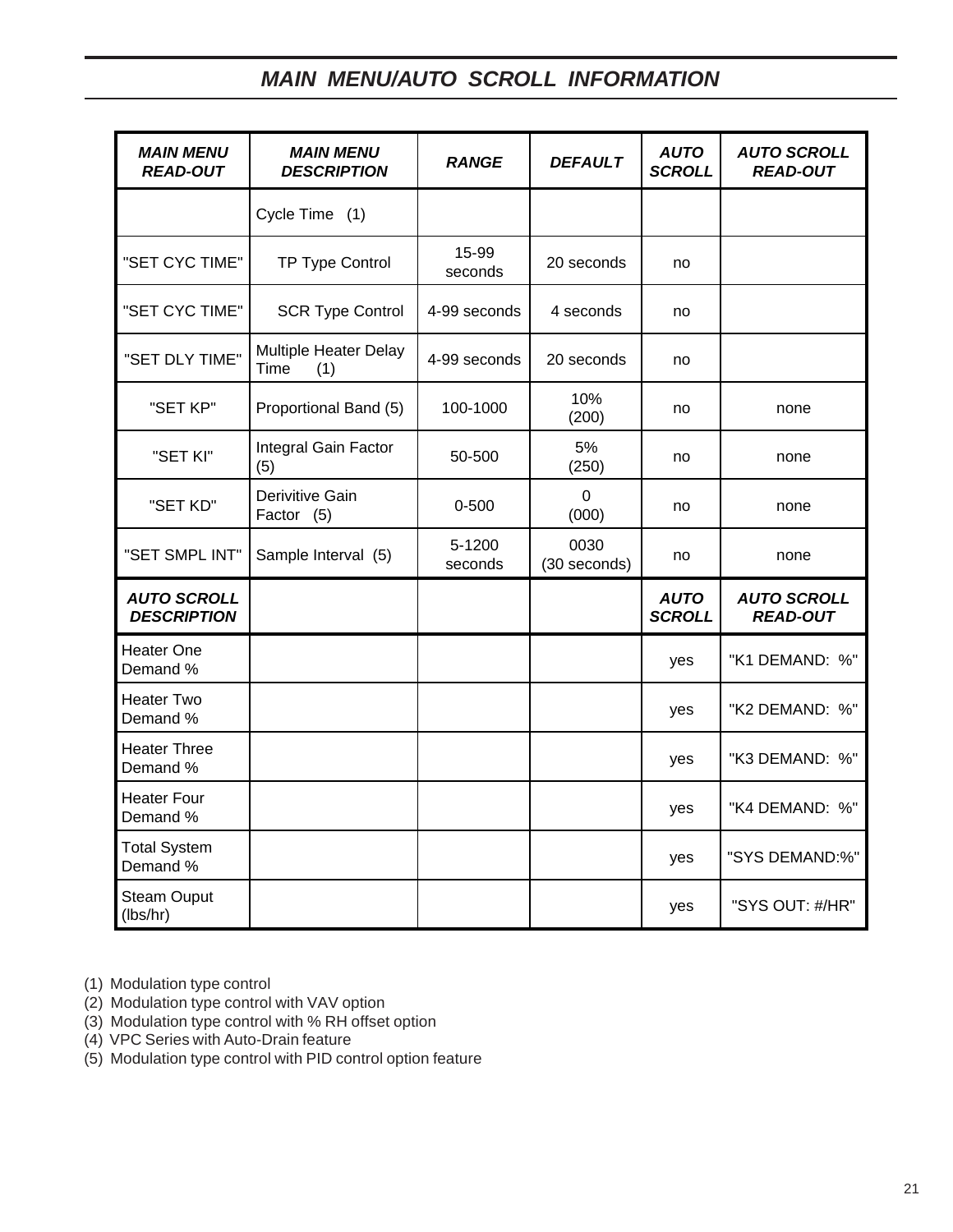# *DIGITAL DISPLAY READ-OUTS*

| <b>READ-OUT DISPLAYED</b> | <b>DESCRIPTION</b>                                                                                                                                                                     |
|---------------------------|----------------------------------------------------------------------------------------------------------------------------------------------------------------------------------------|
| "SERVICE"                 | Humidifier has reached the point where the review of<br>humidifier operations for possible servicing is<br>recommended.                                                                |
| "END OF SEASON"           | Humidifier has not had a call for humidity over a 3-day<br>period. All water drains from the tank and VAPOR-LOGIC<br>goes into end of season mode until the next call for<br>humidity. |
| "DISABLED BY HL"          | High limit humidistat has opened.                                                                                                                                                      |
| "DISABLED BY AFPS"        | Air flow proving switch has opened.                                                                                                                                                    |
| "STANDBY"                 | VAPOR-LOGIC is in stand-by mode.                                                                                                                                                       |
| "AUTO DRAIN"              | VAPOR-LOGIC is in drain mode.                                                                                                                                                          |
| "AUTO FLUSH"              | VAPOR-LOGIC is in flush mode.                                                                                                                                                          |
| "LOW WATER"               | VAPOR-LOGIC has detected low water condition in tank.                                                                                                                                  |
| "FILLING"                 | VAPOR-LOGIC has instructed fill valve to open to fill tank<br>with water.                                                                                                              |
| "GLASS TEMP °C"           | Metric notation of glass temperature.                                                                                                                                                  |
| "SYS OUT KG/H"            | Metric notation for kilogram/hour steam output.                                                                                                                                        |
| "AQUASTAT"                | Aquastat control option has activated to heat water for<br>freeze protection.                                                                                                          |
| "VAV OUTPUT LIMIT"        | The VAV control package detects high limit condition in<br>duct and begins to limit humidifier output.                                                                                 |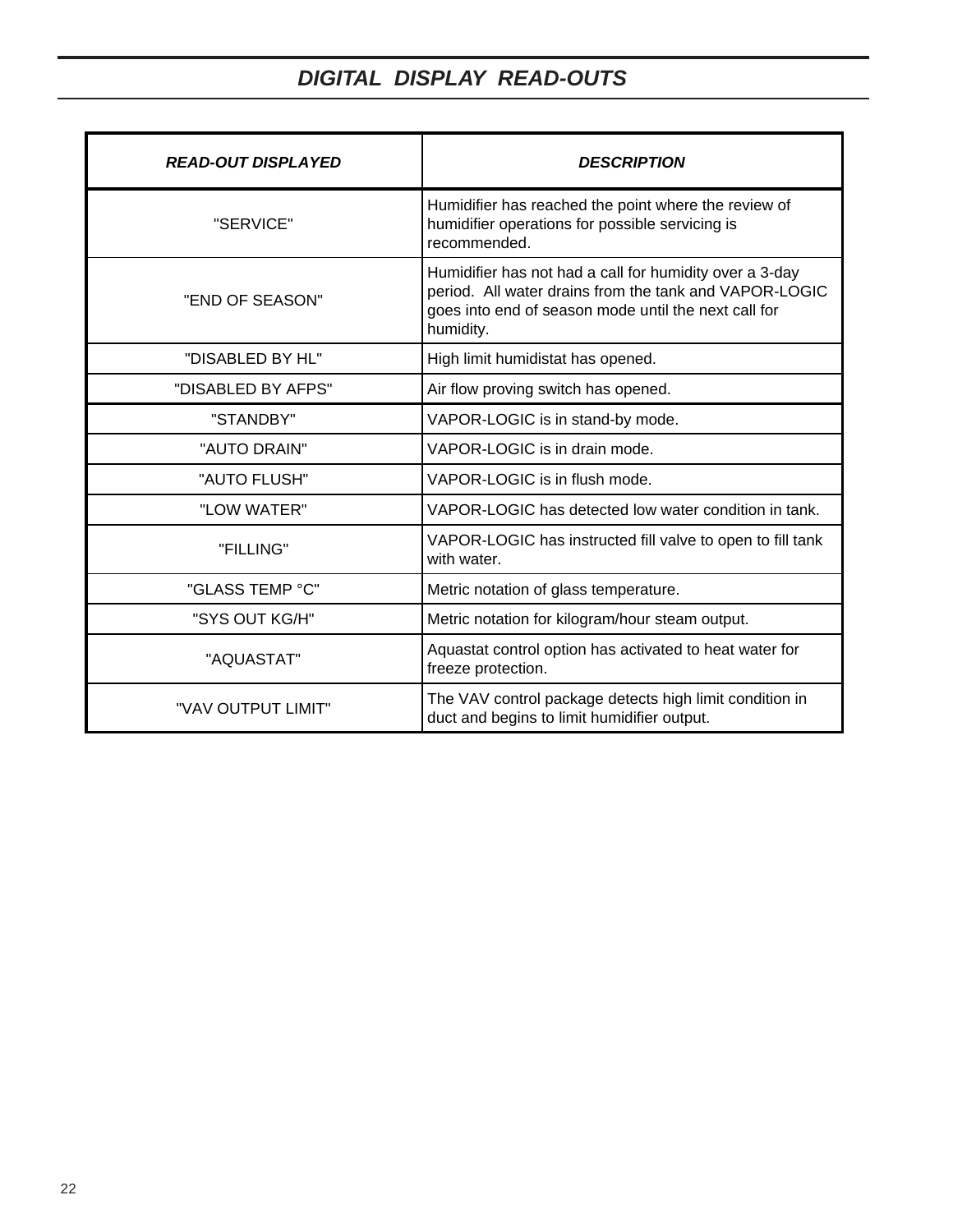# *DIGITAL DISPLAY/KEY PAD TROUBLE SHOOTING GUIDE*

| <b>PROBLEM</b>                                                                            | <b>POSSIBLE CAUSE</b>                                    | <b>RECOMMENDED ACTION</b>                                                                                    |
|-------------------------------------------------------------------------------------------|----------------------------------------------------------|--------------------------------------------------------------------------------------------------------------|
| <b>VAPOR-LOGIC RED</b><br><b>INDICATOR LIGHT</b><br><b>IS OFF</b>                         | No control voltage present                               | Check for proper supply voltage.                                                                             |
|                                                                                           | Heater fuses open                                        | Check heater fuses for voltage present at transformer.                                                       |
|                                                                                           | Transformer secondary<br>circuit breaker tripped         | Check wiring for shorts; reset breaker.                                                                      |
|                                                                                           | Disruption in<br>microprocessor logic                    | Verify proper control cabinet wiring. Press "RESET"<br>button to reset VAPOR-LOGIC control board.            |
| VAPOR-LOGIC RED<br><b>INDICATOR LIGHT</b><br>ON<br>CONTINUOUSLY                           | <b>VAPOR-LOGIC</b><br>microprocessor disrupted           | Verify proper control cabinet wiring. Press "RESET"<br>button to reset VAPOR-LOGIC control board.            |
| <b>VAPOR-LOGIC RED</b><br><b>INDICATOR LIGHT</b><br><b>BLINKING ON-OFF</b><br>(heartbeat) | Normal operation                                         |                                                                                                              |
| <b>INDICATOR LIGHT</b><br><b>BLINKING ON-OFF</b><br>(long/short pulses)                   | Indicates fault condition                                | See Fault Chart on pages 24-25 for more information.<br>Identify the fault, turn power off, repair, restart. |
| <b>NO REMOTE</b><br><b>FAULT INDICATION</b>                                               | Field wiring not installed                               | Provide field wiring to a remote fault indicator from<br>VAPOR-LOGIC terminal block J7.                      |
|                                                                                           | Field supplied remote fault<br>indicator lamp burned out | Check if lamp is burned out and replace.                                                                     |
|                                                                                           | Remote fault<br>VAPOR-LOGIC relay not<br>switching       | Check relay continuity (VAPOR-LOGIC terminal J7) for<br>contact closure.                                     |
| <b>NO READABLE</b><br><b>INFORMATION</b><br><b>DISPLAYED ON</b><br><b>KEYPAD</b>          | No power to<br>VAPOR-LOGIC board                         | Check main supply power.                                                                                     |
| (Continued on<br>next page.)                                                              |                                                          | Check control transformer secondary manual reset<br>circuit breaker.                                         |
|                                                                                           | Modular communication<br>cable disconnected              | Connect modular cable.                                                                                       |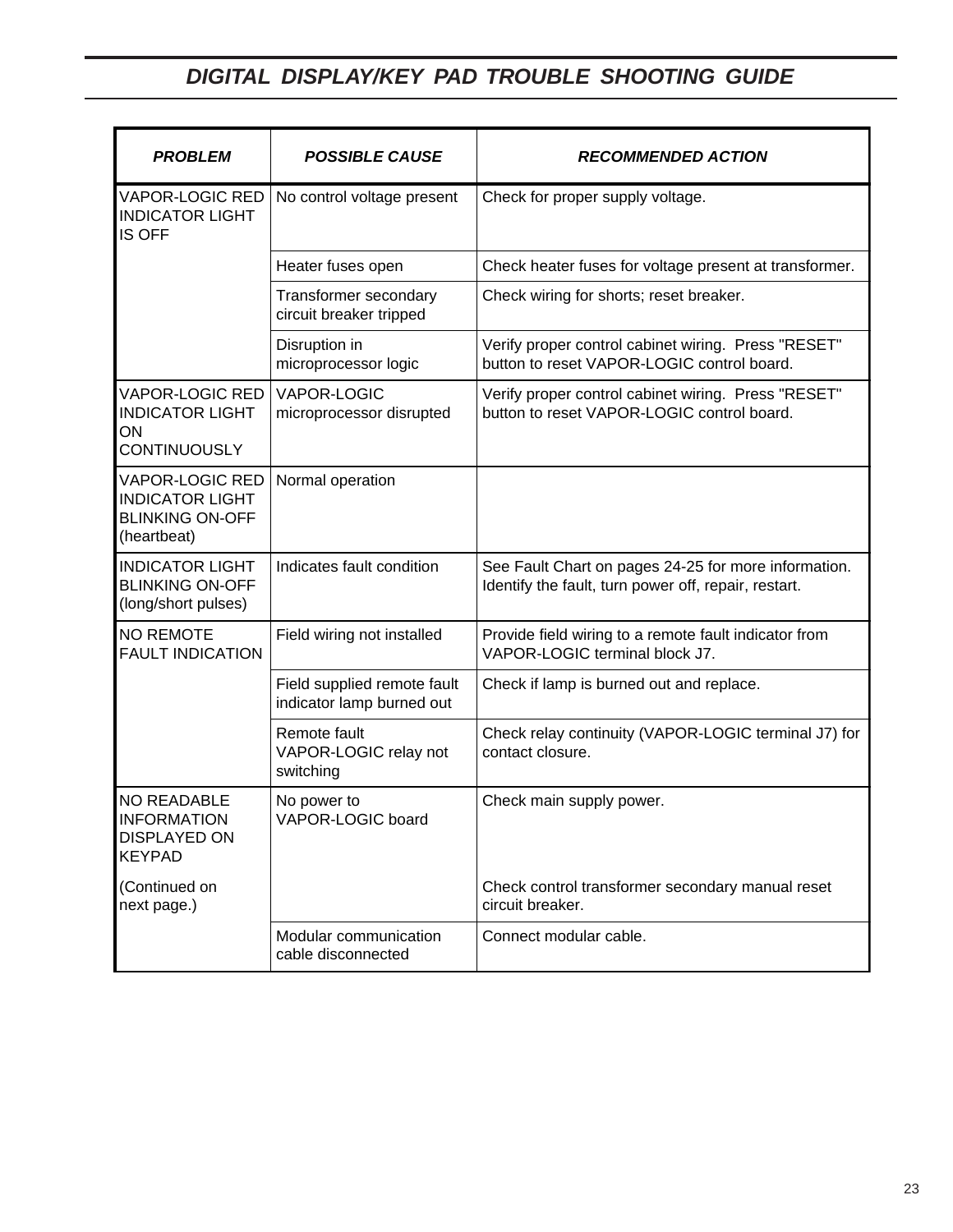# *DIGITAL DISPLAY/KEY PAD TROUBLE SHOOTING GUIDE*

| <b>PROBLEM</b>                                                                                                         | <b>POSSIBLE CAUSE</b>                               | <b>RECOMMENDED ACTION</b>                                                          |
|------------------------------------------------------------------------------------------------------------------------|-----------------------------------------------------|------------------------------------------------------------------------------------|
| NO READABLE<br><b>INFORMATION</b><br><b>DISPLAYED ON</b><br>KEY PAD (con't.)                                           | Reverse polarity between<br>modular cable and plugs | See page 5 for correct polarity of the modular cable<br>connection to cable plugs. |
|                                                                                                                        | Digital key pad lock-up                             | Press "RESET" button on panel.                                                     |
| READ-OUT NOT<br><b>AUTO</b><br><b>SCROLLING</b>                                                                        | Digital display in main or<br>sub-menu format       | Press "MODE" key.                                                                  |
| CANNOT ENTER<br><b>NEW</b><br><b>PARAMETERS</b><br><b>INTO MICRO-</b><br><b>PROCESSOR</b><br>THROUGH KEY<br><b>PAD</b> | Digital display in "AUTO" or<br>main menu format    | Press "MODE" key to enter main menu.                                               |
|                                                                                                                        |                                                     | Press "ENT" key to access data in the main menu<br>item selected.                  |
|                                                                                                                        | New parameters out of range                         | Press "CLR" key to start over, and enter new<br>parameters within range.           |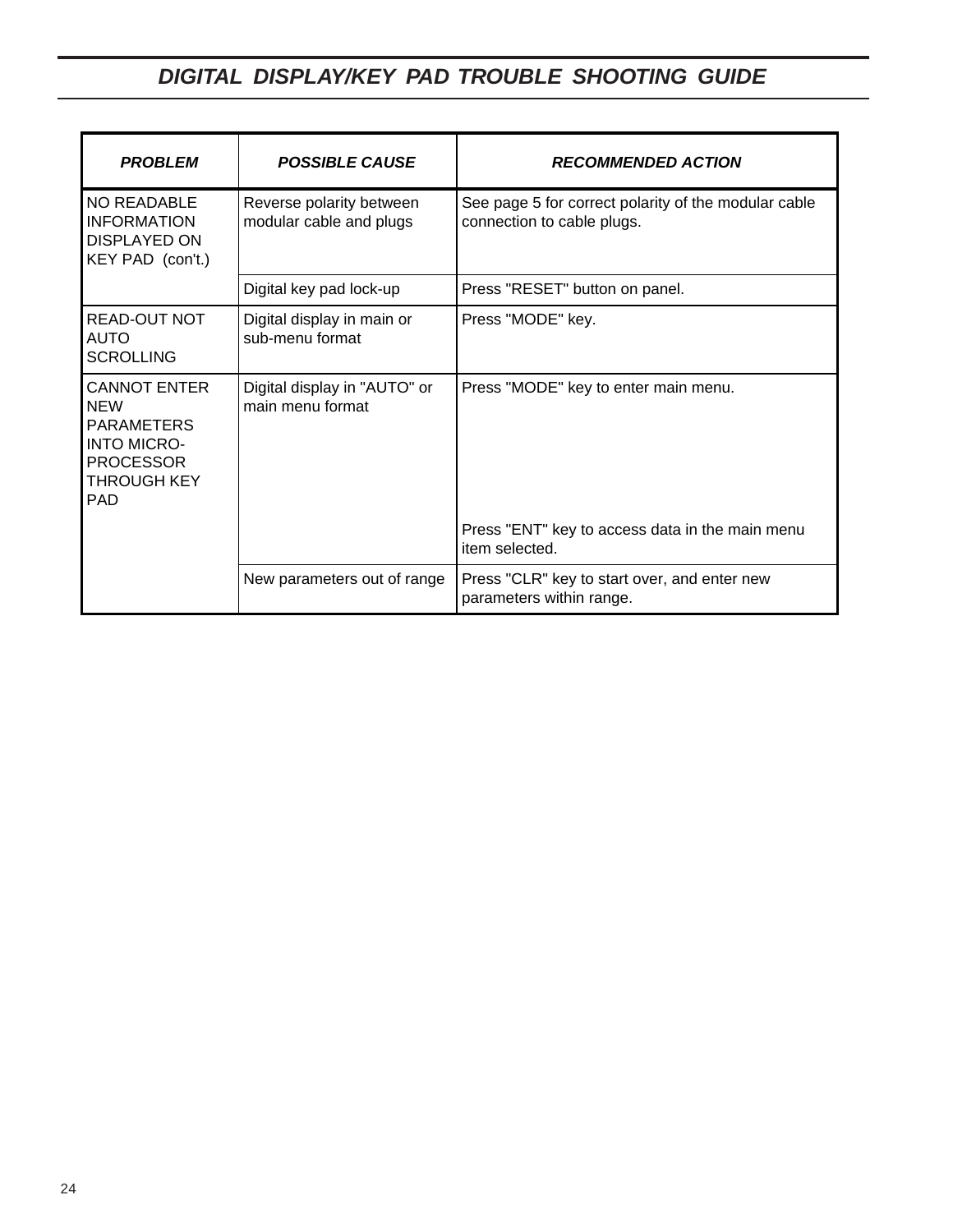| <b>FAULT</b>                         | <b>MASTER</b><br>(CODE) | <b>SLAVE 1</b><br>(CODE) | <b>SLAVE 2</b><br>(CODE) | <b>SLAVE 3</b><br>(CODE) | <b>DIGITAL DISPLAY READ-OUT</b>                                               |
|--------------------------------------|-------------------------|--------------------------|--------------------------|--------------------------|-------------------------------------------------------------------------------|
| COMMUNICA-<br><b>TION FAILURE</b>    | <b>SSSSS</b>            | <b>LSSSS</b>             | <b>SLSSS</b>             | <b>LLSSS</b>             | "1) LOCAL COMM" (Master to local key<br>pad communication failure)            |
|                                      |                         |                          |                          |                          | "21) REMOTE COMM" (Master to<br>remote key pad communication failure)         |
|                                      |                         |                          |                          |                          | "2) SLAVE 1 COMM" (System B control<br>board to Master control board failure) |
|                                      |                         |                          |                          |                          | "3) SLAVE 2 COMM" (System C control<br>board to Master control board failure) |
|                                      |                         |                          |                          |                          | "4) SLAVE 3 COMM" (System D control<br>board to Master control board failure) |
| LEVEL CONTROL<br>(PROBE<br>FAILURE)  | <b>SSLSS</b>            | <b>LSLSS</b>             | <b>SLLSS</b>             | <b>LLLSS</b>             | "5) MASTER WATER" (Main humidifier<br>probe and low water failure)            |
|                                      |                         |                          |                          |                          | "6) SLAVE 1 WATER" (System B<br>humidifier probe and low water failure)       |
|                                      |                         |                          |                          |                          | "7) SLAVE 2 WATER" (System C<br>humidifier probe and low water failure)       |
|                                      |                         |                          |                          |                          | "8) SLAVE 3 WATER" (System D<br>humidifier probe and low water failure)       |
| <b>DRAIN VALVE</b><br><b>FAILURE</b> | <b>SSSLS</b>            | <b>LSSLS</b>             | <b>SLSLS</b>             | <b>LLSLS</b>             | "9) MASTER DRAIN" (Main humidifier<br>water drain failure)                    |
|                                      |                         |                          |                          |                          | "10) SLAVE 1 DRAIN" (System B<br>humidifier water drain failure)              |
|                                      |                         |                          |                          |                          | "11) SLAVE 2 DRAIN" (System C<br>humidifier water drain failure)              |
|                                      |                         |                          |                          |                          | "12) SLAVE 3 DRAIN" (System D<br>humidifier water drain failure)              |
| <b>FILL VALVE</b><br><b>FAILURE</b>  | <b>SSLLS</b>            | <b>LSLLS</b>             | <b>SLLLS</b>             | <b>LLLLS</b>             | "13) MASTER FILL" (Main humidifier<br>water fill failure)                     |
|                                      |                         |                          |                          |                          | "14) SLAVE 1 FILL" (System B humidifier<br>water fill failure)                |
|                                      |                         |                          |                          |                          | "15) SLAVE 2 FILL" (System C humidifier<br>water fill failure)                |
|                                      |                         |                          |                          |                          | "16) SLAVE 3 FILL" (System D humidifier<br>water fill failure)                |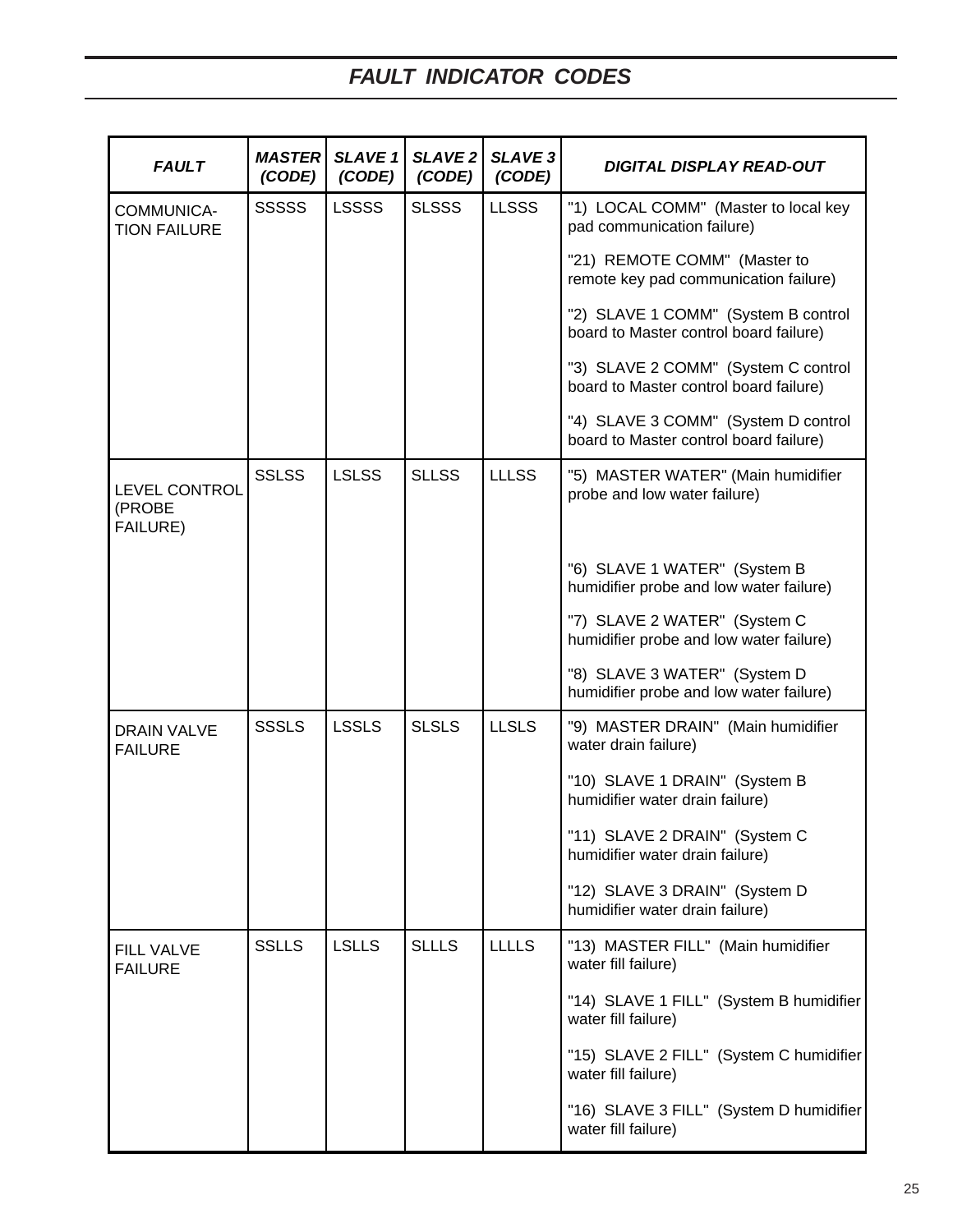| <b>POSSIBLE CAUSE</b>                                                                                                                                                         | <b>RECOMMENDED ACTION</b>                                                                      |
|-------------------------------------------------------------------------------------------------------------------------------------------------------------------------------|------------------------------------------------------------------------------------------------|
| Modular cable to local and/or remote key pads or<br>VAPOR-LOGIC boards not connected                                                                                          | Connect modular cables.                                                                        |
| Reversed polarity of modular cable connection to<br>cable plugs                                                                                                               | See page 5 for correct polarity of the modular cable<br>connection to cable plugs.             |
| Remote key pad missing J6 cable jumper                                                                                                                                        | Add jumper. (See page 8.)                                                                      |
| Modular plug and/or cable connected or removed with<br>power on                                                                                                               | Reconnect with power "off" and reset<br>VAPOR-LOGIC.                                           |
| Improper water level changes inside tank                                                                                                                                      | Verify proper wiring of probe system.                                                          |
|                                                                                                                                                                               | Clean probe rod assembly.                                                                      |
|                                                                                                                                                                               |                                                                                                |
| When in auto drain sequence, end-of-season, or<br>manual drain, VAPOR-LOGIC allows 20 minutes for<br>the water level to drop from the top probe to below the<br>lowest probe. | Check drain valve wiring.                                                                      |
| If the tank does not drain to this level in the time<br>allotted, a fault will be indicated.                                                                                  | Check for voltage present at the valve. If present,<br>clean or replace valve.                 |
|                                                                                                                                                                               | Check if the tank drain outlet is plugged. Clean<br>outlet if needed.                          |
|                                                                                                                                                                               | Reset VAPOR-LOGIC.                                                                             |
| When in the fill sequence, VAPOR-LOGIC allows 40<br>minutes for the water to reach the maximum proper<br>level.                                                               | Check water supply shut-off valve. If it is closed,<br>open the valve.                         |
| If the water does not reach the designated level, and<br>the probe system is not satisfied, a fault will be<br>indicated.                                                     | Check if the in-line strainer or valves are plugged.<br>Clean them as needed.                  |
|                                                                                                                                                                               | Check if there is 24 VAC present at control board<br>terminals 20 & 21. If yes, replace valve. |
|                                                                                                                                                                               | Verify proper fill valve wiring.                                                               |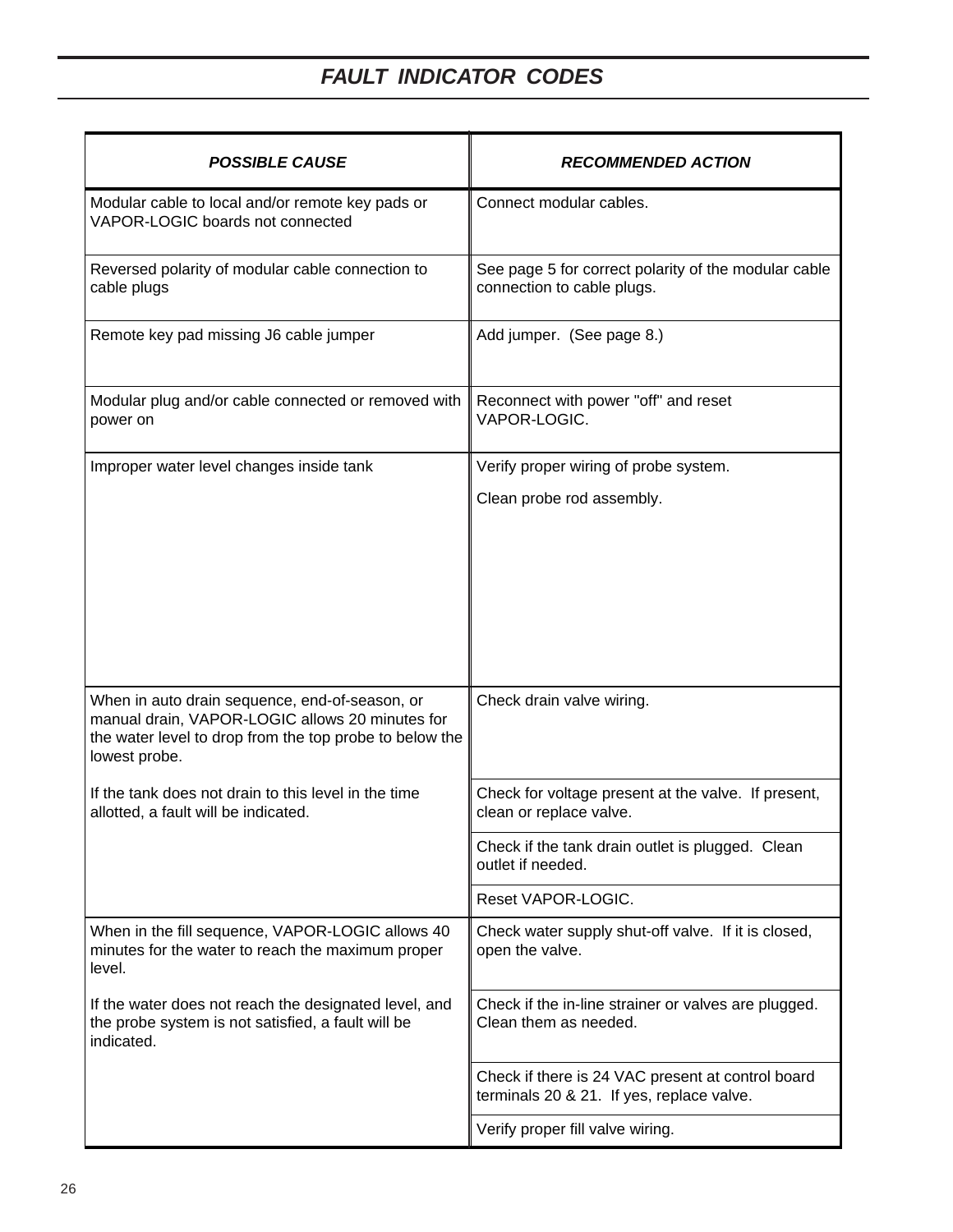| <b>FAULT</b>                                            | <b>MASTER</b><br>(CODE) | <b>SLAVE 1</b><br>(CODE) | <b>SLAVE 2</b><br>(CODE) | <b>SLAVE 3</b><br>(CODE) | <b>DIGITAL DISPLAY READ-OUT</b>                                              |
|---------------------------------------------------------|-------------------------|--------------------------|--------------------------|--------------------------|------------------------------------------------------------------------------|
| <b>EEPROM</b><br><b>FAILURE</b>                         | <b>SSSSL</b>            | <b>LSSSL</b>             | <b>SLSSL</b>             | <b>LLSSL</b>             | "17) MASTER EEPROM" (Master control<br>board programming failure)            |
|                                                         |                         |                          |                          |                          | "18) SLAVE 1 EEPROM" (System B<br>control board programming failure)         |
|                                                         |                         |                          |                          |                          | "19) SLAVE 2 EEPROM" (System C<br>control board programming failure)         |
|                                                         |                         |                          |                          |                          | "20) SLAVE 3 EEPROM" (System D<br>control board programming failure)         |
| <b>TRANSMITTER</b><br><b>FAULT (Control)</b>            | <b>LSLSL</b>            | none                     | none                     | none                     | "22) RH XMTR" (Control % RH humidity<br>transmitter failure)                 |
| <b>TRANSMITTER</b><br>FAULT (High limit)                | <b>SLLSL</b>            | none                     | none                     | none                     | "23) HL XMTR" (Control duct high limit<br>% RH humidity transmitter failure) |
| <b>TRANSMITTER</b><br><b>FAULT</b><br>(temperature)     | <b>LLLSL</b>            | none                     | none                     | none                     | "24) TMP XMTR" (Temperature<br>compensation transmitter failure)             |
| <b>LOCAL DIGITAL</b><br><b>DISPLAY FAULT</b>            | <b>SSSSS</b>            | none                     | none                     | none                     | "LOCAL DISPLAY" (Communication<br>failure to Local Digital Key Pad)          |
| <b>REMOTE</b><br><b>DIGITAL</b><br><b>DISPLAY FAULT</b> | <b>SSLSL</b>            | none                     | none                     | none                     | "REMOTE DISPLAY" (Communication<br>failure to Remote Digital Key Pad)        |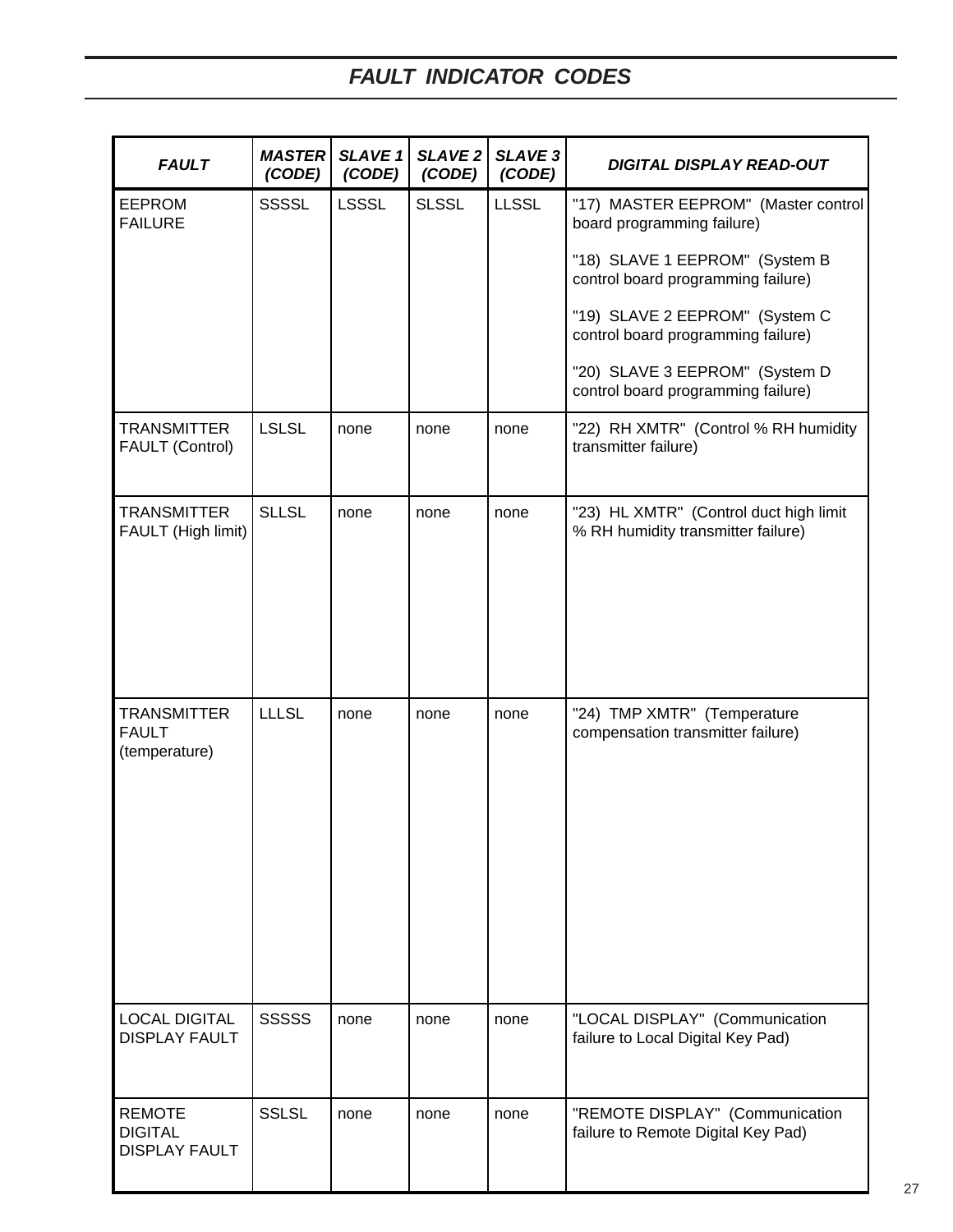| <b>POSSIBLE CAUSE</b>                                                                                                                         | <b>RECOMMENDED ACTION</b>                                                                                                                                            |
|-----------------------------------------------------------------------------------------------------------------------------------------------|----------------------------------------------------------------------------------------------------------------------------------------------------------------------|
| Internal program changed (VAPOR-LOGIC detects a<br>change from its previous program check)                                                    | Consult DRI-STEEM.                                                                                                                                                   |
| Incorrect placement of control boards, resulting in a<br>switch of master and control boards (The system can<br>only have a single "Master.") | Verify that the boards are placed correctly in the<br>system.                                                                                                        |
| Open, shorted, or incorrect wiring of transmitter                                                                                             | Check D.C. supply voltage terminals: 5+, 7- (21<br>VDC).                                                                                                             |
|                                                                                                                                               | If there is no output 4-20 mA, replace.                                                                                                                              |
|                                                                                                                                               | Recalibrate if there is a calibration error:<br>Normal Range 4-20 mA = 0-100% RH<br>12 mA = 50% RH (Refer to Trim Adjustment on<br>page 10 for further information.) |
|                                                                                                                                               | Measure for normal 1-5 VDC range on Control RH<br>transmitter: 6+, 7-.                                                                                               |
|                                                                                                                                               | Measure for normal 1-5 VDC range on Duct High<br>Limit transmitter: 9+, 10-.                                                                                         |
| Improperly located                                                                                                                            | Transmitter must be on inside window glass only.<br>(See page 11 for correct placement.)                                                                             |
| Incorrect transmitter wiring                                                                                                                  | Check D.C. supply voltage terminals 11+, 13-<br>(21 VDC).                                                                                                            |
|                                                                                                                                               | Temperature transmitter -20°-120°F should have<br>12 mA = 50°F (VAPOR-LOGIC firmware V1.01<br>through V1.10, part #405882).                                          |
|                                                                                                                                               | Temperature transmitter -20°-160°F should have<br>12 mA = 70°F (VAPOR-LOGIC firmware V2.01 and<br>higher, part #405889).                                             |
|                                                                                                                                               | Refer to Trim Adjustment on page 20 for further<br>information.                                                                                                      |
| Modular cable disconnected                                                                                                                    | Connect modular cables.                                                                                                                                              |
| Reversed polarity of modular cable connection to<br>cable plugs                                                                               | See page 5 for correct polarity of the modular cable<br>connection to cable plugs.                                                                                   |
| Remote key pad missing J6 cable jumper                                                                                                        | Add jumper. (See page 8.)                                                                                                                                            |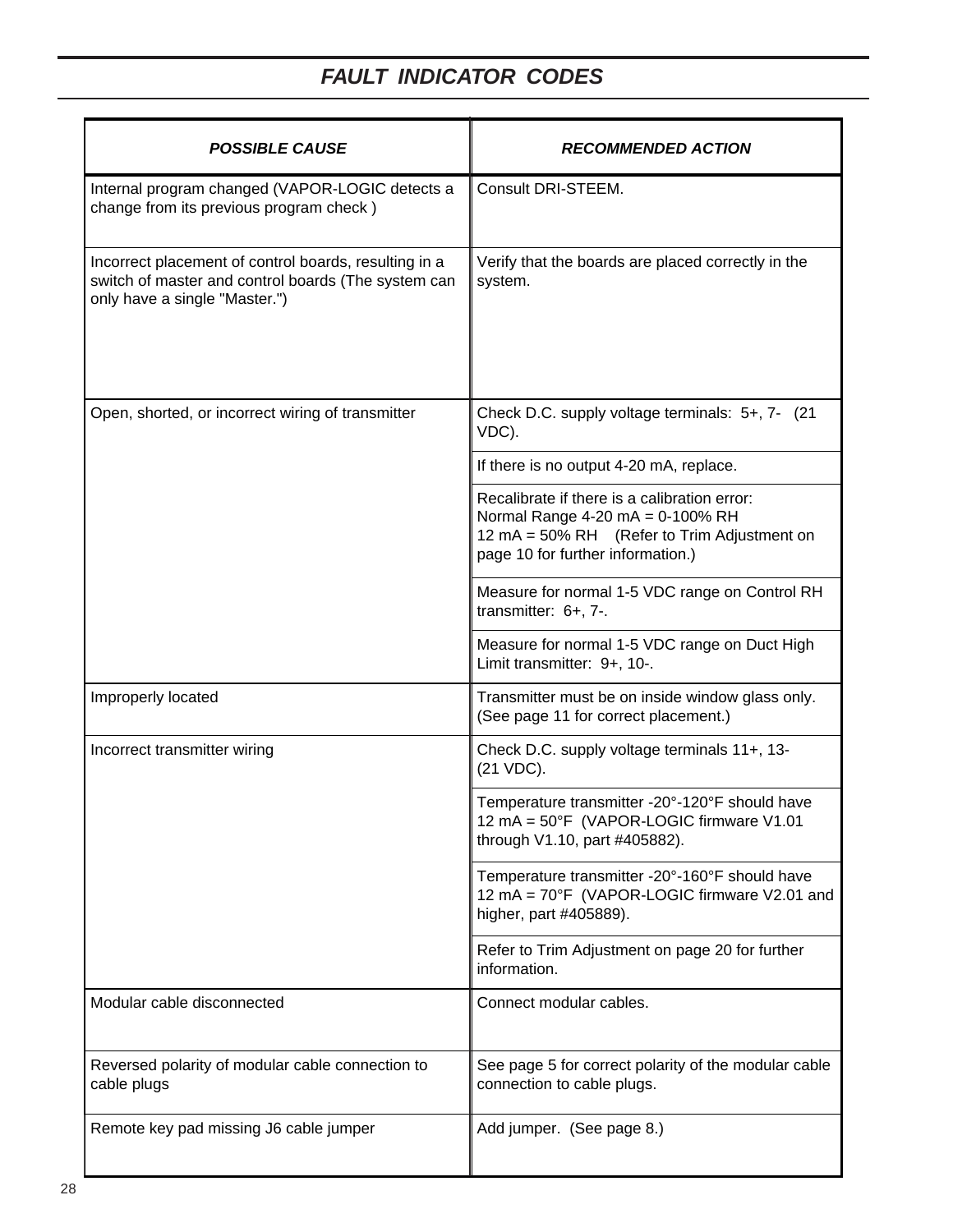| <b>PROBLEM</b>                             | <b>POSSIBLE CAUSE</b>                                            | <b>RECOMMENDED ACTION</b>                                                                                                                                                                                 |
|--------------------------------------------|------------------------------------------------------------------|-----------------------------------------------------------------------------------------------------------------------------------------------------------------------------------------------------------|
| <b>CONTROL DOES</b><br><b>NOT ENERGIZE</b> | Non-existent supply voltage to<br>unit                           | Check main line fuse.                                                                                                                                                                                     |
|                                            |                                                                  | Check main line safety switch.                                                                                                                                                                            |
|                                            |                                                                  | Check heater fuses.                                                                                                                                                                                       |
|                                            | Non-existent control voltage                                     | Check for proper supply.                                                                                                                                                                                  |
|                                            |                                                                  | Verify proper transformer voltage characteristics.                                                                                                                                                        |
|                                            |                                                                  | Verify proper wiring of transformer.                                                                                                                                                                      |
|                                            |                                                                  | Check for control circuit voltage, 24 VAC. If voltage is<br>not present, check transformer circuit breaker. Reset if<br>needed.                                                                           |
|                                            | Heater over-temperature<br>thermostat open (optional)            | Reset manual switch located above heater.                                                                                                                                                                 |
| UNIT DOES NOT<br>FILL WITH WATER           | Malfunctioning fill valve                                        | First, disconnect brown wire and then the orange wire<br>from VAPOR-LOGIC board terminals 1 & 2 of terminal<br>block J12. Fill valve should open.                                                         |
|                                            |                                                                  | If fill valve does not open, verify proper 24 volt AC<br>(terminals 20 & 21) to fill valve. If voltage is present<br>and valve does not open, replace valve or valve coil.                                |
|                                            |                                                                  | Verify that coil is 24 VAC.                                                                                                                                                                               |
|                                            |                                                                  | Verify that valve stem moves freely.                                                                                                                                                                      |
|                                            | No water supply to fill valve                                    | Check if water supply line strainer is plugged.                                                                                                                                                           |
|                                            |                                                                  | Verify that manual water line shut-off valve is open and<br>that pressure exists.                                                                                                                         |
|                                            | Improper slide switch setting<br>on VAPOR-LOGIC control<br>board | Set slide switch to "AUTO" mode.                                                                                                                                                                          |
|                                            | VAPOR-LOGIC control is in<br>"end of season" drain mode          | Check for humidity demand. (VAPOR-LOGIC control<br>board terminals 5, 6 & 7 - Control Input 1 of terminal<br>block J8.)                                                                                   |
|                                            | Malfunctioning level control<br>system                           | Verify that unit has new probe head design. If probe<br>head does not have skirt extensions surrounding probe<br>rods, it is an obsolete model and DRI-STEEM<br>recommends replacement of probe assembly. |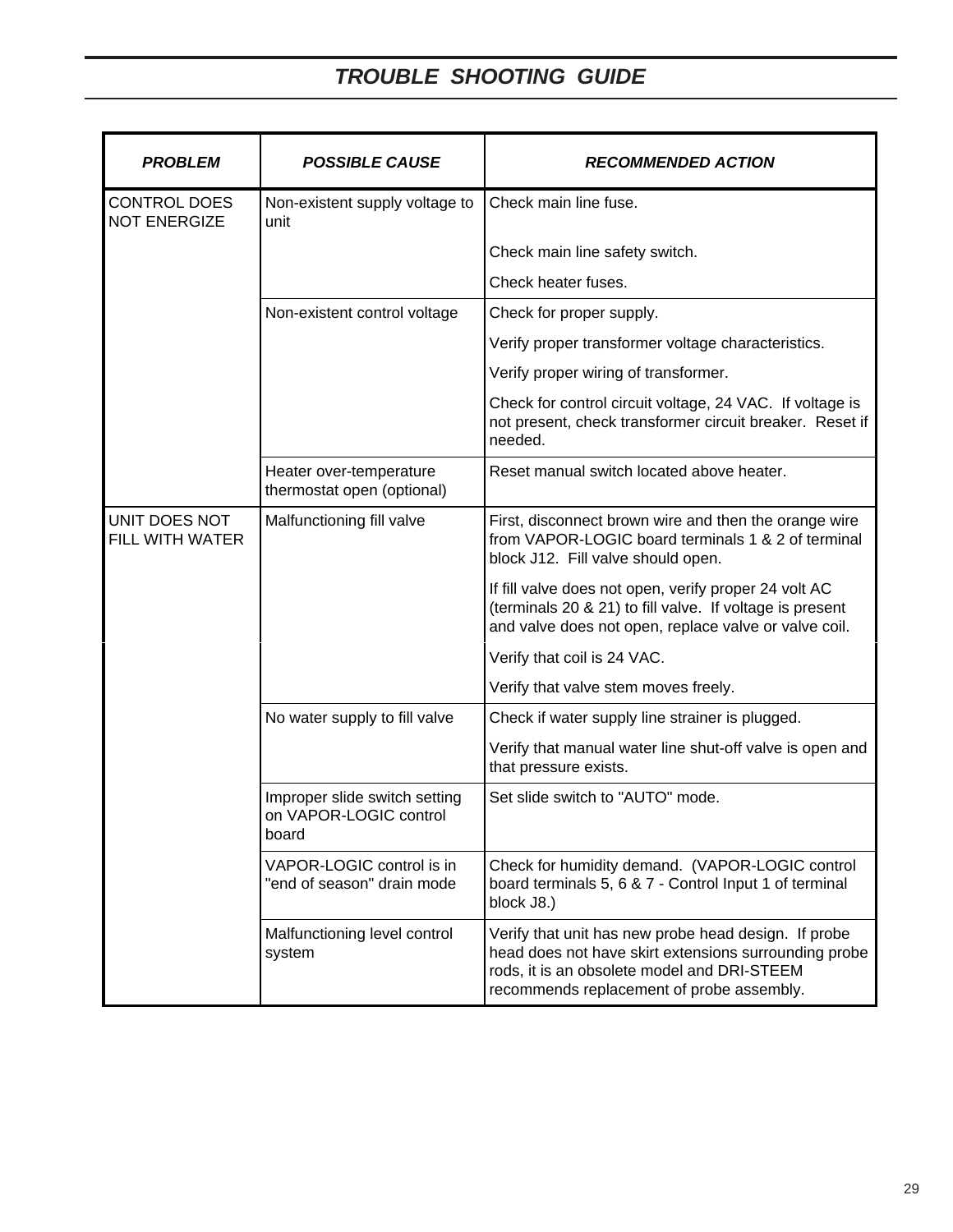| <b>PROBLEM</b>                               | <b>POSSIBLE CAUSE</b>                           | <b>RECOMMENDED ACTION</b>                                                                                                                                                                                                                                                                                                 |
|----------------------------------------------|-------------------------------------------------|---------------------------------------------------------------------------------------------------------------------------------------------------------------------------------------------------------------------------------------------------------------------------------------------------------------------------|
| UNIT DOES NOT<br>FILL WITH WATER<br>(con't.) | Malfunctioning level control<br>system (con't.) | Disconnect brown and orange wires connected to<br>VAPOR-LOGIC board terminals 1 & 2 of terminal block<br>J12. If fill valve does not open, check for proper 24<br>VAC (terminals 20 & 21) to fill valve coil. If proper<br>voltage is not present, the control board is defective.                                        |
|                                              |                                                 | Check terminals 1, 2, 3 & 4 on VAPOR-LOGIC control<br>board terminal block J12 for correct voltage:<br>3 (purple) to 4 (yellow), no water present > 2 VAC.<br>3 (purple) to 4 (yellow), water present < 1/4 VAC.<br>2 (orange) to 4 (yellow), same readings as above.<br>1 (brown) to 4 (yellow), same readings as above. |
| FILL VALVE DOES<br><b>NOT CLOSE</b>          | Open drain valve                                | If automatic drain valve is locked in manual open<br>position, reset to automatic.                                                                                                                                                                                                                                        |
|                                              |                                                 | Replace valve if there is a broken return spring on the<br>drain valve.                                                                                                                                                                                                                                                   |
|                                              |                                                 | Clean or replace drain valve if an obstruction in the<br>valve will not allow complete closure.                                                                                                                                                                                                                           |
|                                              |                                                 | Close manual drain valve, if it is open.                                                                                                                                                                                                                                                                                  |
|                                              |                                                 | If VAPOR-LOGIC shorted output to fill valve coil,<br>replace board.                                                                                                                                                                                                                                                       |
|                                              | Malfunctioning level control<br>system          | Check if probe head is fully plugged in.                                                                                                                                                                                                                                                                                  |
|                                              |                                                 | If needed, clean probe rod tips.                                                                                                                                                                                                                                                                                          |
|                                              |                                                 | Verify that VAPOR-LOGIC control board terminal 4 is<br>grounded.                                                                                                                                                                                                                                                          |
|                                              |                                                 | If there is low water conductivity, add salt to tank water.<br>(If this solves the problem, consult DRI-STEEM for<br>further advice.)                                                                                                                                                                                     |
|                                              |                                                 | Replace board if VAPOR-LOGIC control board is<br>defective.                                                                                                                                                                                                                                                               |
|                                              |                                                 | Verify that slide switch is set to "AUTO" mode.                                                                                                                                                                                                                                                                           |
|                                              |                                                 | Verify that probe is wired correctly.                                                                                                                                                                                                                                                                                     |
|                                              |                                                 | Check terminals 1, 2, 3 & 4 on VAPOR-LOGIC control<br>board terminal block J12 for correct voltage:<br>3 (purple) to 4 (yellow), no water present > 2 VAC.<br>3 (purple) to 4 (yellow), water present < 1/4 VAC.<br>2 (orange) to 4 (yellow), same readings as above.<br>1 (brown) to 4 (yellow), same readings as above. |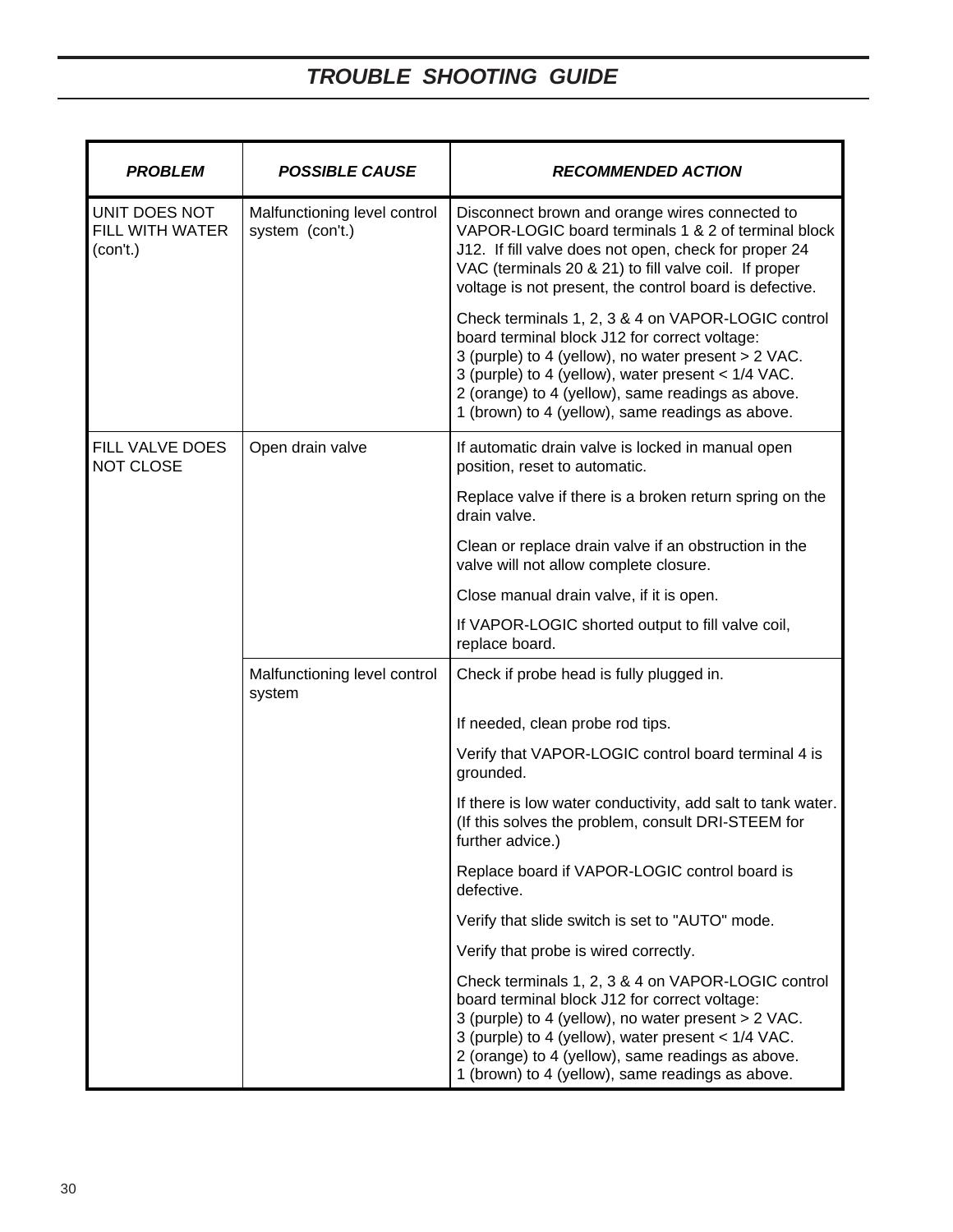| <b>PROBLEM</b>                                                                                        | <b>POSSIBLE CAUSE</b>                  | <b>RECOMMENDED ACTION</b>                                                                                                                                                                                                                                                                                        |  |  |
|-------------------------------------------------------------------------------------------------------|----------------------------------------|------------------------------------------------------------------------------------------------------------------------------------------------------------------------------------------------------------------------------------------------------------------------------------------------------------------|--|--|
| FILL VALVE DOES<br>NOT CLOSE (con't.)                                                                 | Fill valve is stuck                    | Check if fill valve is installed backwards. If yes,<br>re-pipe.                                                                                                                                                                                                                                                  |  |  |
|                                                                                                       |                                        | If there is a faulty internal spring or diaphragm in the fill<br>valve, replace valve.                                                                                                                                                                                                                           |  |  |
|                                                                                                       |                                        | Check if there is an obstruction that will not allow valve<br>to seat properly. Clean or replace valve as needed.                                                                                                                                                                                                |  |  |
|                                                                                                       |                                        | Check for control voltage across fill valve coil. (Check<br>wiring and controls.)                                                                                                                                                                                                                                |  |  |
| <b>REDUCED OUTPUT</b><br>OR NO OUTPUT<br>(even though water<br>level is proper)                       | Heater malfunctioning                  | Verify that proper voltage is being applied to heaters.                                                                                                                                                                                                                                                          |  |  |
|                                                                                                       |                                        | Check heater amperage.                                                                                                                                                                                                                                                                                           |  |  |
|                                                                                                       | Malfunctioning control<br>system       | If heater contactor is not functioning, replace.                                                                                                                                                                                                                                                                 |  |  |
|                                                                                                       |                                        | Check if heater fuses are blown and replace if<br>required.                                                                                                                                                                                                                                                      |  |  |
|                                                                                                       |                                        | Check if auxillary limit controls are not allowing system<br>to operate (i.e.: duct humidistats, air flow proving<br>switch, etc.). Reset, replace or calibrate as needed.<br>(Air flow switch, terminals 14 & 15, measures 24 VAC if<br>open. On-off high limit, terminals 9 & 10, measures 21<br>VDC if open.) |  |  |
|                                                                                                       |                                        | Check if the (optional) heater overtemperature<br>thermostat has been tripped. Reset if necessary.                                                                                                                                                                                                               |  |  |
|                                                                                                       |                                        | Replace zone valve, if end switch is not closing.                                                                                                                                                                                                                                                                |  |  |
| <b>FILL VALVE</b><br><b>CYCLES ON &amp; OFF</b><br><b>FREQUENTLY</b><br>(several times per<br>minute) | Malfunctioning level control<br>system | Verify that unit has the new probe head design. If<br>probe head does not have skirt extensions surrounding<br>probe rods, it is an obsolete model and DRI-STEEM<br>recommends replacement of probe assembly.                                                                                                    |  |  |
|                                                                                                       |                                        | If needed, clean probe tips.                                                                                                                                                                                                                                                                                     |  |  |
|                                                                                                       |                                        | Check water conductivity. (Minimum conductivity for<br>proper operation of level control system is 100<br>micromhos per centimeter or 2 grains per gallon.)                                                                                                                                                      |  |  |
|                                                                                                       |                                        | Verify that probe wiring is correct.                                                                                                                                                                                                                                                                             |  |  |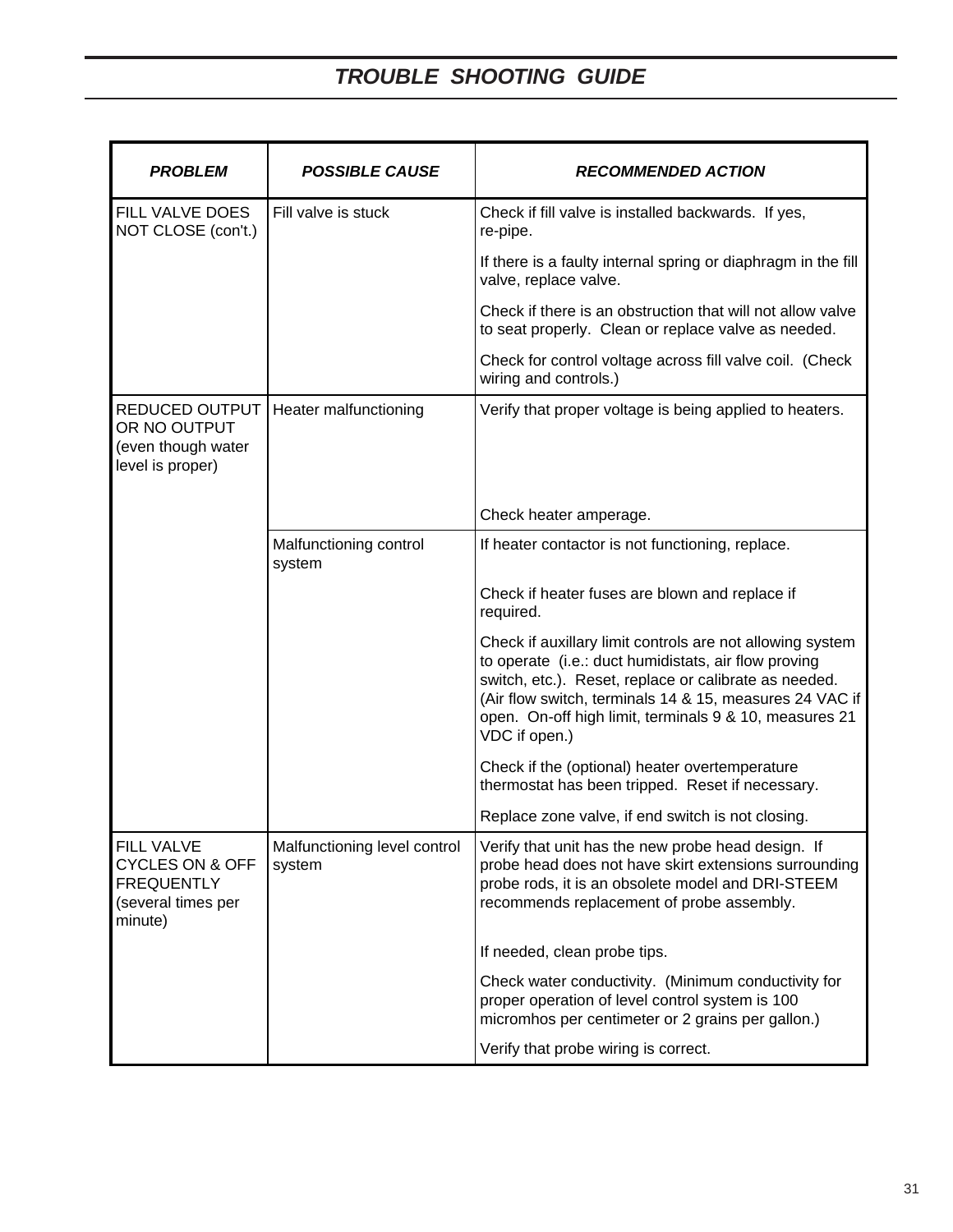| <b>PROBLEM</b>                                                                   | <b>POSSIBLE CAUSE</b>                                     | <b>RECOMMENDED ACTION</b>                                                                                                                                                                                                              |  |  |  |
|----------------------------------------------------------------------------------|-----------------------------------------------------------|----------------------------------------------------------------------------------------------------------------------------------------------------------------------------------------------------------------------------------------|--|--|--|
| <b>FILL VALVE</b><br><b>CYCLES ON &amp; OFF</b><br><b>FREQUENTLY</b><br>(con't.) | Drain valve not fully closed                              | If an obstruction will not allow drain valve to fully close,<br>clean valve.                                                                                                                                                           |  |  |  |
|                                                                                  |                                                           | If there is a broken or weak return spring on drain<br>valve, replace the valve.                                                                                                                                                       |  |  |  |
|                                                                                  |                                                           | Check if 24 VAC is present at valve. If so, reset<br>VAPOR-LOGIC control board terminals 18 & 19.                                                                                                                                      |  |  |  |
| HEATER BURNOUT   Water level too low                                             |                                                           | Check probes and clean tips if necessary.                                                                                                                                                                                              |  |  |  |
|                                                                                  |                                                           | Clean probe still-well area in tank.                                                                                                                                                                                                   |  |  |  |
|                                                                                  |                                                           | Verify that unit has new probe head design. If probe<br>head does not have skirt extensions surrounding probe<br>rods, it is an obsolete model and DRI-STEEM<br>recommends replacement of probe assembly.                              |  |  |  |
|                                                                                  |                                                           | Check drain valve and clean, repair, or replace as<br>needed.                                                                                                                                                                          |  |  |  |
|                                                                                  | Improper wiring                                           | Verify proper voltage applied to heater.                                                                                                                                                                                               |  |  |  |
|                                                                                  |                                                           | Verify proper electrical connections.                                                                                                                                                                                                  |  |  |  |
|                                                                                  | Mineral build-up impeding<br>heat transfer to water       | Inspect tank for severe mineral build-up on or around<br>heater. Increase skimming quantity, frequency of drain<br>cycle, and/or frequency of cleaning. Use softened<br>make-up water.                                                 |  |  |  |
|                                                                                  | Heater corrosion                                          | Inspect heater for surface corrosion or pitting. If<br>evident, consult DRI-STEEM.                                                                                                                                                     |  |  |  |
| <b>NOISY OPERATION</b>                                                           | "Thunder" type noise<br>coming from tank during<br>refill | Normal on larger units, caused by the cold fill water<br>collapsing steam in the tank. Reduce psi (minimum of<br>25 psi) if inlet water pressure is too high.                                                                          |  |  |  |
|                                                                                  | Contactor noise                                           | Contactor normally makes a "clunk" as it pulls in. A<br>continuous chattering noise is not normal and is<br>symptomatic of a failing contactor or malfunctioning<br>controls. Replace contactor or troubleshoot the control<br>system. |  |  |  |
|                                                                                  | Fill valve noise                                          | A clicking sound as fill valve opens or closes and a<br>hissing sound during fill are normal. A slamming<br>sound as fill valve closes is "water hammer" and can<br>be minimized by installing a shock arrester.                       |  |  |  |
|                                                                                  |                                                           | A loud buzzing sound indicates poor alignment of valve<br>stem. Replace valve.                                                                                                                                                         |  |  |  |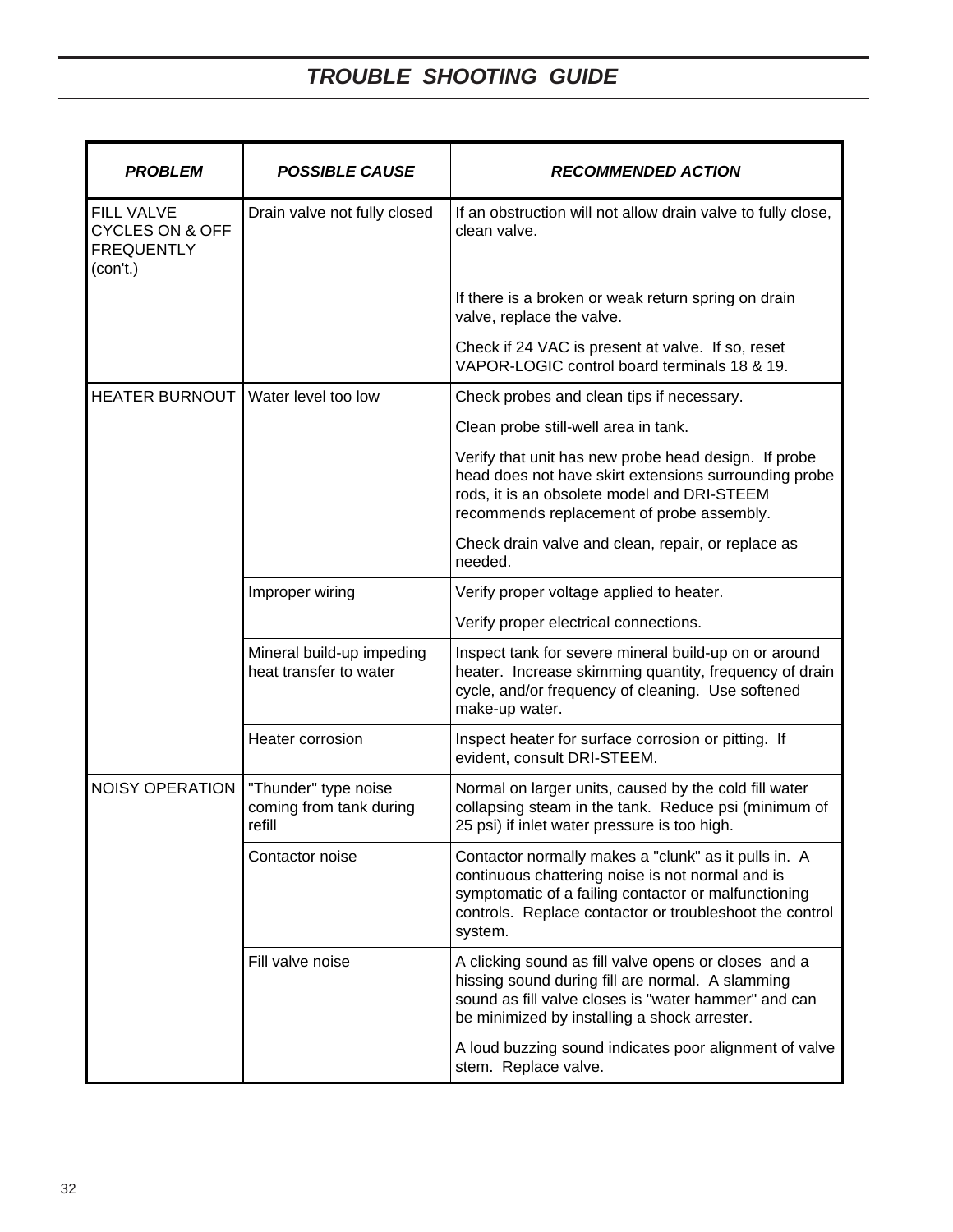| <b>PROBLEM</b>                                | <b>POSSIBLE CAUSE</b>                                                                      | <b>RECOMMENDED ACTION</b>                                                                                                                                                                                                                  |  |  |
|-----------------------------------------------|--------------------------------------------------------------------------------------------|--------------------------------------------------------------------------------------------------------------------------------------------------------------------------------------------------------------------------------------------|--|--|
| <b>HUMIDITY BELOW</b><br><b>DESIRED LEVEL</b> | Unit operating but fails to meet<br>required humidity output                               | Unit undersized; replace with a larger unit or add<br>additional humidifier.                                                                                                                                                               |  |  |
|                                               |                                                                                            | Skimmer rate is too high.                                                                                                                                                                                                                  |  |  |
|                                               |                                                                                            | If drain valve will not close fully, determine the cause<br>and clean, repair or replace as needed.                                                                                                                                        |  |  |
|                                               |                                                                                            | If drain pipe water seal is allowing steam to go down<br>the drain, repair as needed.                                                                                                                                                      |  |  |
|                                               |                                                                                            | If there is an improper water seal height, increase to<br>recommended height. (See humidifier O&M manual)                                                                                                                                  |  |  |
|                                               |                                                                                            | If there is excessive internal steam pressure,<br>determine the cause of the high pressure (i.e.: high<br>duct static pressure, undersized orifices in<br>dispersion tubes, water, or crushed vapor hose, etc.)<br>and repair as required. |  |  |
|                                               |                                                                                            | Replace leaking gasket or vapor hose.                                                                                                                                                                                                      |  |  |
|                                               |                                                                                            | Recalibrate if controls are out of calibration.                                                                                                                                                                                            |  |  |
|                                               |                                                                                            | If fill valve is stuck open, repair or replace.                                                                                                                                                                                            |  |  |
|                                               |                                                                                            | If zone valve will not open, repair or replace.                                                                                                                                                                                            |  |  |
|                                               | No call for humidity from<br>humidistat or control and high<br>limit humidity transmitters | Low or no signal strength from humidistat.                                                                                                                                                                                                 |  |  |
|                                               |                                                                                            | Check for proper wiring.                                                                                                                                                                                                                   |  |  |
|                                               |                                                                                            | Check humidity transmitters. (4-20 mA output)                                                                                                                                                                                              |  |  |
|                                               |                                                                                            | Adjust set point if VAPOR-LOGIC set point is too<br>low.                                                                                                                                                                                   |  |  |
|                                               | Excessive outside air volume                                                               | Verify proper operation of fans, dampers, VAV<br>systems, etc.                                                                                                                                                                             |  |  |
|                                               | Heating elements not<br>operating                                                          | If heaters are burned out, refer to previous section<br>on HEATER BURNOUT.                                                                                                                                                                 |  |  |
|                                               |                                                                                            | Humidistat calling for humidity (out of calibration.)                                                                                                                                                                                      |  |  |
|                                               |                                                                                            | Check for control voltage if limit controls (air flow<br>proving switch, zone valves, etc.) are not allowing<br>unit to operate.                                                                                                           |  |  |
|                                               |                                                                                            | Check fuses and replace if they are blown.                                                                                                                                                                                                 |  |  |
|                                               |                                                                                            | Check if the (optional) heater overtemperature has<br>been tripped. Reset if necessary.                                                                                                                                                    |  |  |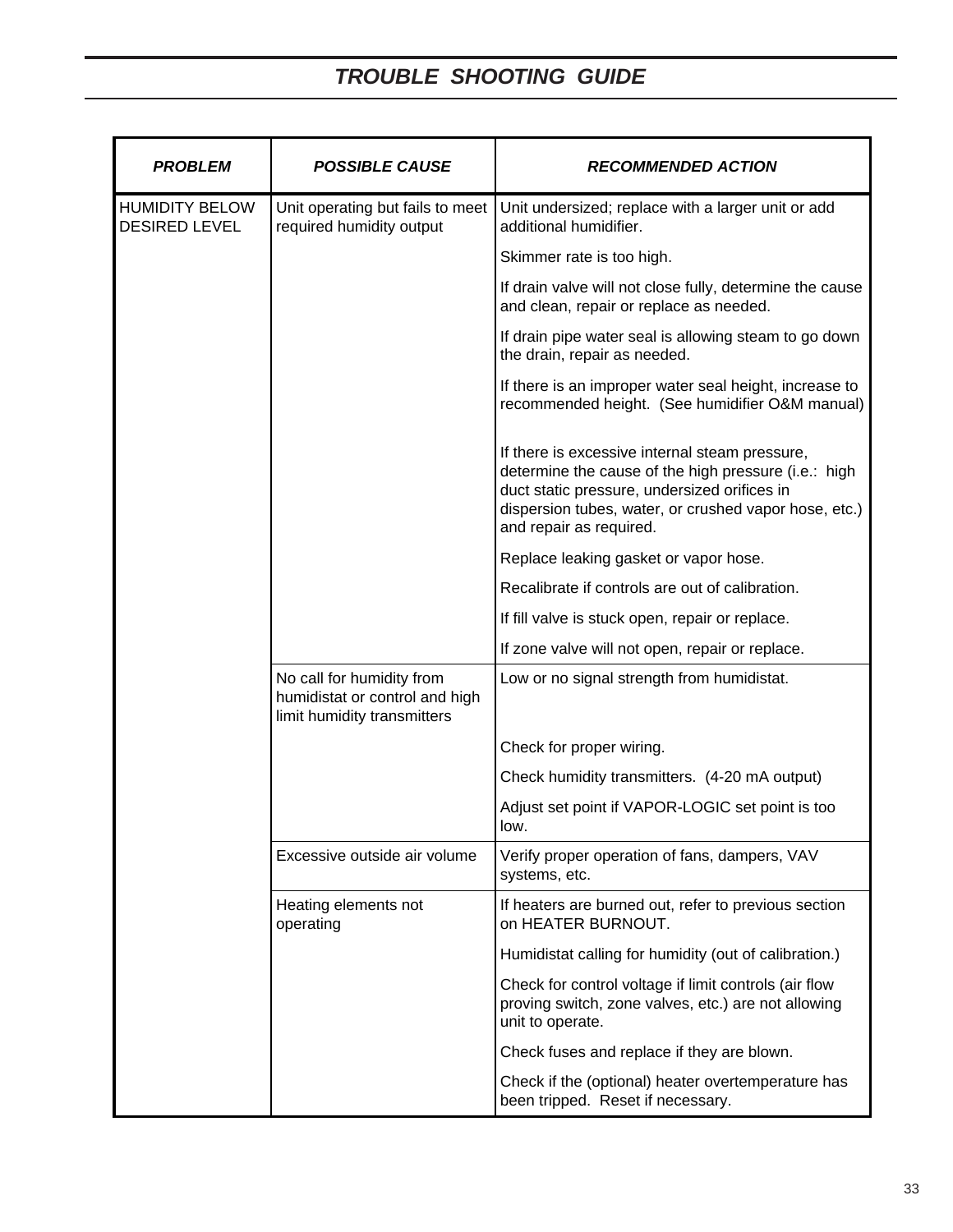| <b>PROBLEM</b>                                                              | <b>POSSIBLE CAUSE</b>                                                         | <b>RECOMMENDED ACTION</b>                                                                                                                                                           |  |
|-----------------------------------------------------------------------------|-------------------------------------------------------------------------------|-------------------------------------------------------------------------------------------------------------------------------------------------------------------------------------|--|
| <b>HUMIDITY ABOVE</b><br><b>DESIRED LEVEL</b><br>(con't.)                   | Humidity control input type<br>not the same as<br><b>VAPOR-LOGIC software</b> | Check VAPOR-LOGIC control board connections J9,<br>J10 and J11. Consult DRI-STEEM.                                                                                                  |  |
| <b>HUMIDITY ABOVE</b><br><b>SET POINT</b>                                   | High entering relative<br>humidity                                            | Dehumidify.                                                                                                                                                                         |  |
|                                                                             | Unit oversized                                                                | Consult DRI-STEEM.                                                                                                                                                                  |  |
|                                                                             | Reduced air flow                                                              | Check fans, dampers, VAV systems, etc.                                                                                                                                              |  |
|                                                                             | Improperly located<br>humidistat or humidity<br>transmitters                  | Relocate using guidelines established in this manual.<br>(See page 11.)                                                                                                             |  |
|                                                                             | Malfunctioning controls                                                       | Check for incorrect supply voltage.                                                                                                                                                 |  |
|                                                                             |                                                                               | Check for incorrect control signal.                                                                                                                                                 |  |
|                                                                             |                                                                               | Check for improper wiring hook-up.                                                                                                                                                  |  |
|                                                                             |                                                                               | If humidity controller or transmitter are out of calibration<br>or malfunctioning, repair or recalibrate.                                                                           |  |
|                                                                             |                                                                               | If zone valve end switch is not opening, repair or<br>replace.                                                                                                                      |  |
|                                                                             |                                                                               | If aquastat is malfunctioning and heaters are locked in,<br>check for 24 VAC return from aquastat.                                                                                  |  |
|                                                                             |                                                                               | Check if SCR shorted. Repair or replace as needed.                                                                                                                                  |  |
| <b>HUNTING</b><br>(humidity swings<br>above and below<br>desired set point) | Malfunctioning control<br>system                                              | If there is a faulty or inaccurate humidity controller or<br>transmitter, repair or replace.                                                                                        |  |
|                                                                             |                                                                               | Check for proper VAPOR-LOGIC control settings: RH<br>set point, HL set point, throttling range, cycle rate,<br>delay time settings, PID tuning, etc.                                |  |
|                                                                             |                                                                               | Relocate poorly located control components. (See<br>humidity control placement drawing on page 11 for<br>recommendations.)                                                          |  |
|                                                                             |                                                                               | If inappropriate control components are being used,<br>change components.                                                                                                           |  |
|                                                                             |                                                                               | If inappropriate control components are being used,<br>change components.                                                                                                           |  |
|                                                                             |                                                                               | On SCR units: Control wire and power wires must be<br>physically separated from each other. If they are not,<br>an induced control voltage may occur, causing erratic<br>operation. |  |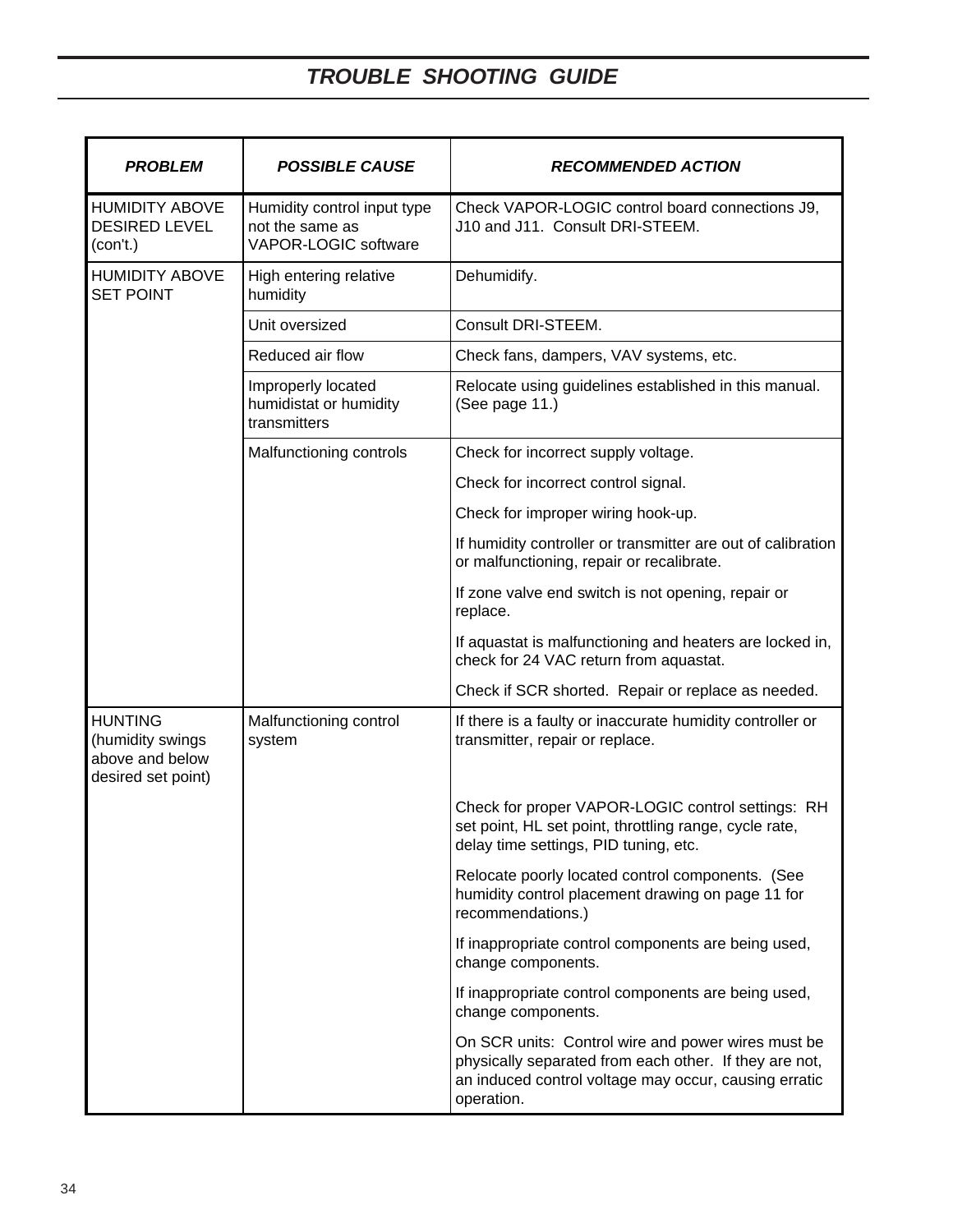| <b>PROBLEM</b>                                                          | <b>POSSIBLE CAUSE</b>                                     | <b>RECOMMENDED ACTION</b>                                                                      |  |
|-------------------------------------------------------------------------|-----------------------------------------------------------|------------------------------------------------------------------------------------------------|--|
| HUNTING (con't.)                                                        | Malfunctioning control system<br>(con't.)                 | Verify that 4 wire modular cable is isolated from power<br>wiring.                             |  |
|                                                                         | Air volume varying rapidly                                | Stabalize.                                                                                     |  |
|                                                                         | Air temperature varying rapidly                           | Stabalize $\pm 1$ °F.                                                                          |  |
| UNIT DOES NOT<br><b>PERFORM</b><br><b>AUTO-DRAIN</b><br><b>SEQUENCE</b> | System may not have<br>automatic drain system             | Inspect unit to verify that automatic drain valve was<br>furnished.                            |  |
|                                                                         | Drain fault, plugged drain<br>valve or plugged drain pipe | Clean drain valve piping.                                                                      |  |
|                                                                         | Malfunctioning auto drain<br>sequence                     | Check VAPOR-LOGIC main menu settings and reset if<br>necessary.                                |  |
|                                                                         | No power to automatic drain<br>valve                      | Check if 24 VAC is present at VAPOR-LOGIC control<br>board terminals 18 & 19, and drain valve. |  |
|                                                                         | Defective automatic drain<br>valve                        | Valve should be replaced if voltage is present at valve<br>and it still does not open.         |  |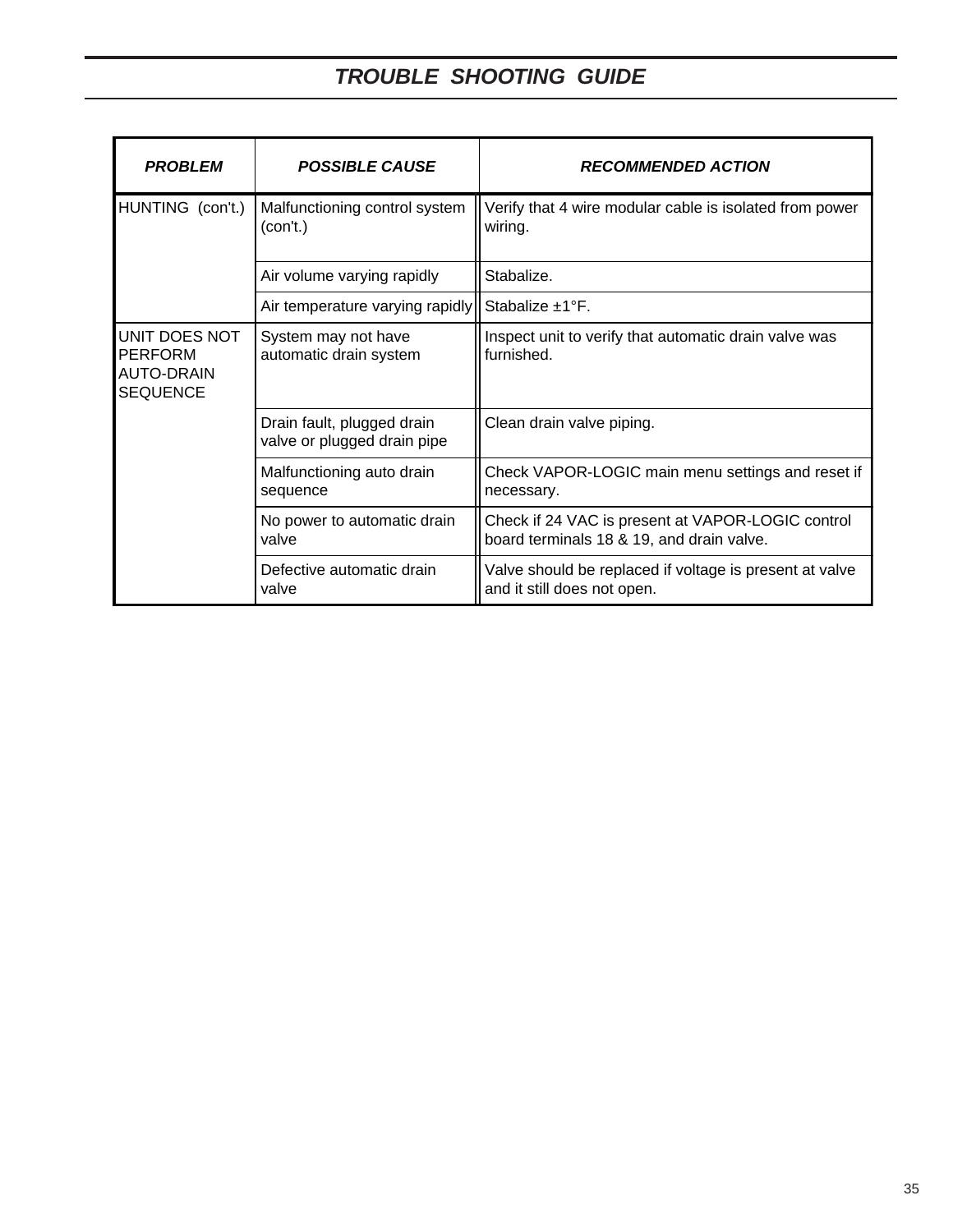# *REPLACEMENT PARTS*



| No. | <b>Description</b>              | Qty. | Part No.   | No. | <b>Description</b>                             | Qty. | Part No.   |
|-----|---------------------------------|------|------------|-----|------------------------------------------------|------|------------|
| 1.  | <b>Master Control Board</b>     | 1    | 408640     | 12. | SCR Gasket - 70 amp                            |      | 308412     |
| 2.  | <b>Slave Control Board</b>      | 1    | 408640     | 13. | Contactors - 30 amp                            |      | 407001-tab |
| 3.  | Reset Pushbutton (SPDT)         | 1    | 405888     | 13. | Contactors - 50 amp                            |      | 407001-tab |
| 4.  | Digital Display Module "Local"  | 1    | 408650     | 14. | Relay DPDT                                     |      | 407900-001 |
| 5.  | Digital Display Module "Remote" | 1    | 405887     | 15. | Pneumatic/Electric (PE) Switch                 |      | 408100     |
| 6.  | Cable 4 Wire 2 6 gauge          |      | 405885     | 16. | Control Transformer 75 VA                      |      | 408970     |
| 7.  | Modular Cable Plug RJ11         | 1    | 405886     | 17. | <b>Interlock Door Switch</b>                   |      | 408470     |
| 8.  | Ground Lug                      | 1    | 409250-017 | 18. | Keylock                                        |      | 407100-009 |
| 8.  | Ground Lug                      | 1    | 409250-018 | 19. | <b>NEMA Cabinet</b>                            |      |            |
| 8.  | Ground Lug                      | 1    | 409250-019 | 20. | <b>Terminal Strip</b>                          |      | 408250     |
| 9.  | Fuse Block                      | 1    | 407500     | 21. | Subpanel                                       |      |            |
| 10. | Fuse - 10 amp                   | 1    | 406700-010 | 22. | Power Block (310A)                             |      | 407920     |
| 10. | Fuse - 15 amp                   | 1    | 406700-015 | 22. | Power Block (175A)                             |      | 407600     |
| 10. | Fuse - 20 amp                   | 1    | 406700-020 | 22. |                                                |      | 408300-002 |
| 10. | Fuse - 30 amp                   | 1    | 406700-030 |     | Power Block (85A)                              |      |            |
| 10. | Fuse - 45 amp                   | 1    | 406720-045 |     | 3% Room Transmitter                            |      | 405883-001 |
| 10. | Fuse - 60 amp                   | 1    | 406720-060 |     | 2% Room Transmitter                            |      | 405883-002 |
| 11. | Slave SCR 50 amp, 480 V         | 1    | 408671-001 |     | 3% Duct Transmitter                            |      | 405884-001 |
| 11. | Slave SCR 50 amp, 600 V         | 1    | 408671-002 |     | 2% Duct Transmitter                            |      | 405884-002 |
| 11. | Slave SCR 70 amp, 480 V         | 1    | 408673-001 |     | Temperature Transmitter #T184                  |      |            |
| 11. | Slave SCR 70 amp, 600 V         | 1    | 408673-002 |     | -20 to 120° F                                  |      | 405882     |
| 12. | SCR Gasket - 50 amp             |      | 308411     |     | High Temp. Transmitter #T184H<br>-20 to 160° F |      | 405889     |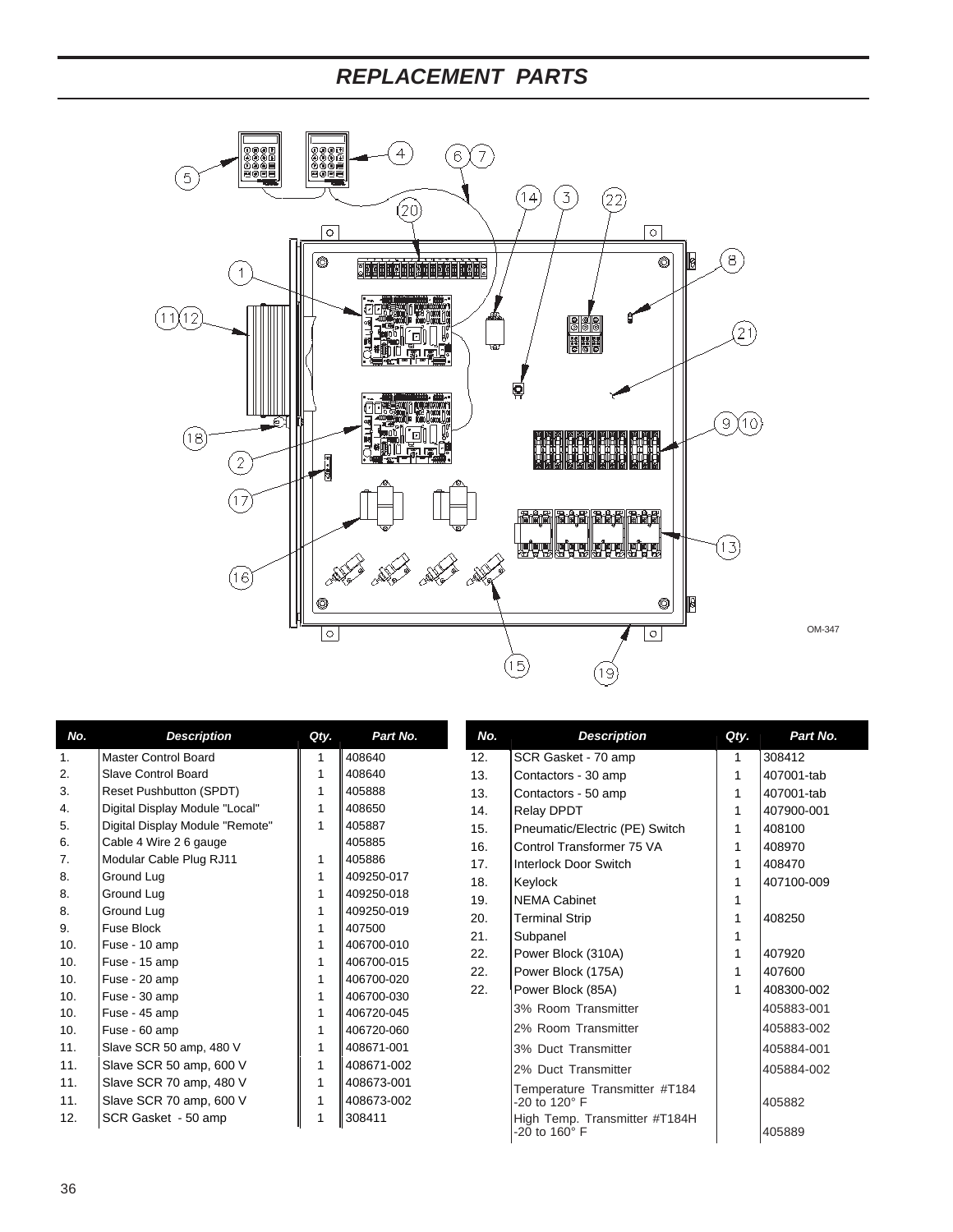### *GLOSSARY*

*Algorithm:* A series of computer software equations which instruct decisions to be made and calculation to be performed.

*Alphanumeric:* Pertaining to a character set that contains both letters and numbers and usually other characters.

*Cable (Plenum Rated):* A plenum or duct rated interconnecting electrical cable with twisted pairs of wires, including shielding and grounding wire. Cable used to reduce electrical interference into sensitive electronic components.

*Cold Snap:* See Temperature Transmitter.

*Connector Shunt:* A small plastic connector used to select type of control input on VAPOR-LOGIC P.C. board.

*Control Span:* An output signal range where proportional action takes place. 6-9 VDC range typical for DRI-STEEM. An input signal range by others where proportional action takes place. (6-9 VDC range, 17-117 ohm range or 5-19 mA range typical for DRI-STEEM.)

*Cycle Time:* The time necessary (seconds) to complete a full on - through - off period in a time proportioning control system with contactors on solid state SCR power controller.

*Delay Time:* Time in seconds to energize or de-energize additional output stages.

*Derivative:* The control action to compensate for the rate or anticipatory change of the % RH.

*Droop:* A term used with proportioning controls. Refers to the difference between % RH (set point) and actual % RH values once the system stabilizes.

*Digital Display:* An alphanumeric Digital Display / Key Pad assembly allows user to review and change the control parameters.

**EEPROM:** Electronically Erasable Programmable Read Only Memory chip.

*Error:* The difference between the desired % RH (set point) and the actual % RH value reading.

*Fault Relay:* A SPDT relay mounted on VAPOR-LOGIC printed circuit board, energized when a fault condition is detected.

*Firmware:* Software programs and instructions that are stored in memory type IC chips.

*Heartbeat/ Fault Indicator:* An indicator lamp mounted on VAPOR-LOGIC printed circuit board to give visual information of system operating status.

*High Limit Humidistat:* A controlling humidistat that is mounted in a duct to prevent a high humidity level.

*Humidistat:* A controlling device that regulates and maintains a degree of humidity in % RH.

*Humidity Transmitter:* A monitoring device that senses the humidity level and provides an output signal based on humidity level and provides an output signal based on humidity level.

*Integral:* The control action that allows the proportional controller to adjust the % RH to the desired set point after the system has stabilized, eliminate droop.

*Local Digital Display:* Digital display / key pad identified as "LOCAL" module to VAPOR-LOGIC, no connector shunt on J6.

*Main Menu:* The main list of items to review or change the control parameters.

*Microprocessor:* The control and processing portion of VAPOR-LOGIC that handles arithmetic and logic.

*P.I.D.:* Proportional, Integral, Derivative. A control mode with three functions. Proportional action dampens system response, integral corrects for droop, derivative seeks to prevent overshoot and undershoot.

*PE Switch:* Pneumatic/Electric off-on switch, pneumatic input range 3-20 psi, preset pneumatic setting for electrical switch closure.

**Prompt:** An alphanumeric instruction displayed on the digital read-out directing you to perform an action to proceed with the VAPOR-LOGIC software.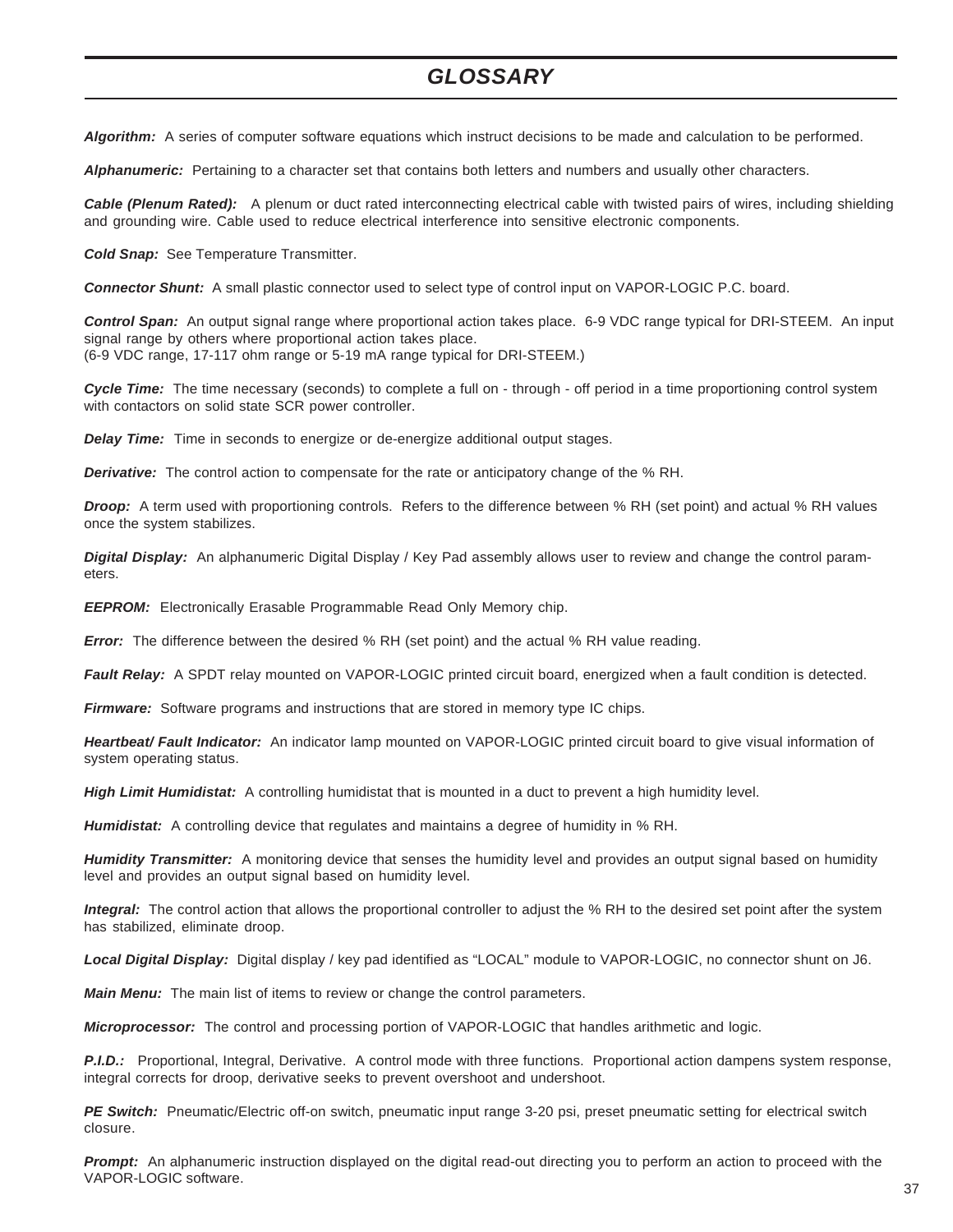### *GLOSSARY*

*Proportional Band:* The range in which the VAPOR-LOGIC system controls the proportioning function, expressed in percent of RH span.

*Rate:* See Derivative.

*Reset:* See Integral.

*Remote Digital Display:* Digital display / key pad identified as "REMOTE" module to VAPOR-LOGIC board and digital display / key pad.

*Sample Interval:* The specified time in seconds that the input/output values are sampled to evaluate and adjust the control function of P.I.D. control terms.

**SCR Power Controller:** A power regulating device that controls voltages and current to the heaters and includes a command signal board.

*Scrolling:* When VAPOR-LOGIC is in "Auto" mode, the digital module continually moves information across the digital display screen.

*Software:* The entire set of programs, procedures and related documentation associated with VAPOR-LOGIC system.

*Sub-Menu:* The point in the main menu where the parameters are reviewed and changed.

*Temperature Transmitter:* A monitoring device that senses the window glass temperature and provides an output signal based on the temperature level.

Range: -20 to 120ºF part #405882 (model T184) used with firmware V1.01 thru V1.10.

Range: -2- to 160ºF part #405889 (model T184-H) used with firmware V2.01 and higher.

*Throttling Range:* The span in % RH symmetrically around set point using digital display module and humidity transmitter or the control signal span from a humidistat where VAPOR-LOGIC time proportioning control action takes place.

*VAV:* Variable Air Volume system notation.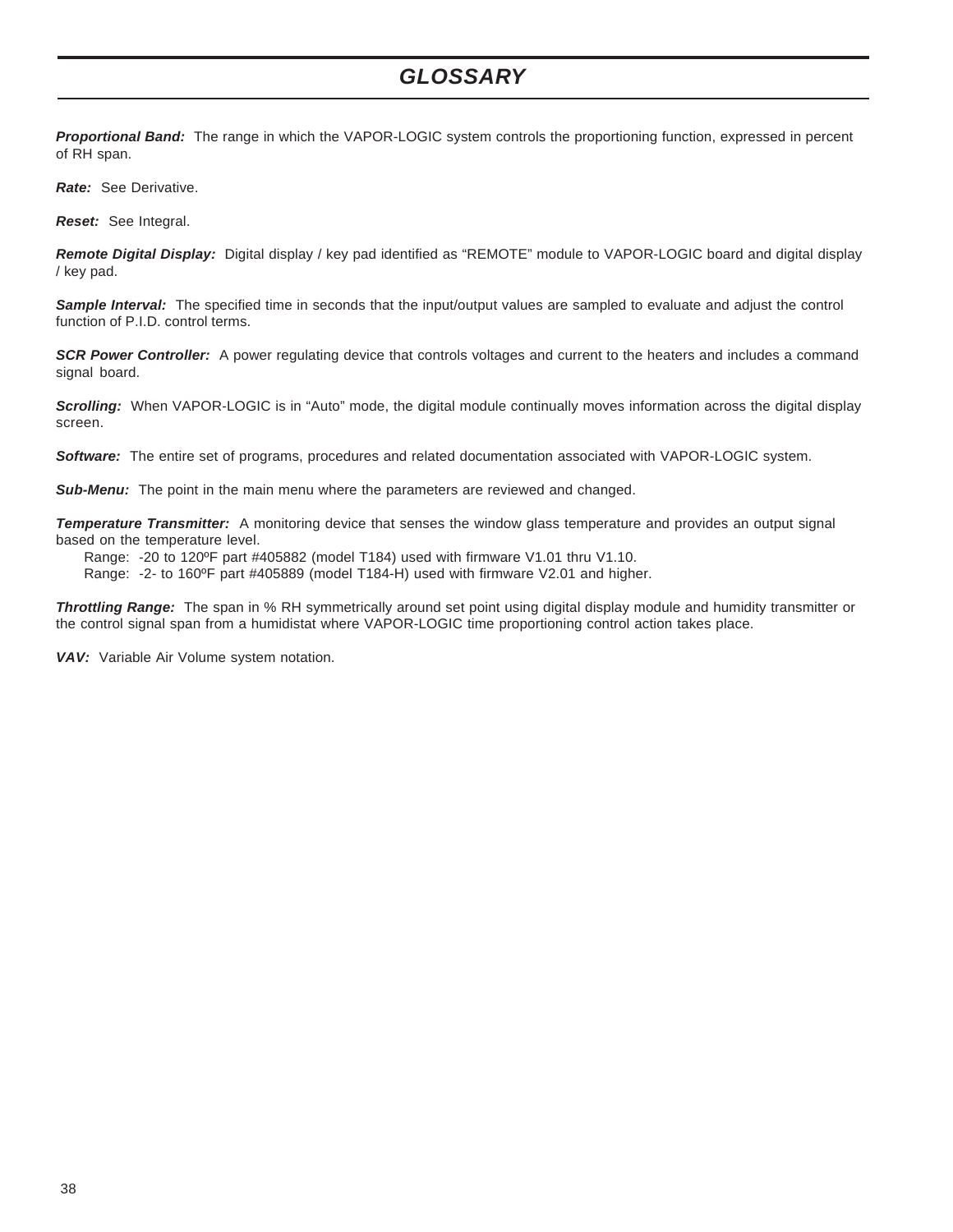# *MAINTENANCE SERVICE RECORD*

| <b>DATE</b><br><b>INSPECTED</b> | <b>PERSONNEL</b> | <b>OBSERVATION</b> | <b>ACTION PERFORMED</b> |
|---------------------------------|------------------|--------------------|-------------------------|
|                                 |                  |                    |                         |
|                                 |                  |                    |                         |
|                                 |                  |                    |                         |
|                                 |                  |                    |                         |
|                                 |                  |                    |                         |
|                                 |                  |                    |                         |
|                                 |                  |                    |                         |
|                                 |                  |                    |                         |
|                                 |                  |                    |                         |
|                                 |                  |                    |                         |
|                                 |                  |                    |                         |
|                                 |                  |                    |                         |
|                                 |                  |                    |                         |
|                                 |                  |                    |                         |
|                                 |                  |                    |                         |
|                                 |                  |                    |                         |
|                                 |                  |                    |                         |
|                                 |                  |                    |                         |
|                                 |                  |                    |                         |
|                                 |                  |                    |                         |
|                                 |                  |                    |                         |
|                                 |                  |                    |                         |
|                                 |                  |                    |                         |